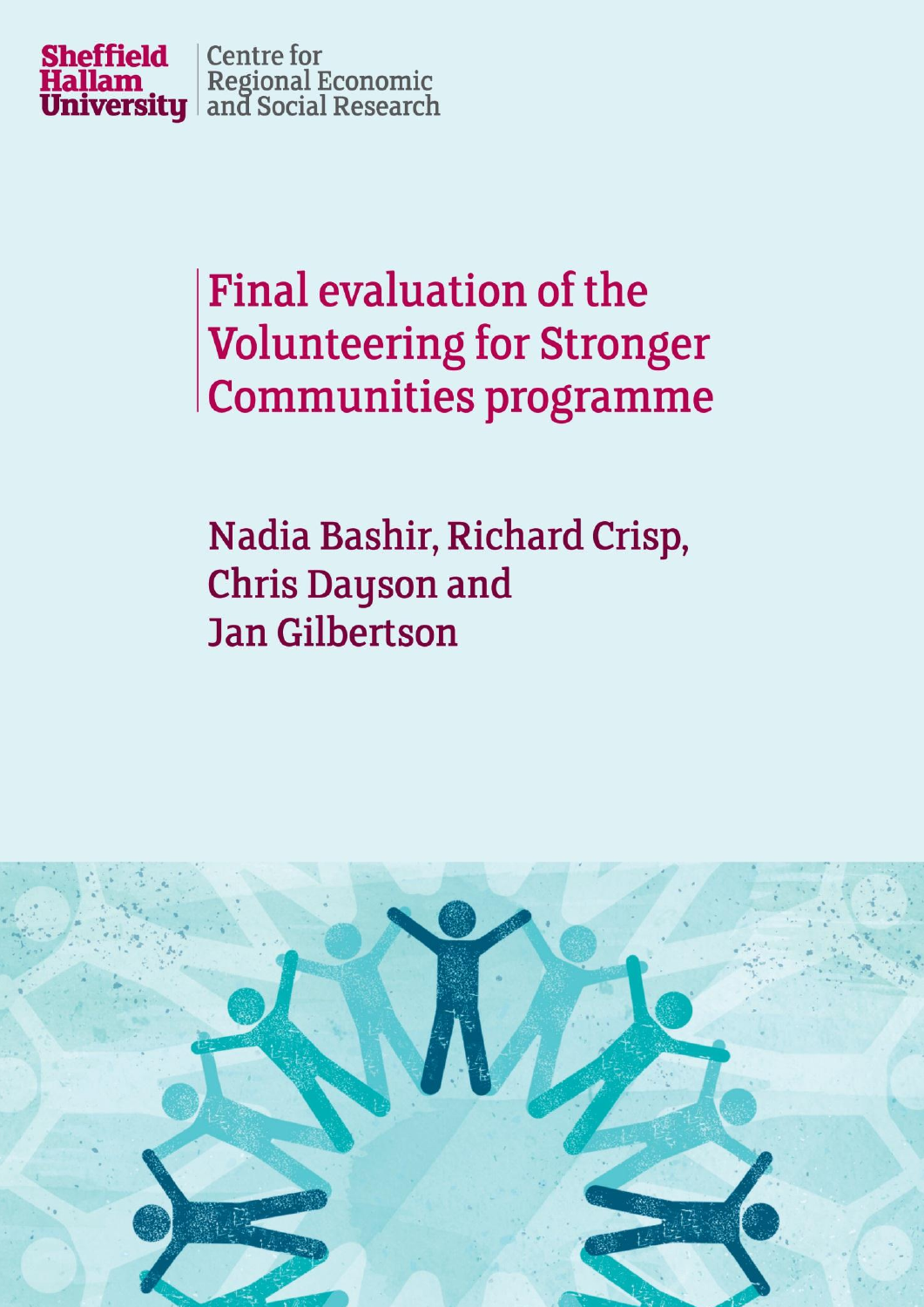## **Final evaluation of the Volunteering for Stronger Communities programme**

**A report to NCVO**

**Authors:**

Nadia Bashir Richard Crisp Chris Dayson Jan Gilbertson

November 2013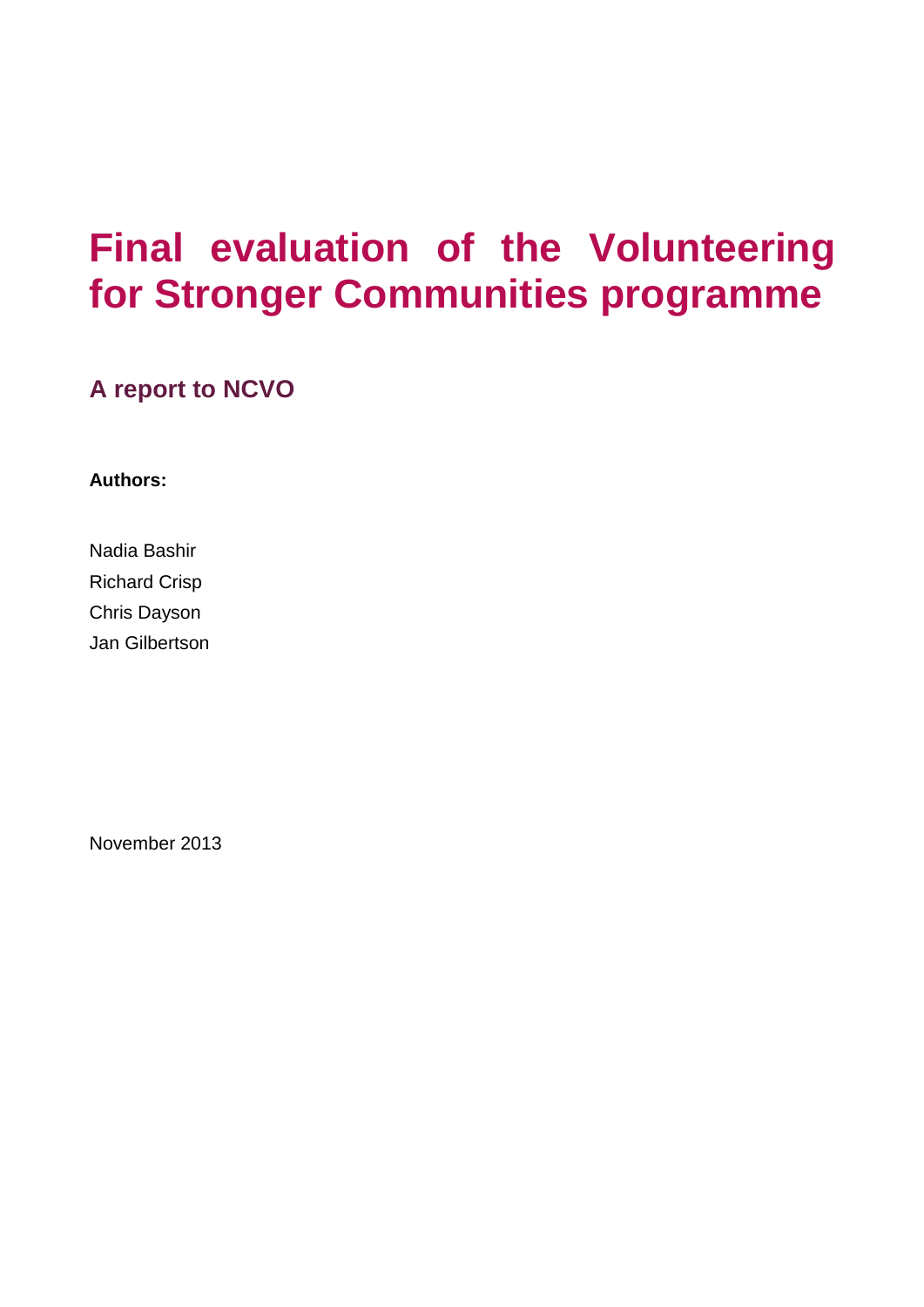### **Acknowledgements**

We would like to thank NCVO and the 15 Volunteering for Stronger Communities projects for their assistance in providing data and helping us engage with project participants. We are particularly indebted to all those who responded to our questions, whether as project staff or project participants.

Finally we would like to thank Emma Smith, Sarah Ward and Louise South at CRESR for their administrative support.

We would also like to thank The Big Lottery Fund (BIG) for funding the Volunteering for Stronger Communities Programme over a three year period.

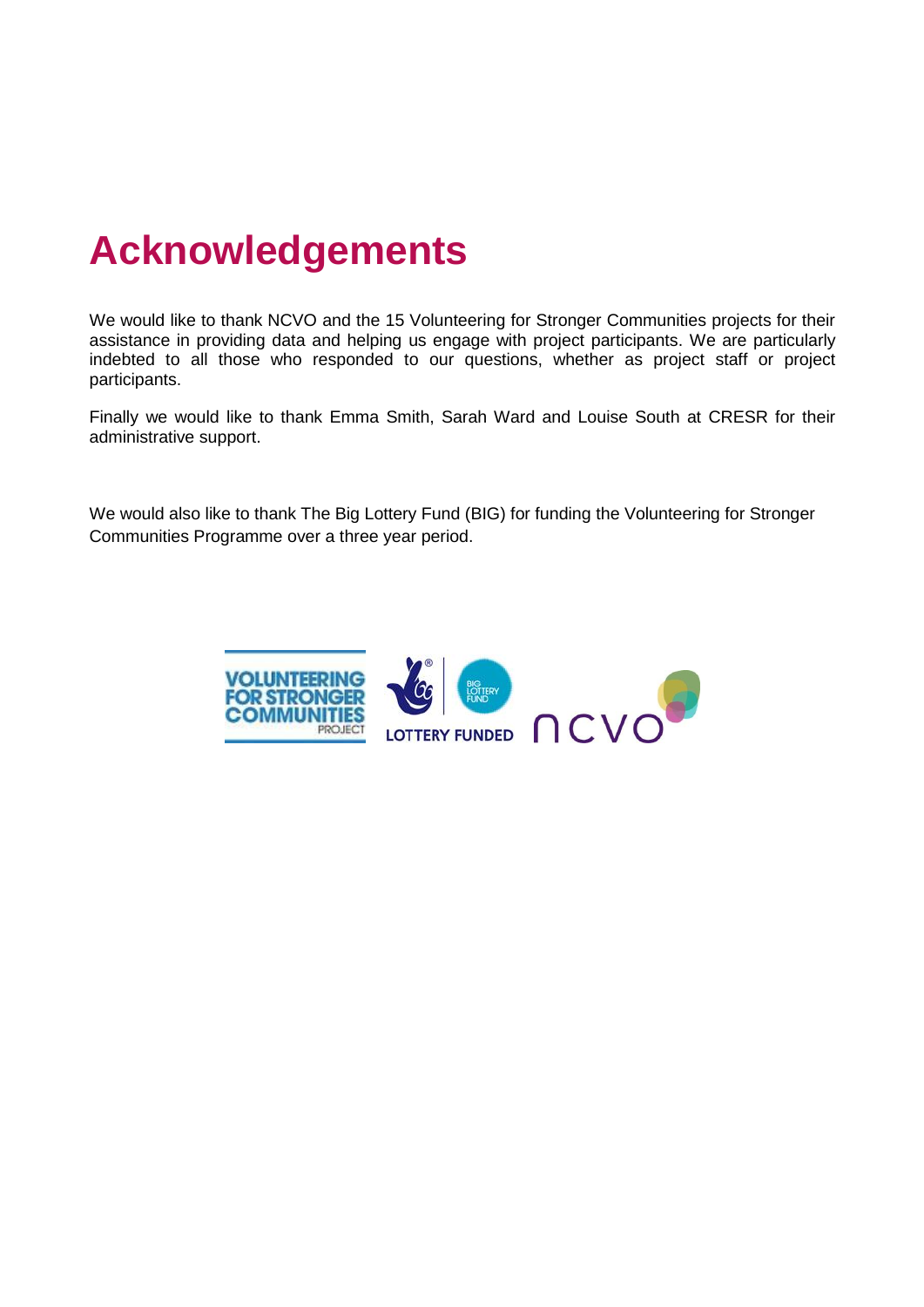### **Contents**

| 1.   |                                                                           |
|------|---------------------------------------------------------------------------|
| 1.1. |                                                                           |
| 1.2. |                                                                           |
| 1.3. |                                                                           |
| 1.4. |                                                                           |
| 1.5. |                                                                           |
| 2.   |                                                                           |
| 2.1. |                                                                           |
| 3.   |                                                                           |
| 3.1. |                                                                           |
| 3.2. |                                                                           |
| 3.3. |                                                                           |
| 3.4. |                                                                           |
| 3.5. |                                                                           |
| 4.   |                                                                           |
| 4.1. |                                                                           |
| 4.2. |                                                                           |
| 4.3. |                                                                           |
| 4.4. |                                                                           |
| 4.5. |                                                                           |
| 5.   | Capacity building: outcomes for Volunteer Centres and volunteer involving |
| 5.1. |                                                                           |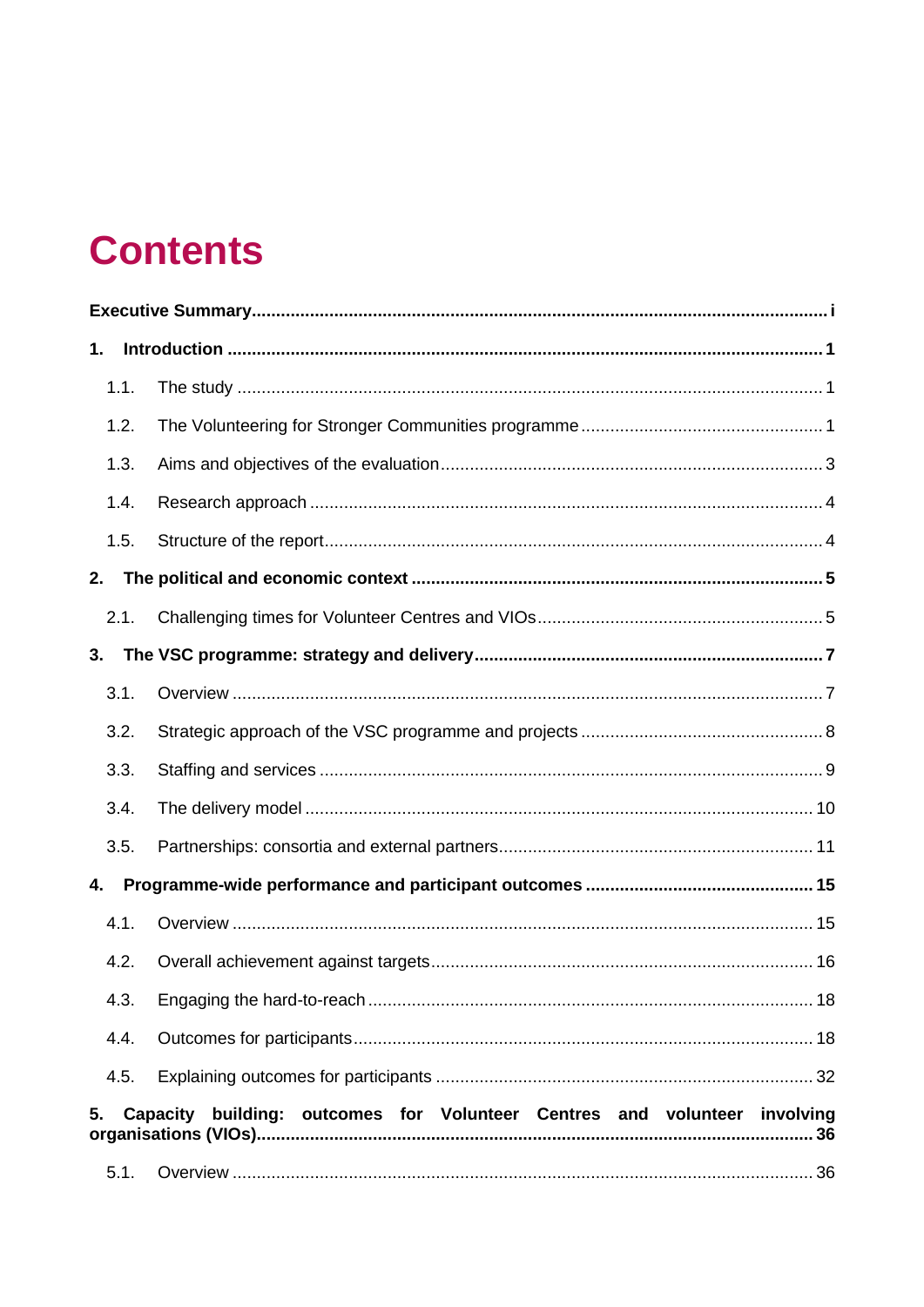|      | Appendix 1: Individual project definitions of people who are 'disadvantaged in the labour |  |
|------|-------------------------------------------------------------------------------------------|--|
|      |                                                                                           |  |
| 6.3. |                                                                                           |  |
| 6.2. |                                                                                           |  |
|      |                                                                                           |  |
| 6.   | Conclusions: impact, learning, potential improvements and sustainability  43              |  |
| 5.3. |                                                                                           |  |
|      |                                                                                           |  |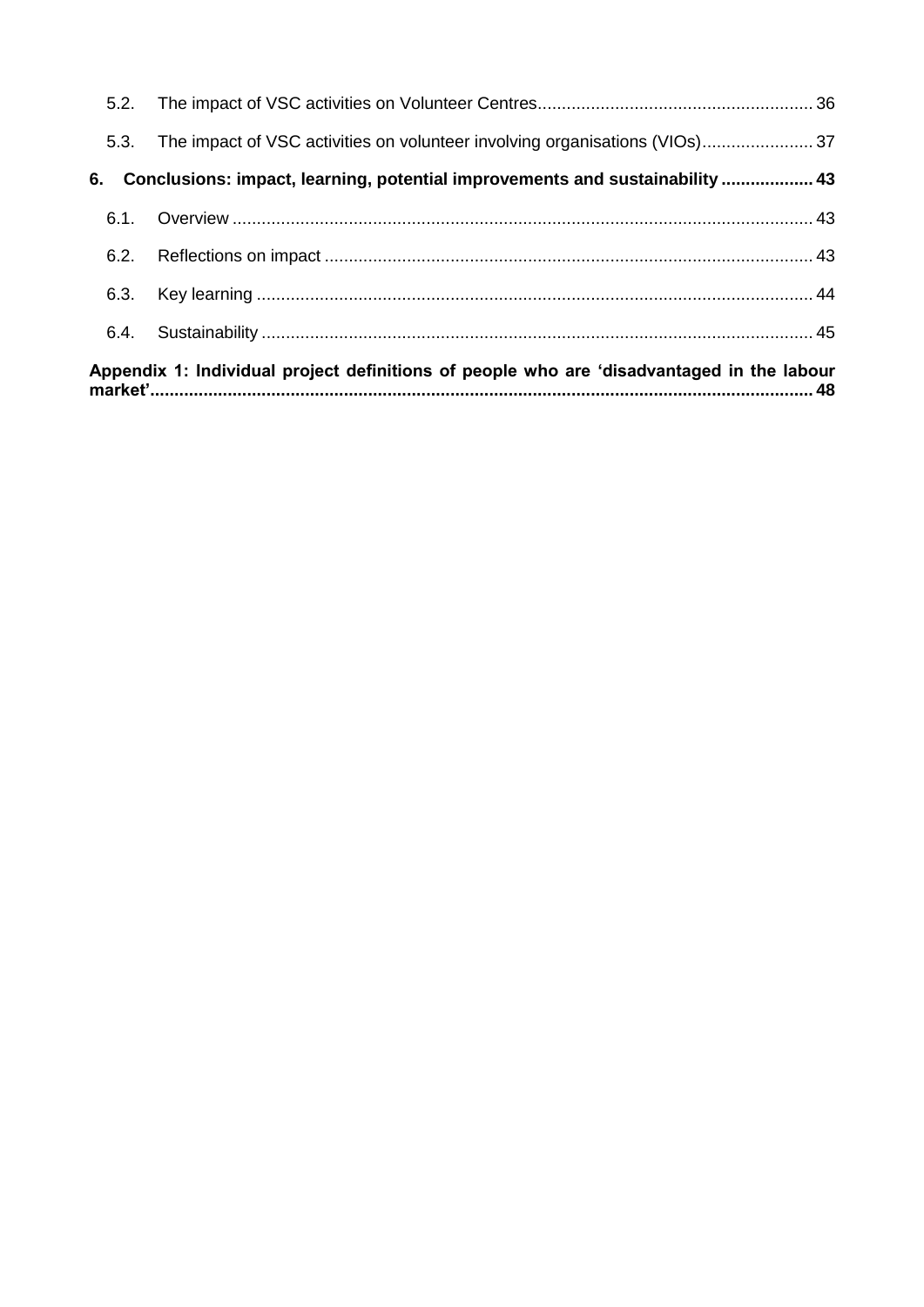### <span id="page-5-0"></span>**Executive Summary**

This final evaluation assesses the impact of the Volunteering for Stronger Communities (VSC) programme based on data collected between January 2012 and October 2013. It explores a range of themes including strategy, delivery, outcomes, learning and sustainability. A companion report - *'Making a difference: good practice and learning from the Volunteering for Stronger Communities programme*' - showcases good practice. Key findings from the final evaluation are outlined below.

#### **Overall summary of impact**

The **VSC programme is performing very well.** It has exceeded all of its core targets for supporting participants and VIOs against which it reports to BIG. The programme has displayed an impressive capacity to move individuals into volunteering and paid work. Employment outcomes compare favourably when benchmarked against the national Work Programme. Data also highlights important **'soft' outcomes** around employability, health and well-being which are **sustained over time**. There is a clear **'programme effect'** with participants and VIOs indicating that VSC support made a difference to positive outcomes experienced.

These findings suggest the core model of intensive, bespoke and innovative forms of support to increase access to volunteering is highly effective. Moreover, it is a model that works with comparatively modest funds.

#### **Strategy and delivery**

- there was a consensus that the main aim of the programme is to **increase access to volunteering among hard-to-reach groups.** The initial objective of supporting communities in recession has been superseded by a growing emphasis on employability to give the programme a more *'concrete'* focus.
- projects have proved **responsive** by revising services in the face of challenges including lower than expected demand, retention issues, the need to avoid duplication and underperformance against outcomes. This underscores the **value of a two year project** as it allows time to innovate but also reflect on, and adapt to, emerging challenges.
- projects were **positive about the relationship** with the central management team and highlighted their flexibility, responsiveness and support in adapting to challenges. They also valued being part of a national programme because of opportunities to share learning and good practice, although evaluation requirements were sometimes seen as excessive.
- **consortia** of Volunteer Centres **were generally seen to work well** and offer a number of benefits such as opportunities to share funding, gain awareness of mutual activities and draw on respective skills and expertise. However, there are also operational challenges in managing consortia because of variable levels of skills, capacity and commitment to the programme among partners.
- **external partnerships** were identified as an important source of referrals as well as opportunities for signposting, outreach, training and joint working. However, support from partners around referrals has not always been provided to the degree anticipated. VSC projects have responded by working with an increasingly diverse range of providers.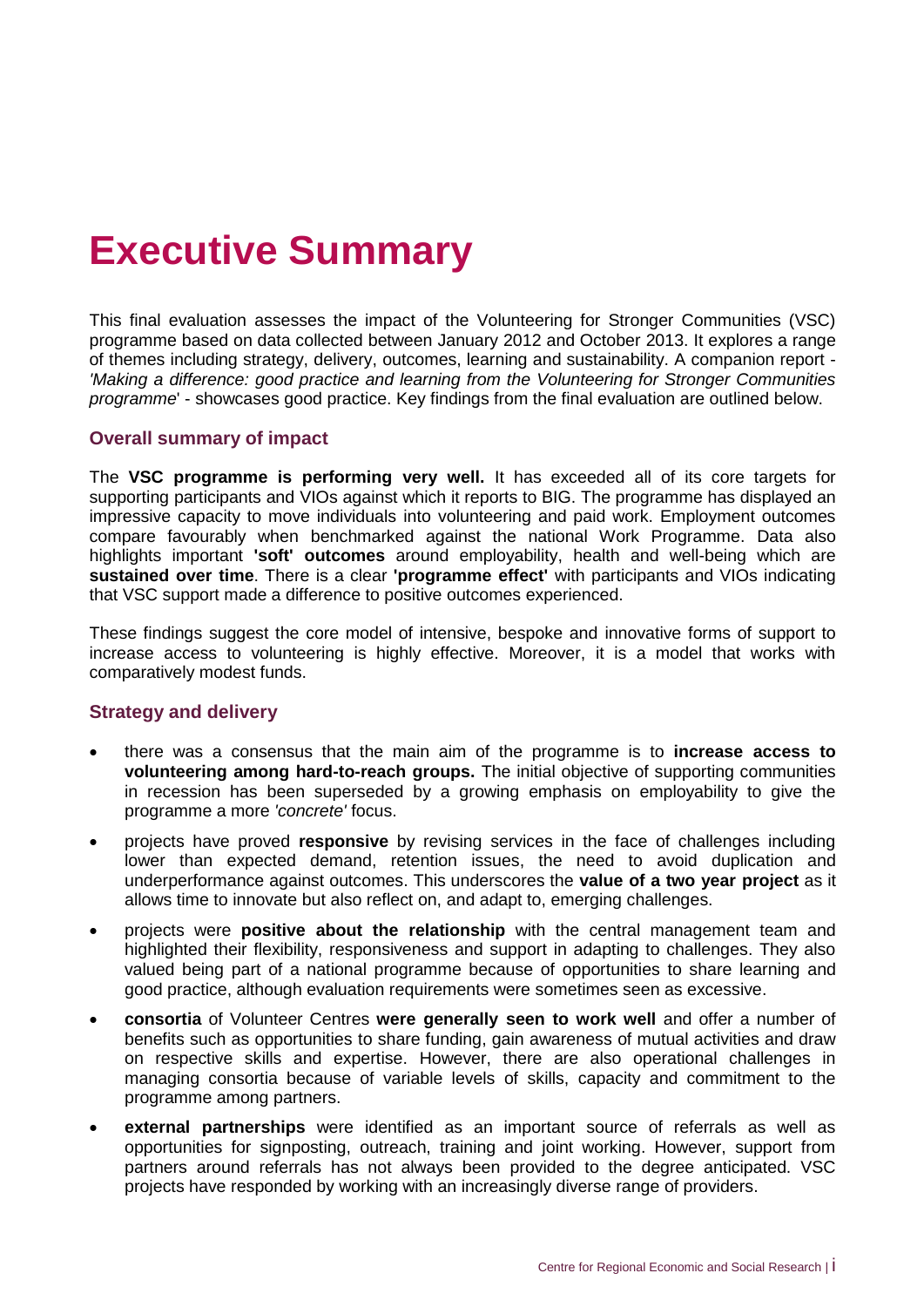#### **Programme performance**

- the **VSC programme is performing strongly** by exceeding all eight programme-wide targets that relate to supporting participants and VIOs.
- achievement against project-specific targets is not quite as strong as programme-level performance, with 40 out of 54 targets met.
- the **main reasons for missing individual project targets** were inflexible output definitions, lower than anticipated referrals, retention issues and difficulties in tracking client outcomes. Positive steps had been taken to address challenges and there was no evidence of 'creaming' to meet shortfalls against targets.

### **Outcomes for participants**

- **the VSC programme is effectively engaging 'hard-to-reach' individuals**: 78 per cent of people who have engaged with the programme meet its definition of being 'disadvantaged in the labour market'. Around half (53 per cent) of participants also have no GCSEs or equivalents.
- survey and interview data shows **tangible and sustained progress among participants**, particularly in terms of:
	- **volunteering**: 69 per cent of all distance travelled participants have volunteered at least once with 54 per cent still actively volunteering after 12 months. Nine out of ten individuals who not yet volunteered by the eight month point reported increased confidence in volunteering in the future..
	- **employment:** over one in five (22 per cent) survey participants said they had found **paid work** since participating in their local project. Data also showed improvements in employability in terms of confidence in finding work as well as the practical skills needed to secure paid employment.
	- health and well-being: there were notable improvements in outcomes around confidence and self-esteem.
- data clearly indicates **a clear 'VSC effect'** with a majority of participants agreeing that programme support made a difference to positive changes experienced.
- statistical modelling indicates that **volunteering is associated with a wider range of positive outcomes than work**, especially in terms of health and well-being. One potentially significant implication is that movement into work through volunteering may actually *reduce* positive outcomes experienced.
- the single most important factor identified in bringing about real change for participants was the quality and availability of staff.

### **Outcomes for Volunteer Centres and volunteer involving organisations**

- the primary benefit to Volunteer Centres of involvement in the programme has been to **build capacity to support individuals with more intensive needs**. In turn, this enhanced operational capacity has provided additional strategic leverage to shape local and national agendas whilst leaving Volunteer Centres better positioned to secure future funding.
- survey responses show the project is effective in meeting aims around building the capacity of VIOs:
	- the programme has engaged organisations that tend to be smaller, local voluntary organisations and community groups that are heavily reliant on volunteers to carry out their work. This suggests VSC projects are effective at **targeting VIOs with the highest level of need** and with more of a community focus.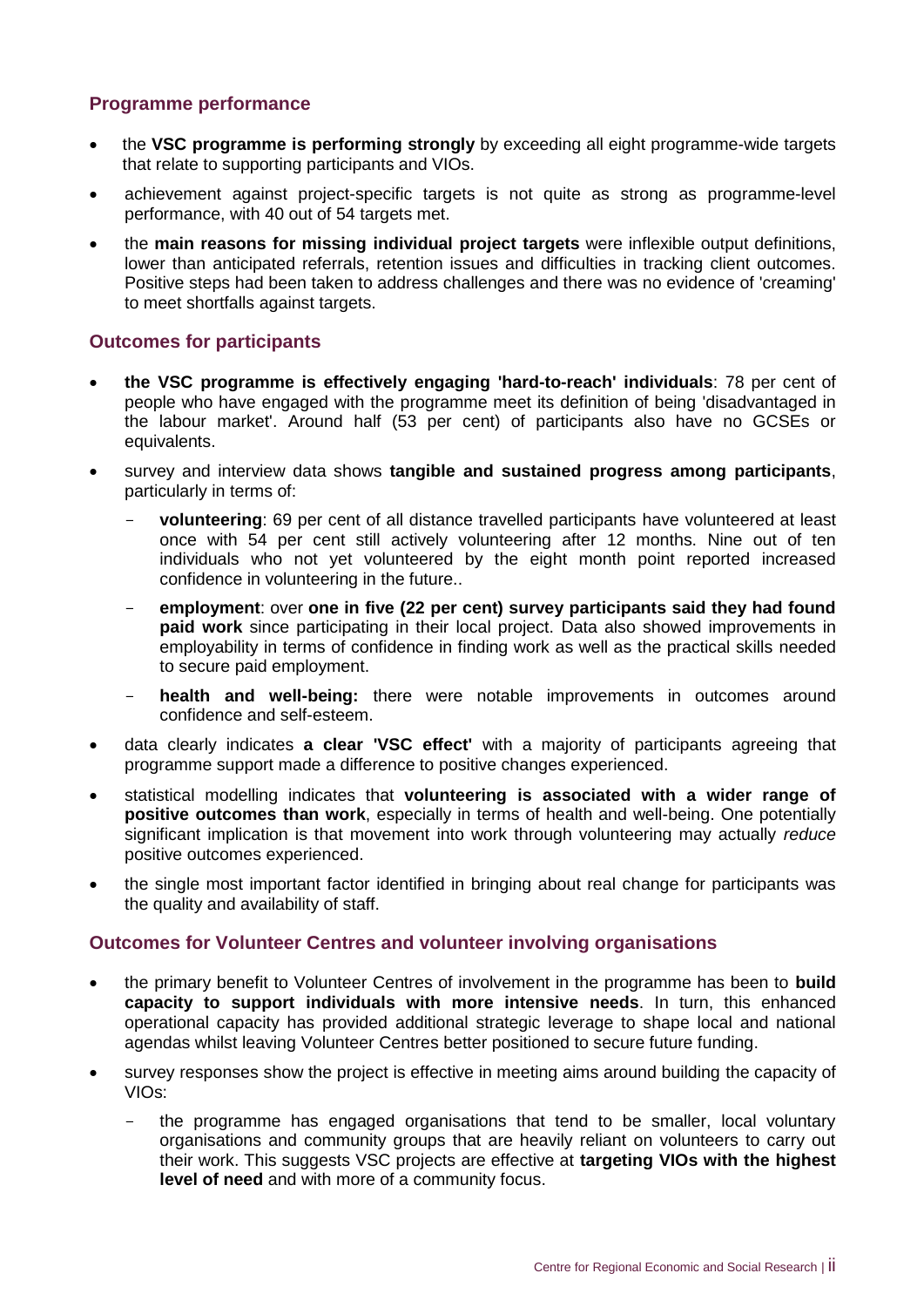- VIOs surveyed were **highly positive about the impact of support** received from Volunteer Centres and identified improvements in their capacity to recruit, manage and develop the skills of volunteers.
- a total of 77 per cent of VIOs reported **a positive increase in volunteer numbers.** A significant degree of that increase in volunteer numbers was attributed to the support received from Volunteer Centres.

#### **Sustainability**

 sustaining VSC activities beyond the lifetime of the Programme is a **key concern** of projects given the constrained funding climate. Some projects are using VSC as a platform to reposition themselves strategically to secure funding from new commissioning structures and funding streams. Expectations of future funding increasingly centre as much, if not more, on developing contracting opportunities as winning grants.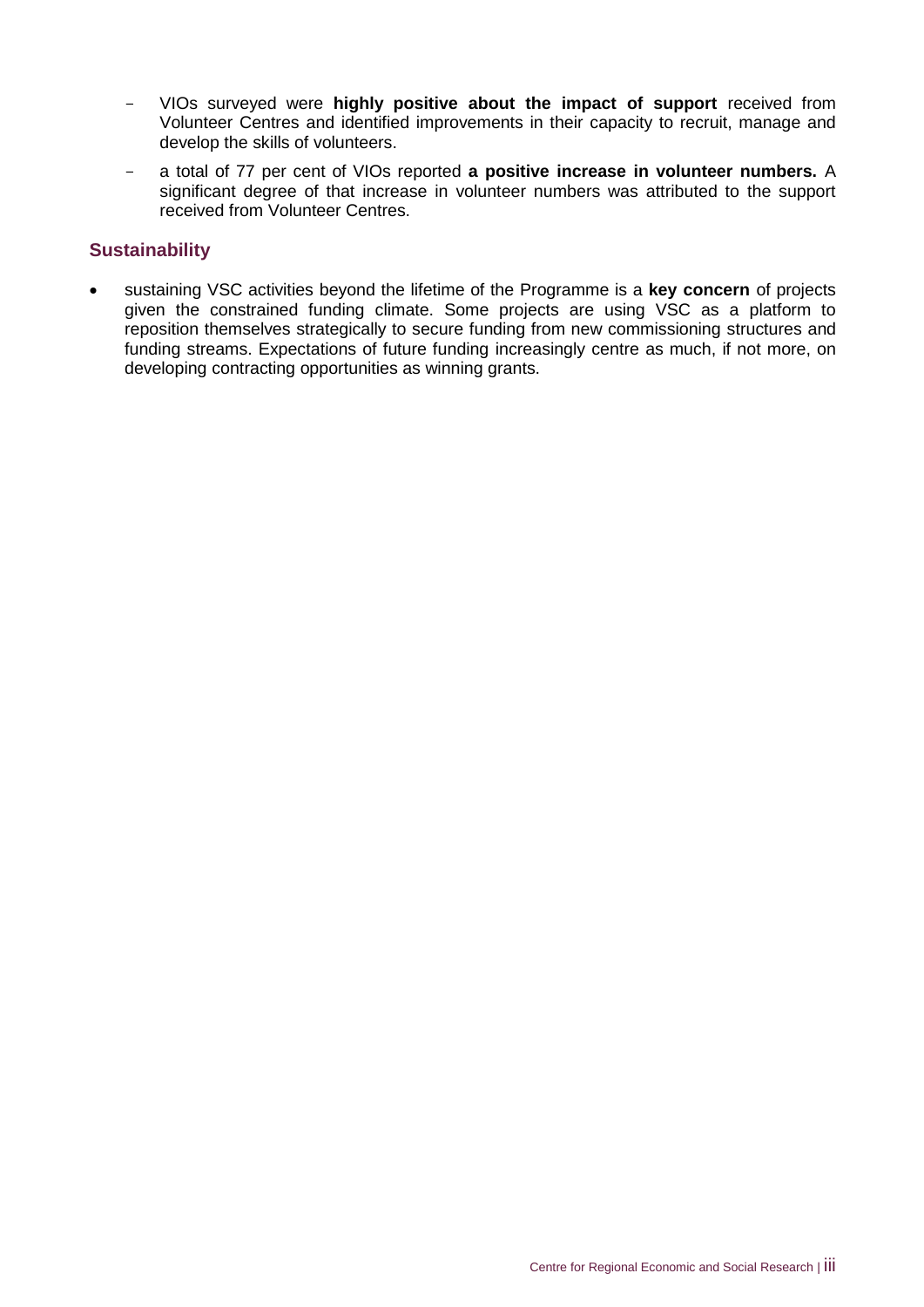<span id="page-8-0"></span>

#### <span id="page-8-1"></span>**1.1. The study**

 $\overline{1}$ 

In January 2012 Volunteering England (now part of the National Council for Voluntary Organisations (NCVO)) commissioned the Centre for Regional Economic and Social Research (CRESR) at Sheffield Hallam University to conduct an evaluation of their Volunteering for Stronger Communities (VSC) programme. This final evaluation report looks at the **impact of the programme** based on data collected between January 2012 and October 2013. The programme formally ends in December 2013 so there may be further outcomes in the remaining two months of delivery. These will not be captured in this report but it is unlikely these would substantively change the findings presented below.

This evaluation draws on a series of data sources to identify impact:

- baseline and 'distance travelled' surveys of participants
- in-depth interviews with stakeholders, project staff and project participants
- a survey of volunteer involving organisations (VIOs).

Section 1.2 below provides an overview of the VSC programme. More detail on aims, objectives and the methods used in the study are outlined in Sections 1.3 and 1.4.

**A note on terminology:** for ease of understanding, the 15 VSC projects are referred to in the report as 'projects' whilst the overall VSC project is described as the 'programme'.

### <span id="page-8-2"></span>**1.2. The Volunteering for Stronger Communities programme**

Volunteering for Stronger Communities (VSC) is a £1.9 million programme funded by the Big Lottery Fund (BLF) to run from October 2011 to December 2013. Its **core**  aim as outlined in the Business Plan<sup>1</sup> is to:

*'use volunteering to help communities to tackle the effects of the economic downturn and subsequent public spending reductions whilst building and strengthening the capacity of volunteering infrastructure to provide more effective support to communities in future'.*

<sup>1</sup> Volunteering England (2011) *BASIS project Business Plan*. London: Volunteering England.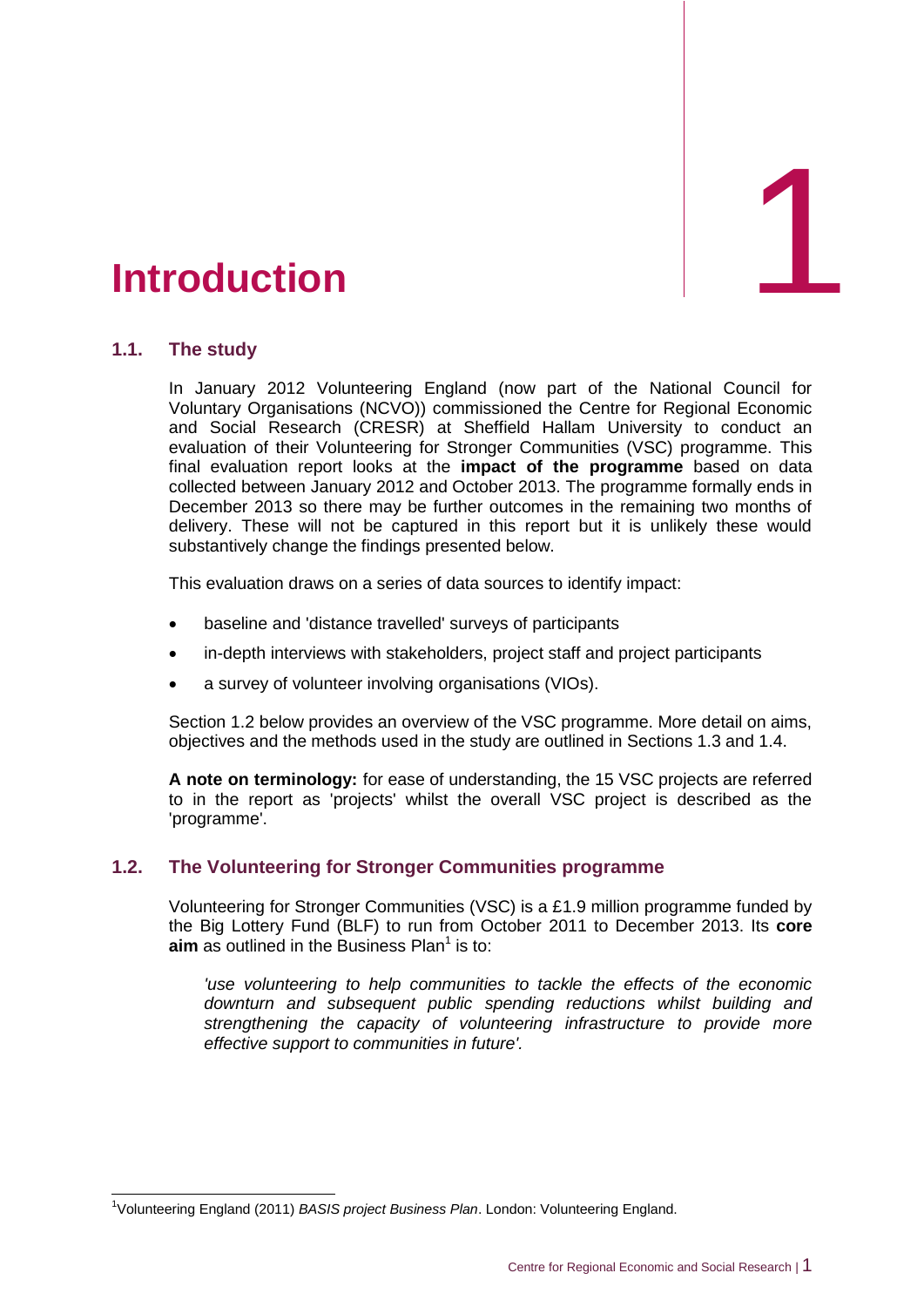To this end, the Business Plan identified **a set of related objectives:**

- **increasing levels of volunteering** within disadvantaged groups and communities
- **improving employability** through volunteering and other forms of employment support to help those outside the labour market move closer to, or into, paid work
- **enhancing the skills, knowledge and resources of** both Volunteer Centres and the VIOs they support
- **strengthening the ability of Volunteer Centres and VIOs to influence** local, regional and national policies and practice through shared learning.

The VSC programme is managed centrally by NCVO but delivered locally by 15 different Volunteer Centres across England. Each project had a budget of approximately £100,000 over two years to deliver against programme objectives. Projects were selected through a competitive process on the basis of economic deprivation within their areas and their capacity to engage and support groups who are 'disadvantaged in the labour market'.

This 'disadvantaged' group includes the formally unemployed, as measured by benefit status, as well as those outside the labour market who are not in receipt of out-of-work benefits. Each project was asked to develop its own of definition of 'disadvantaged in the labour market' and the groups targeted across the programme include:

- demographic groups such as young people or ethnic minorities
- individuals with physical or mental health conditions or disabilities
- individuals with a record of homelessness, substance misuse or offending
- individuals living in disadvantaged areas as measured by statistical indicators of deprivation or worklessness
- lone parents
- specific groups out of work such as the long-term unemployed, young people not in education, employment or training ('NEETs') and the newly redundant.

The precise definitions of groups targeted by each project are listed in Appendix 1.

The 15 Volunteer Centres funded to deliver the programme are:

- Voluntary Action Sheffield
- Volunteer Centre Liverpool
- Blackburn with Darwen CVS
- Volunteer Bristol
- Volunteer Centre Sutton
- Tamworth Council for Voluntary Services
- Oxfordshire Community and Voluntary Action (OCVA)
- Volunteer Centre Dacorum (leading the Hertfordshire Consortium)
- Nottingham Community and Voluntary Services
- Voluntary Action Islington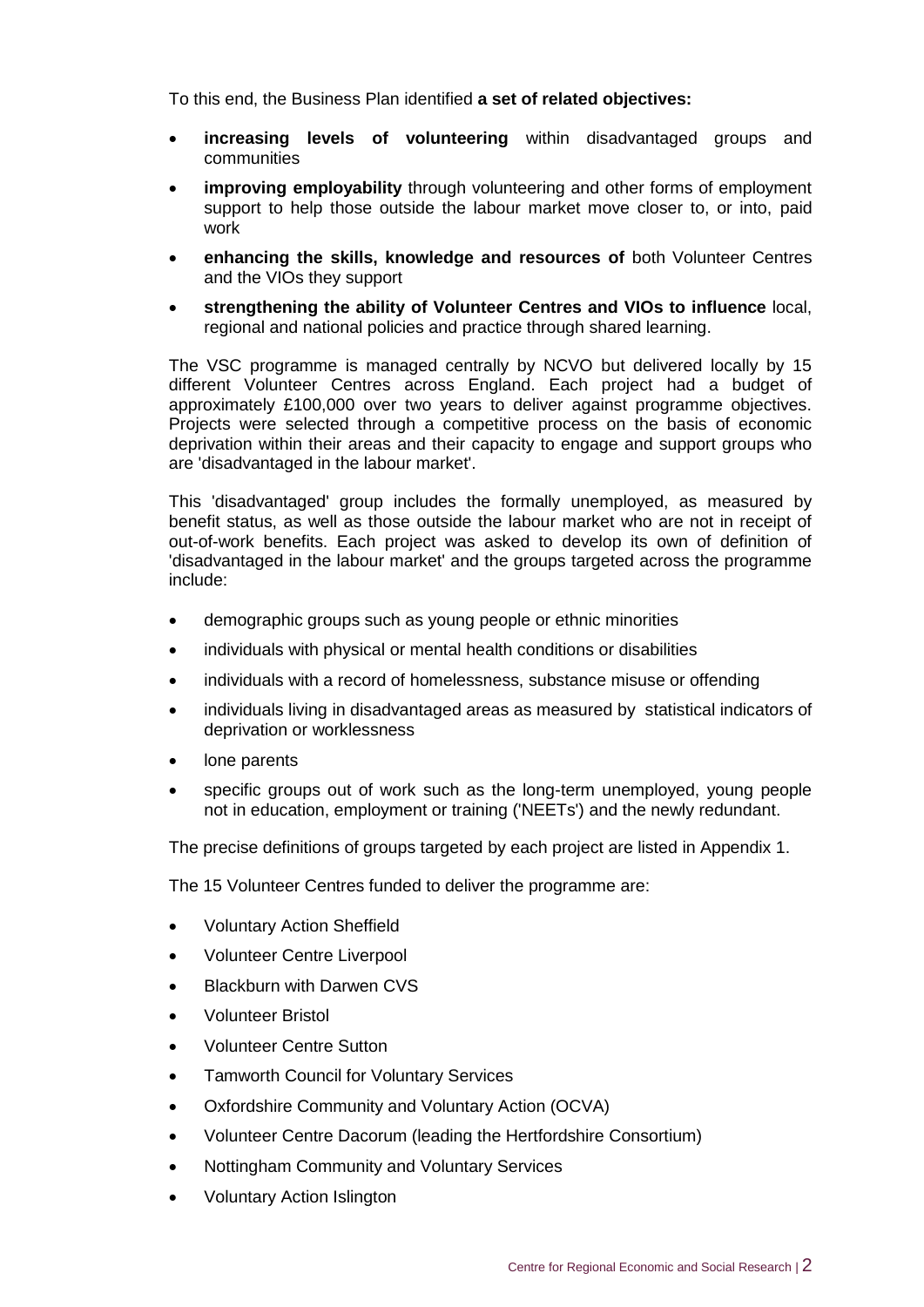- Lincolnshire Community and Voluntary Service
- Volunteer Cornwall
- Volunteer Centre Camden
- Exeter CVS
- 2D (County Durham).

For shorthand, projects are referred to by the place in their organisational name (for example, the 'Sheffield VSC project') with 2D described as 'Durham' and Volunteer Centre Dacorum as 'Hertfordshire'.

The strategic approach and mix of activities implemented by projects is discussed in more detail in Sections 3.2 and 3.3 below.

#### <span id="page-10-0"></span>**1.3. Aims and objectives of the evaluation**

The aim of this evaluation is to assess the impact of the VSC programme upon the individuals and organisations involved. It addresses the original research brief which outlined a need to:

- **provide evidence of the impact** that this programme has, which can be used by Volunteering England (now part of NCVO), IVR and Volunteer Centres in future funding bids
- **identify learning** from the experiences of projects
- **provide examples of good practice** and identify learning from the programme which can be shared with the wider volunteer centre network and voluntary sector.

This final evaluation report focusses on the first two objectives in terms of identifying outcomes, impact and learning during the lifetime of the programme. A companion report highlights good practice from the same period.

Discussion with key stakeholders at an early phase of the research also identified three **priority themes**:

- the ability of the project to **increase access to volunteering among disadvantaged groups**
- the impact of project activities on the **employability** of participants
- the extent to which the VSC project **strengthens the capacity of Volunteer Centres and VIOs.**

These themes are explored throughout the remainder of this report. It should be emphasised that **this evaluation focuses on programme-wide processes and outcomes**. It does not attempt to measure the relative performance of individual projects against each other. This would not be appropriate given the different scale, aims, delivery methods and contexts of the 15 different projects.

A separate research programme is being undertaken by IVR to inform debates around volunteering at a national level and to provide useful insights for Volunteer Centres and practitioners who work to promote volunteering locally. This evaluation seeks to avoid any duplication, therefore, by focussing closely on the impact of the VSC programme rather than broader debates around volunteering and the role of Volunteer Centres.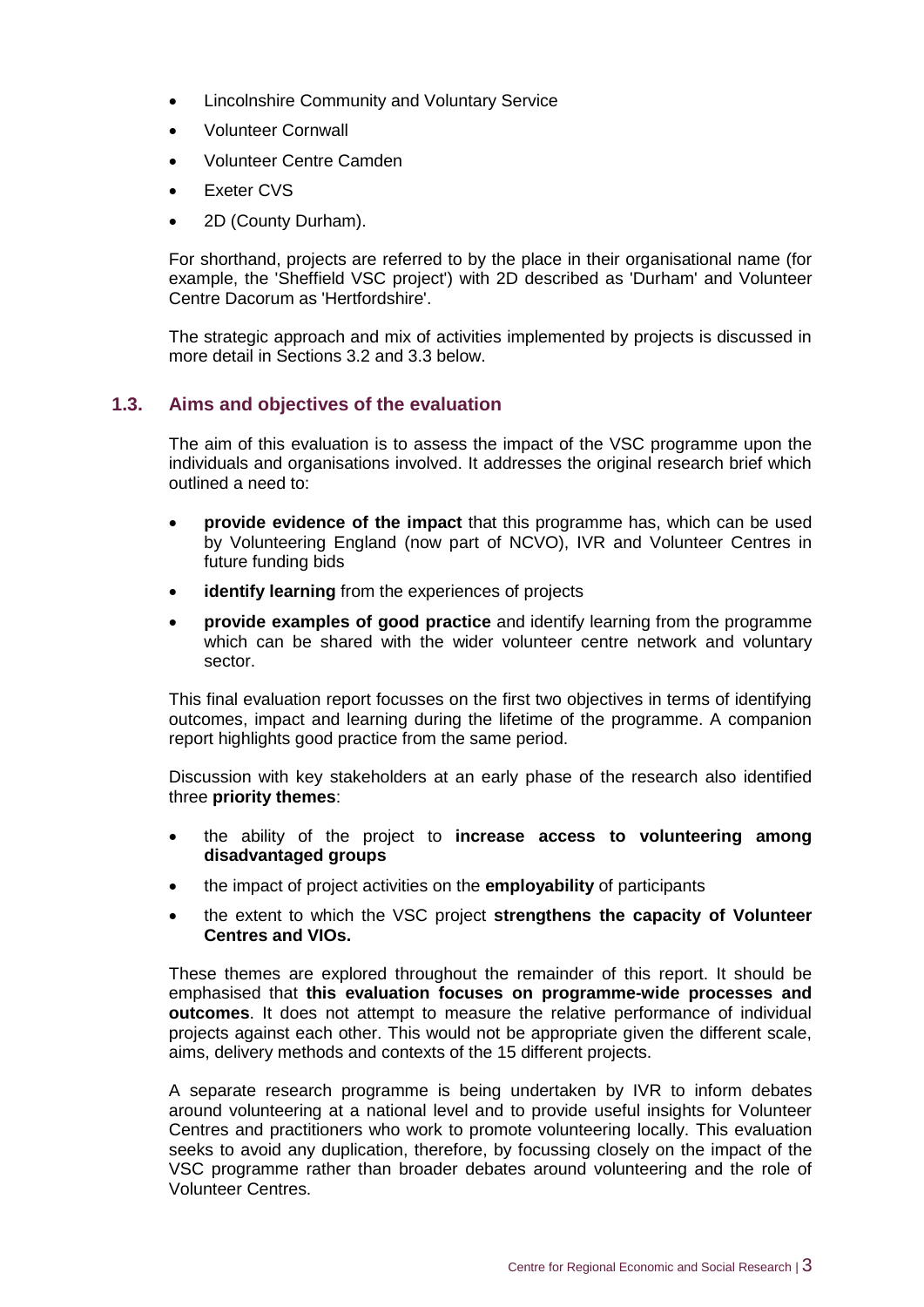### <span id="page-11-0"></span>**1.4. Research approach**

This impact evaluation is informed by research undertaken between January 2012 and October 2013. Data collected up until October 2012 was presented in an Interim Report<sup>2</sup> published in November 2012. The findings presented in this final evaluation draw almost exclusively on data collected since the publication of the Interim Report, although a small amount of relevant information from the Interim Report is reproduced where relevant.

The research underpinning this report is based on four strands of activity:

- **a review of project and programme information** including business plans, progress reports and data collected for reporting to the Big Lottery Fund (BIG)
- **a series of in-depth interviews** conducted by telephone or face-to-face:
	- three interviews with key stakeholders from organisations involved in delivering VSC
	- 21 interviews with project or Volunteer Centre staff (1-2 per project)
	- 41 telephone interviews with project participants (approximately three per project)
- **a 'baseline' and 'distance travelled' survey of project participants**  (explained in Sections 4.3 and 4.4)
- **an online survey of VIOs** (explained in Section 5.3).

Comments from participants and staff are sometimes presented without reference to the project concerned to protect anonymity where appropriate.

#### <span id="page-11-1"></span>**1.5. Structure of the report**

The remainder of the report is structured as follows:

- **Section 2** outlines the **policy and economic context** in which VSC projects operate
- **Section 3** considers the VSC programme in terms of strategy and delivery
- **Sections 4 and 5** look at overall programme performance and impact on participants (Section 4) and Volunteer Centres and VIOs (Section 5)
- **Section 6** concludes the report by reflecting on overall impact, learning, potential improvements and sustainability.

 2 Available at<http://www.volunteering.org.uk/policy-and-campaigns/volunteering-for-stronger-communities1>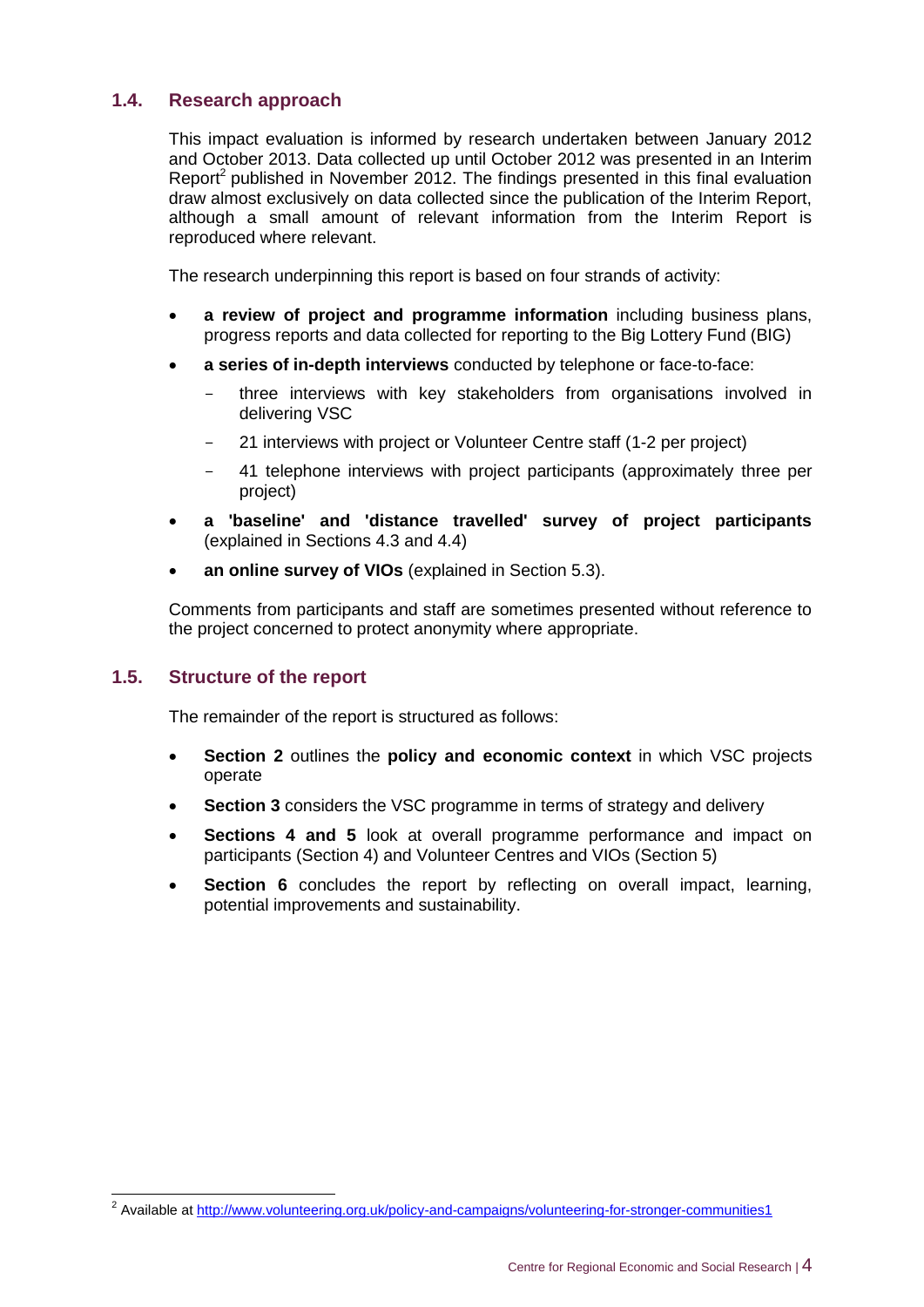2

### <span id="page-12-0"></span>**The political and economic context**

This section looks at the economic and policy context in which the VSC programme operates. It reflects on the role of the evaluation in exploring how VSC projects are responding to these challenges.

#### <span id="page-12-1"></span>**2.1. Challenging times for Volunteer Centres and VIOs**

The previous New Labour government actively **promoted volunteering** as a means of improving social and economic outcomes for both hard-to-reach groups and disadvantaged areas. The *Volunteering for All* strategy announced in 2006, for example, sought to provide volunteering opportunities for, among others, adults at risk of social exclusion. The Coalition Government has continued to support volunteering with David Cameron advocating a 'Big Society' after coming to power. This was built around a broad base of social action, including volunteering, as part of a wider agenda of 'localism'. A range of policy initiatives were introduced at the beginning of this term in office including the National Citizens Service, the Community Organisers Programme and the Giving White Paper, published in May 2011.

**New initiatives** continue to come on stream. The Centre for Social Action, a joint Cabinet Office and Nesta initiative, has been set up to help organisations *'mobilise people to take part in social action'*. The Department of Health's Health and Social Care Volunteering Fund (HSCVF) aims to support local and national voluntary sector organisations develop volunteer-led services in health or social care. Local examples of funding and support for volunteer-led and volunteering-involved projects are also emerging, particularly around health, public health and social care agendas. Radically reformed public sector structures and funding arrangements have also provided **new opportunities** for volunteer involvement in commissioning and service delivery.

This support for volunteering needs to be understood in the context of **sustained economic uncertainty and public spending cuts**. At the time of writing, the UK is experiencing a period of growth but unemployment has remained around 8 per cent of the working-age population since July 2011. As a result, many Volunteer Centres are facing high demand for their services from workless individuals who see volunteering as a way of building skills and experience to help them find employment. At the same time, local authority cuts as part of austerity measures have seen core funding for second tier volunteering infrastructure scaled back or stopped altogether. Supporting individuals and VIOs at a time of declining resources therefore represents a **major challenge** for Volunteer Centres, some of which have already shed staff or are under threat of closure.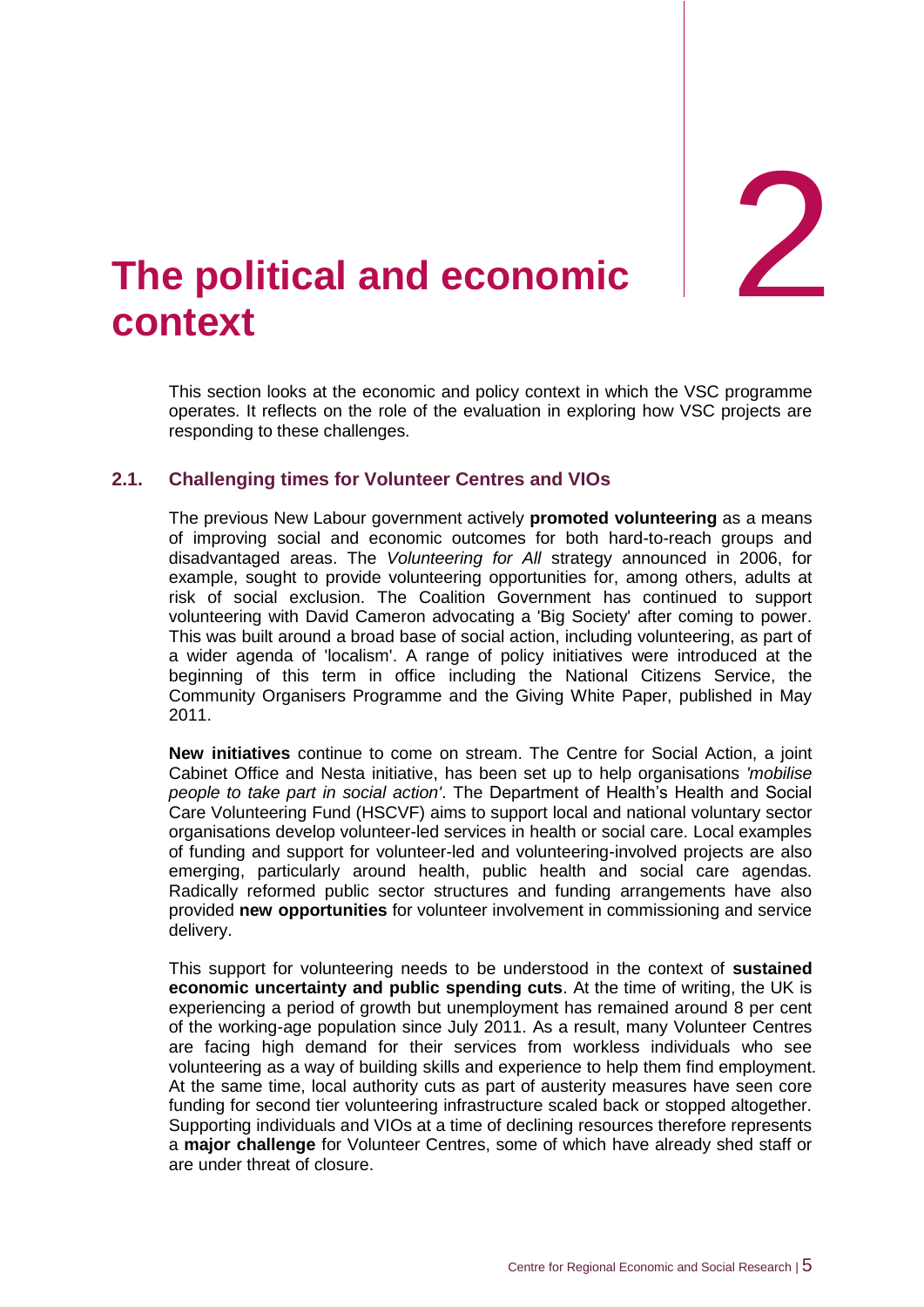VIOs also face cuts due to public spending reductions that could amount, according to one estimate, to £3.3 billion being lost from the sector each year<sup>3</sup>. Research undertaken in the Yorkshire and the Humber by CRESR shows these cuts could hit economically deprived areas hardest<sup>4</sup>. These areas are more dependent on public funding but, conversely, have lower levels of volunteering that could, potentially, 'fill the void'. At the same time, competition for other resources, particularly grants and philanthropic donations, is intensifying<sup>5</sup>. As a result of all these changes many VIOs, particularly those operating at the community level, increasingly need to use volunteers to deliver services previously provided by paid staff. This **places additional demands on volunteering infrastructure bodies** in terms of supporting VIOs to develop volunteering roles and build their capacity to recruit and support volunteers on limited resources.

Against this political and economic background, this evaluation of the VSC programme plays **an important role in demonstrating the value and effectiveness of Volunteer Centres.** It will show whether, and how, they are supporting individuals and VIOs to develop innovative responses to withstand current and future economic challenges.

-

<sup>3</sup> NCVO (2011) *Response to the Giving Green Paper*. London: NCVO.

<sup>4</sup> Wells, P. *et al*. (2011) *A Big Society in Yorkshire and The Humber*? Sheffield: CRESR.

<sup>&</sup>lt;sup>5</sup> See Macmillan, R. (2008) Understanding the idea of 'grant dependency' in the voluntary and community sector. *People, Place and Policy Online,* 1 (1), pp. 30-38; and Pharoah, C. (2011) Private giving and philanthropy – their place in the Big Society. *People, Place and Policy Online*, 5 (2), pp. 65-75.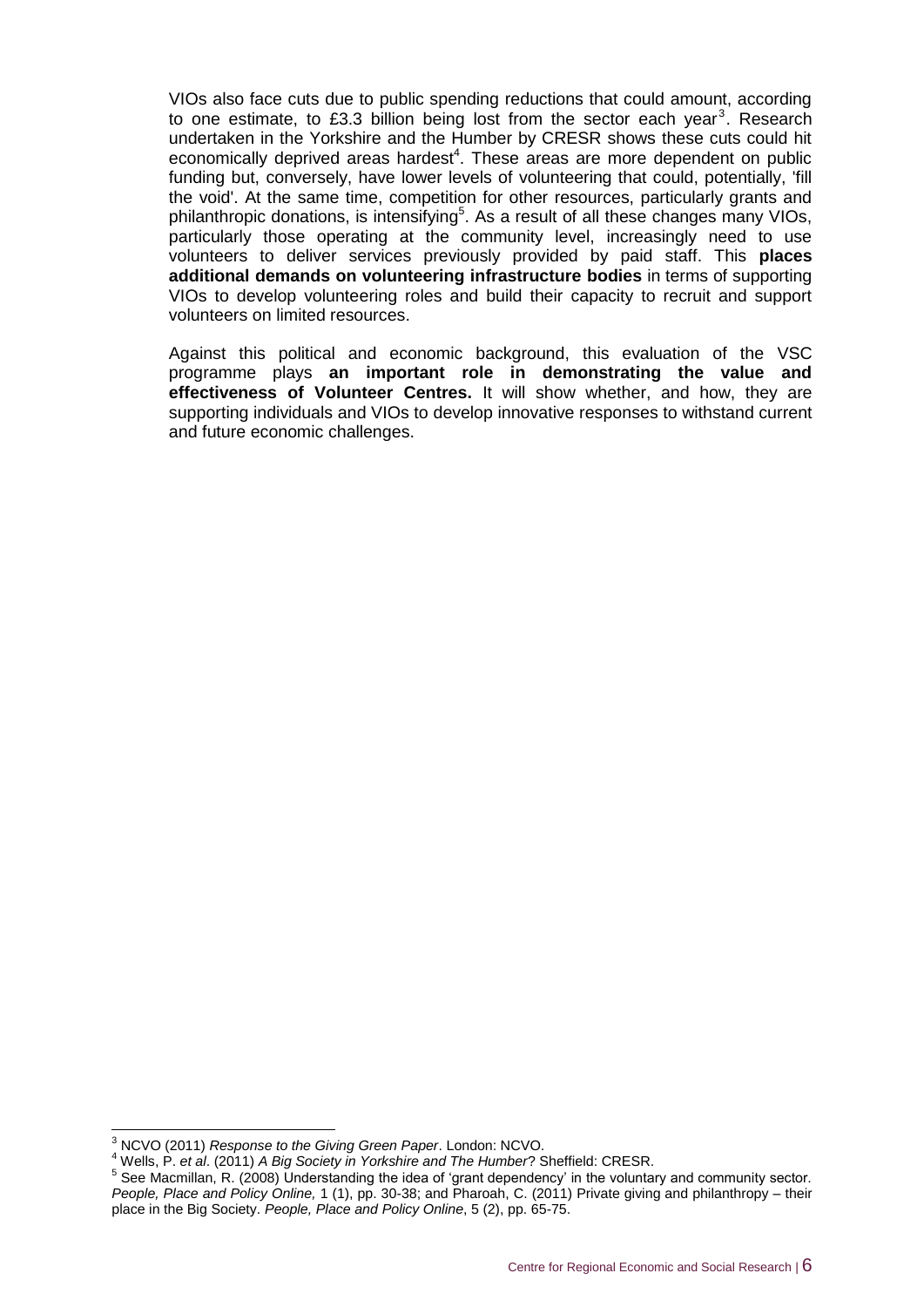3

### <span id="page-14-0"></span>3. **The VSC programme: strategy and delivery**

#### <span id="page-14-1"></span>**3.1. Overview**

This section looks at a series of themes related to strategy and delivery including:

- the strategic approach of the VSC programme and projects
- staffing and services
- the delivery model
- partnership working.

Key messages from this section include:

- there is a consensus that the main aim of the programme is to **increase access to volunteering among hard-to-reach groups.** The initial objective of supporting communities in recession has been replaced more by a growing emphasis on employability to give the programme a more *'concrete'* focus.
- projects have proved **responsive** by revising services in the face of challenges including lower than expected demand, retention issues, the need to avoid duplication and underperformance against outcomes. This underscores the **value of a two year project** as it allows time to innovate but also reflect on, and adapt to, emerging challenges.
- projects were **positive about the relationship** with the central management team and highlighted their flexibility, responsiveness and support in adapting to challenges. They also **valued being part of a national programme** because of opportunities for sharing learning and good practice, although evaluation requirements were sometimes seen as excessive.
- **consortia** of Volunteer Centres **were generally seen to work well** and offer a number of benefits such as opportunities to share funding, gain awareness of mutual activities and draw on respective skills and expertise. However, there are also operational challenges in managing consortia because of variable levels of skills, capacity and commitment to the programme among partners.
- **external partnerships** were identified as an important source of referrals as well as opportunities for signposting, outreach, training and joint working. However, support from partners around referrals has not always been provided to the degree anticipated. VSC projects have responded by working with an increasingly diverse range of providers.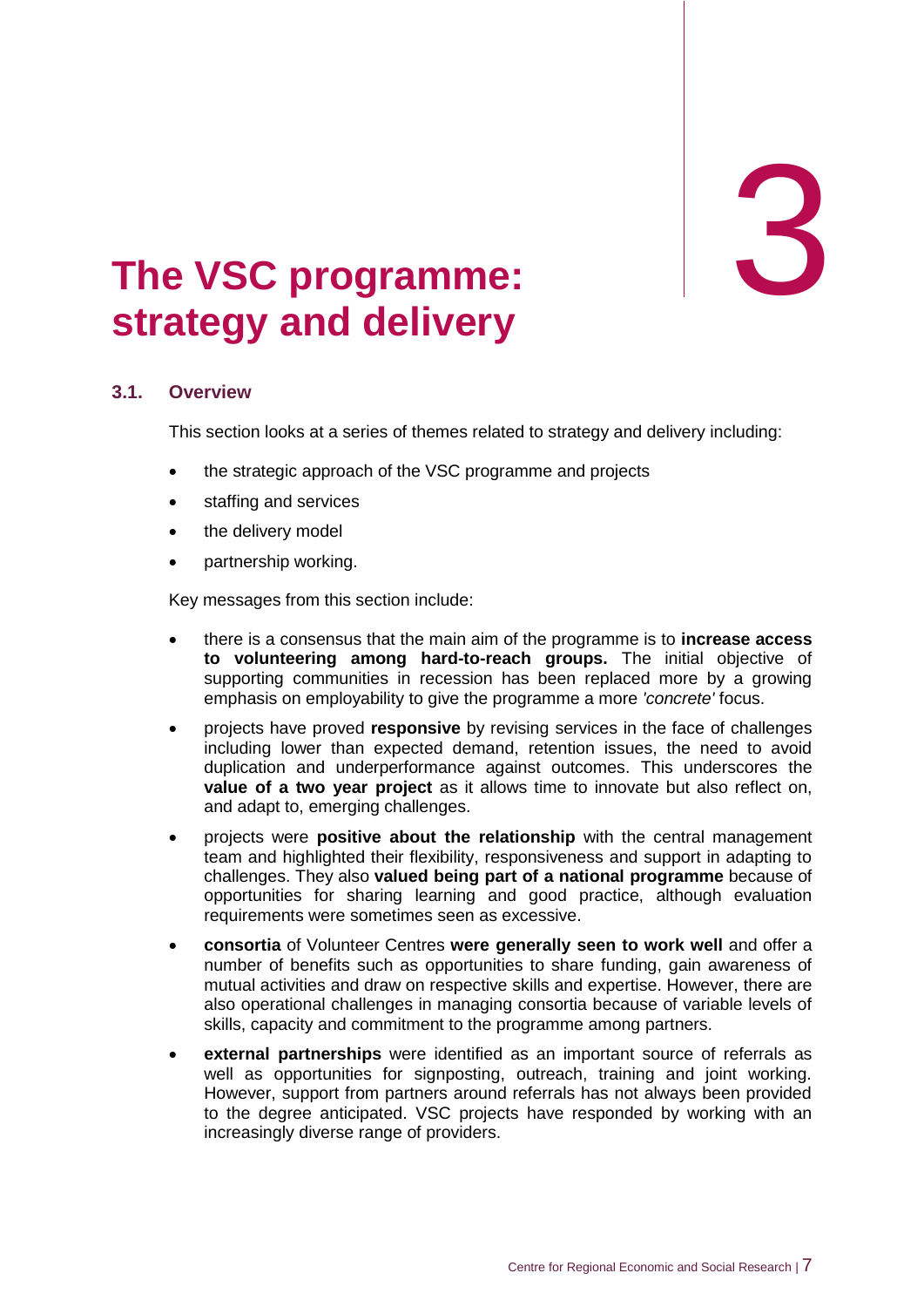#### <span id="page-15-0"></span>**3.2. Strategic approach of the VSC programme and projects**

Interviews with key stakeholders and project staff show that the VSC programme is conceived fundamentally as a way of **increasing access to volunteering among hard-to-reach groups**. This fulfils a number of related objectives:

- **enhancing the health and well-being of individuals:** helping individuals facing barriers such as health conditions or disabilities, low confidence, social isolation or poor self-esteem is seen as a key part of projects' remit.
- **improving employability:** all projects cited improving employability as an important objective, although the degree of emphasis varied across projects. One observed, for example, that volunteering remained the '*ultimate objective*' with employability a valuable but secondary object. This view was sometimes validated with reference to the lack of 'hard' employment targets attached to the programme. Others saw enhancing employability as a critical part of their remit: *'the justification is work*'.
- **developing the capacity of volunteer centres:** some projects regard VSC as an opportunity to increase existing, or develop new, capacity particularly in terms of supporting individuals with additional needs. Delivering VSC was also seen as way of encouraging *'learning'* [Sheffield] and reflection to improve practice. Stakeholders emphasised the role of VSC as a valuable 'demonstration project' to showcase innovative forms of delivery to promote and support volunteering among more vulnerable groups. They hope the experience will leave projects and the wider Volunteer Centre network better placed strategically to secure future funding opportunities, particularly where related to improving employability.
- **building the capacity of VIOs:** projects consistently identified building the capacity of VIOs as an important objective in terms of supporting them with recruitment and management of volunteers; establishing volunteer roles and policies; and training volunteer co-ordinators. Central to this is encouraging and supporting VIOs to provide placements to volunteers with additional needs who they might not otherwise be able to host
- **creating more resilient communities:** projects continue to see their activities as strengthening communities 'by default'. This occurs either through the direct support of Volunteer Centres to individuals in disadvantaged areas or by working with VIOs that have social aims and objectives. However, there was also a clear sense that VSC had become less of a *'recession project'*  [stakeholder] to support communities as originally envisaged. Instead, there was now a greater emphasis on improving individual employability. This refocus was considered appropriate as employability was seen as a more '*concrete and tangible'* aim than supporting communities.

Cutting across accounts was a sense that, if anything, the **need for the project had intensified** even if the UK had officially moved out of recession. It was noted, for example, by one project that demand for volunteering experience as a route into work had grown since programme inception, both among the unemployed and the 'underemployed' seeking to secure better work or longer hours. Some projects also observed that VIOs hit by cuts in funding were increasingly looking for volunteers to maintain capacity. Furthermore, support needs had increased among VIOs that could no longer afford a dedicated volunteer co-ordinator.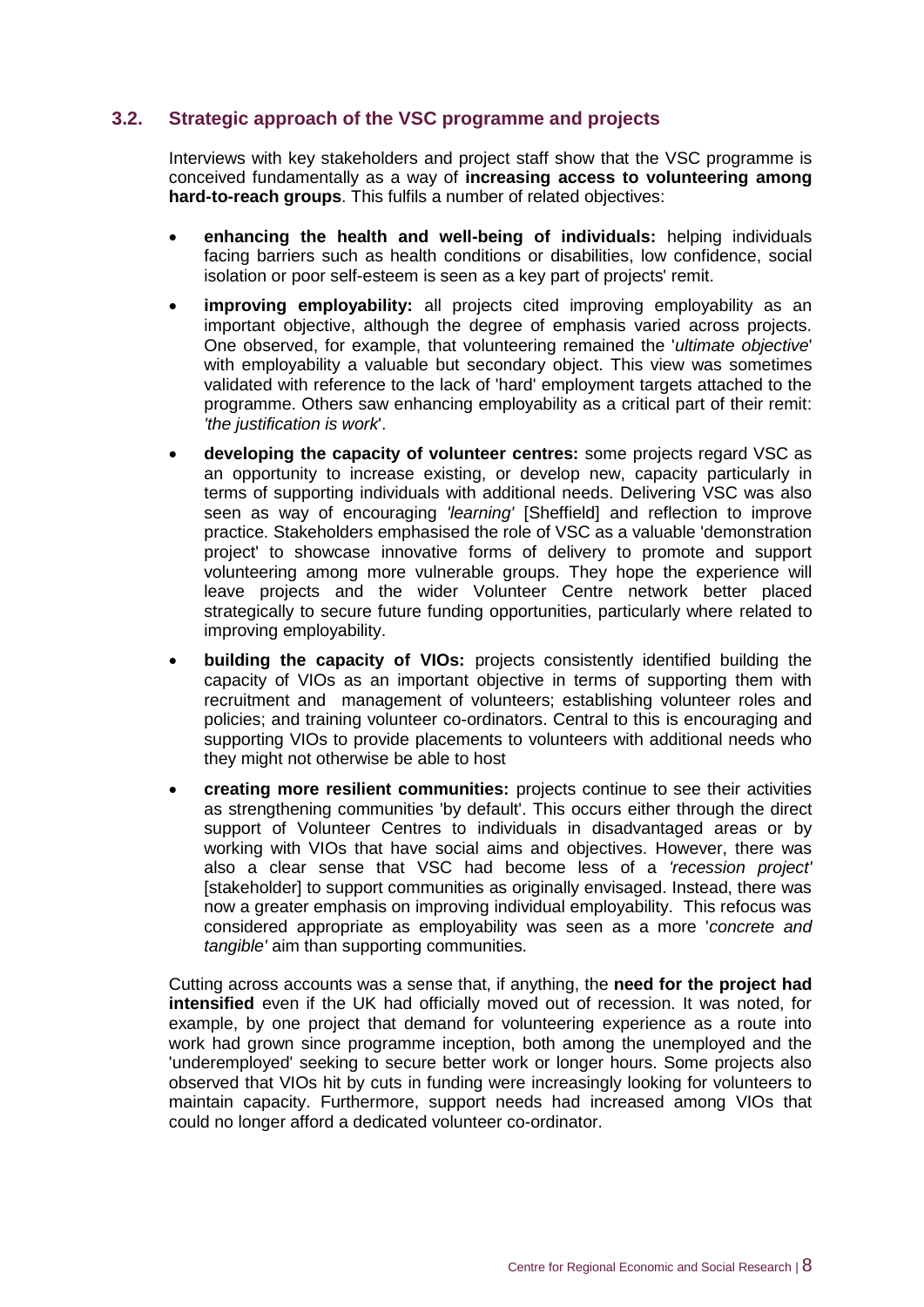### <span id="page-16-0"></span>**3.3. Staffing and services**

The 15 projects all have at least one paid member who is usually supported by volunteers who assist with a range of tasks including administration, arranging appointments, providing advice and guidance, promoting activities, running workshops or volunteer clubs, liaising with VIOs and undertaking outreach activities.

There is **widespread variation in the package of activities each project provides**  although common to nearly all is a core volunteering brokerage service. Using VSC funding, projects have developed existing services into **an enhanced 'brokerage plus'** offer through some combination of:

- **implementing or extending outreach activities** to engage potential volunteers outside the centre: these are undertaken in a number of ways such as 'drop-ins' at community centres or on the premises of community-based organisations; stalls at Jobcentres or job fairs; and workshops delivered for external organisations working with vulnerable groups.
- **providing more intensive one-to-one support for new participants:** the precise nature and frequency of contact varies but all projects offer a series of in-depth 'one-to-ones' with clients to explore needs, aspirations and experience.
- **providing 'Introduction to Volunteering' workshops** to explore the nature of volunteering and how to get involved. This is mostly unaccredited although Blackburn is set to offer an Award Scheme Development and Accreditation Network (ASDAN) accredited course delivered on the premises by Accrington College. Oxfordshire also run accredited Community Volunteering courses. In addition, some projects run workshops on other themes such as anger management and confidence building to reduce the barriers to volunteering.

Alongside this core 'brokerage plus' package, projects have **used VSC funding to enhance or introduce other forms of support** to individuals, organisations and communities such as:

- **employability support:** this covers Information, Advice and Guidance (IAG) including sessions from visiting National Careers Service (NCS) advisers; 1-2-1 or group support with CV writing, job applications or jobsearch; mock interviews; signposting to training or educational opportunities; and Job Clubs delivered in partnership with other organisations.
- **training for volunteers:** projects offer a range of free training for participants that includes courses on First Aid, Food Safety and Health and Safety.
- **additional support for VIOs** such as helping them develop volunteer policies and agreements; creating new volunteer roles and profiles; and running workshops, courses or networking forums for volunteer managers. Central to this is delivering support to VIOs to enable them to host volunteers with additional support needs such as mental health issues or those with a background of homelessness or offending.
- **training and supporting mentors:** five VSC projects (Bristol, Sutton, Durham, Lincolnshire and Liverpool) have recruited and trained mentors to work more intensively with clients with additional needs. Mentors help participants to access volunteering, training or employment as well as support them in addressing a range of personal issues such as low confidence or self-esteem. Activities include taking clients to visit organisations, undertaking social activities to build confidence and helping to arrange volunteering placements.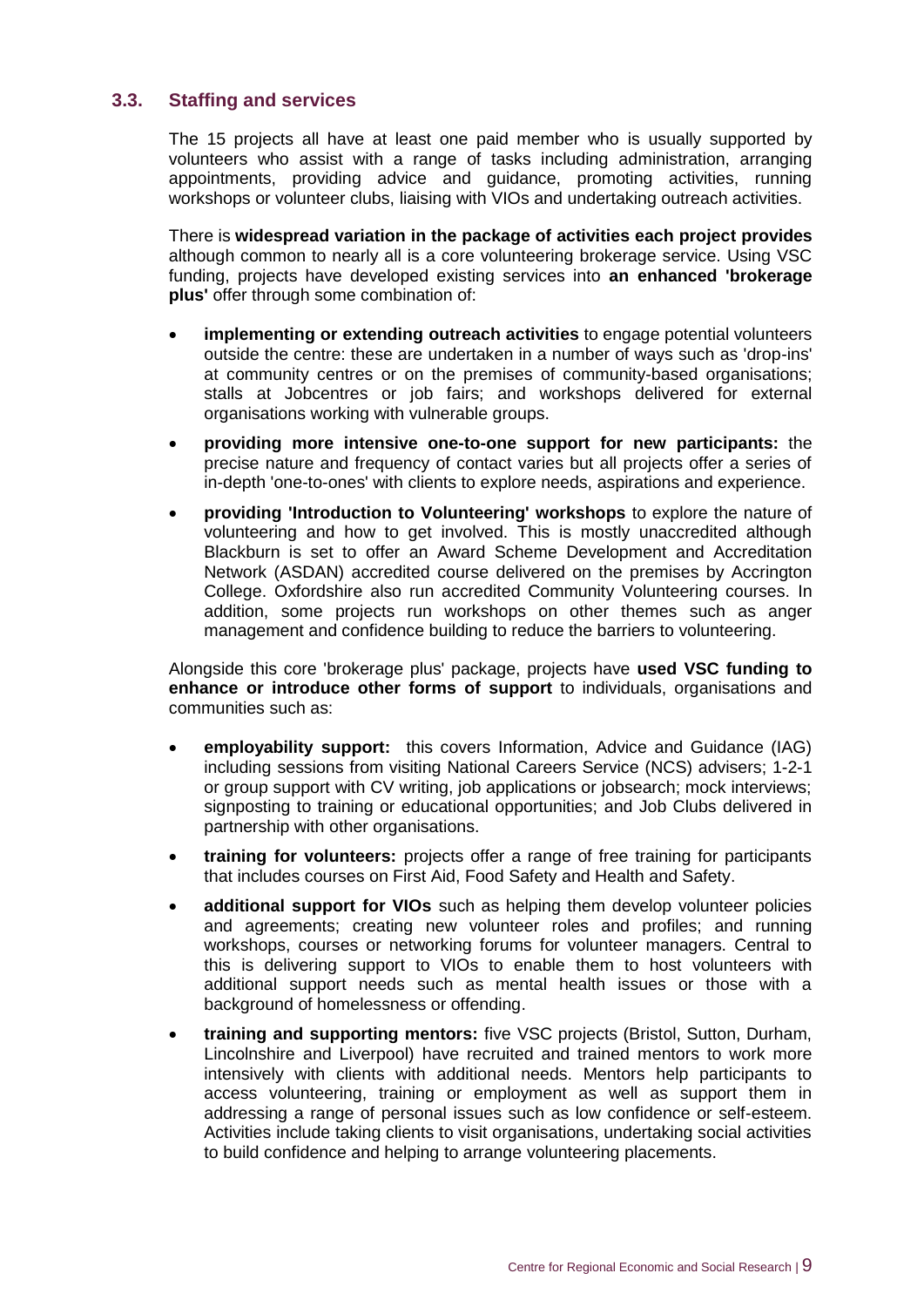- **signposting to other provision** including courses on ICT, ESOL or basic skills, confidence building, enterprise support and 'informal training' at local community centres such as using computers, mobile phones or skype.
- **training volunteer co-ordinators** to support VIOs: uniquely among projects, Camden has trained a cohort of volunteer co-ordinators to help VIOs recruit, support and manage volunteers.

The core package of services delivered by projects has remained broadly consistent since programme inception. However, some projects have **made changes to particular activities** in response to emerging issues. These changes include:

- **reducing the duration of involvement:** some projects reduced the length of activities when they realised participants found it difficult to commit for the period initially expected. Camden cut its one-year mentoring programme down whilst Hertfordshire divided its four day employability course into discrete one-day components to increase take-up in three out of the nine districts it operates in.
- **increased tailoring of activities:** VSC projects sometimes discovered that demand for activities did not materialise as expected and revised activities accordingly. Tamworth found take-up of general 'taster' days at VIOs was low despite widespread promotion so arranged bespoke taster sessions for participants with VIOs of interest.
- **expanding the reach of projects:** Sheffield sought to increase its community reach by delivering services one-day a week through an additional community venue. This followed the recommendation of a mid-term evaluation that the project expand to support volunteers and VIOs in new areas.
- **cutting courses to avoid duplication:** training around employability, anger management and confidence building was cut back by some projects once they realised there was provision elsewhere in the district. This enabled them to focus on core strengths around promoting and supporting volunteering.
- **introducing new services:** Cornwall implemented a wholly new package of training activities in response to lower than anticipated demand for its Timebanking activities. This reconfiguration is helping it to progress quicker towards achieving targets around supporting individuals new to volunteering.

These examples illustrate that **projects have proved responsive** by revising services in the face of unanticipated challenges including lower than expected demand, difficulties faced by participants in engaging with projects, the need to avoid duplication or underperformance against outcomes. This underscores **the value of a two year project** which allows time to innovate but also to reflect and adapt to emerging issues.

#### <span id="page-17-0"></span>**3.4. The delivery model**

The VSC programme is managed centrally by an external programme manager with the support of an internal programme assistant. The programme manager is responsible for ensuring that programmes are delivering to budget and making progress against targets, as well as helping them plan for sustainability. The current programme manager was recruited mid-way through the lifetime of the programme to replace the first programme manager.

Project staff interviewed were invited to comment on their relationship with the programme management team and their experience of the change in personnel. They were positive about the current manager who was described respectively as *'great'*, *'accessible', 'responsive'* and *'a very strong wall to lean on'.*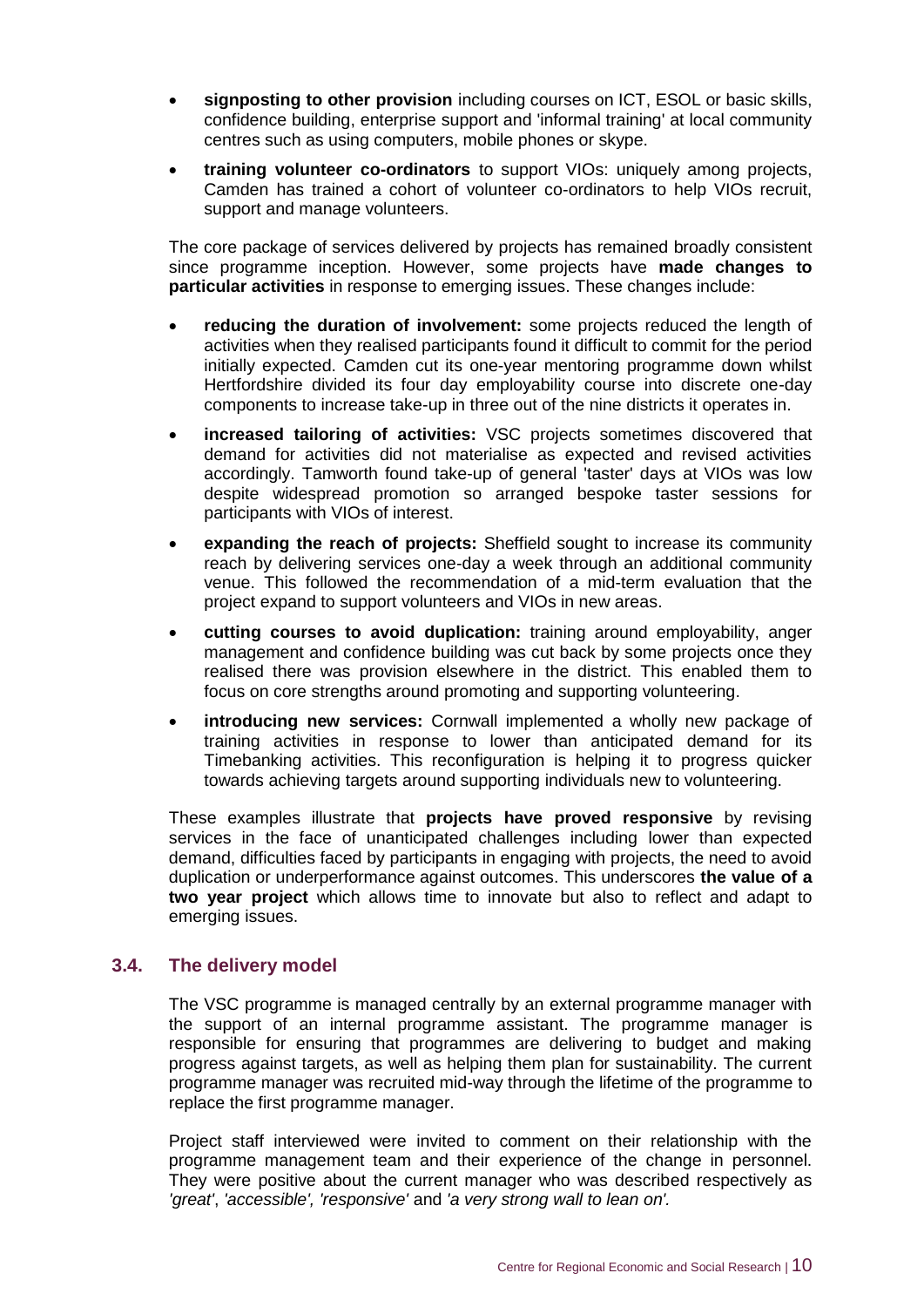The relationship was seen to work particularly well in terms of:

- **flexibility around targets:** projects felt the programme manager had been responsive to requests for re-profiling where there were legitimate reasons for shortfalls against targets.
- **responsiveness:** the programme manager was described as supportive and quick to respond to requests for information or support.
- **appropriate levels of communication:** excessive levels of emails and information were seen to have become more manageable with the change in programme manager.
- **support in adapting to challenges:** one project that revised activities to boost outcomes in the face of shortfalls against targets credited the programme manager with facilitating that change: *'Without her we would be submitting a failure report'.*

Projects also reflected, though, that the change in personnel did cause **some loss of continuity** as the new staff acquainted themselves with the programme and projects. Working with two central programme staff members for the first time was also seen as less straightforward at first until the responsibilities of each became clear.

Projects largely valued the experience of delivering the VSC project as **part of a national network**. Benefits identified include:

- **the opportunity to share learning, resources and good practice:** bi-annual group meetings were highlighted as useful forums to learn from peers: '*Two or three of the other projects are running a mentoring based project. It's always good to catch up with them'* [Sutton]. Themed webinars on topics such as supporting volunteers with mental health issues were viewed as highly useful, particularly as virtual hosting eliminated issues with the location of meetings.
- at the same time, the wide variety of activities delivered by projects meant opportunities for sharing and adopting specific elements of good practice were sometimes limited: *'we all run different projects and we all run them in different ways'*. That said, projects clearly valued peer support around generic issues such as managing multiple projects.
- **being part of a national evaluation:** some projects felt the evaluation will provide useful data in showcasing achievements in future funding bids. At the same time, the demands of monitoring and particularly evaluation were sometimes considered excessive (see also Section 6.3).
- **receiving information about future funding opportunities:** projects shared information on options for sustainability. For example, one project that successfully set up a contract with their local Probation Service to mentor service users inspired a number of other VSC projects to explore this possibility.

### <span id="page-18-0"></span>**3.5. Partnerships: consortia and external partners**

All VSC projects have developed partnerships with other organisations. This includes **consortia** with other Volunteer Centres or CVSs in the case of six projects as well as **external partnerships** with organisations in the public, private or third sector. This section considers each in turn.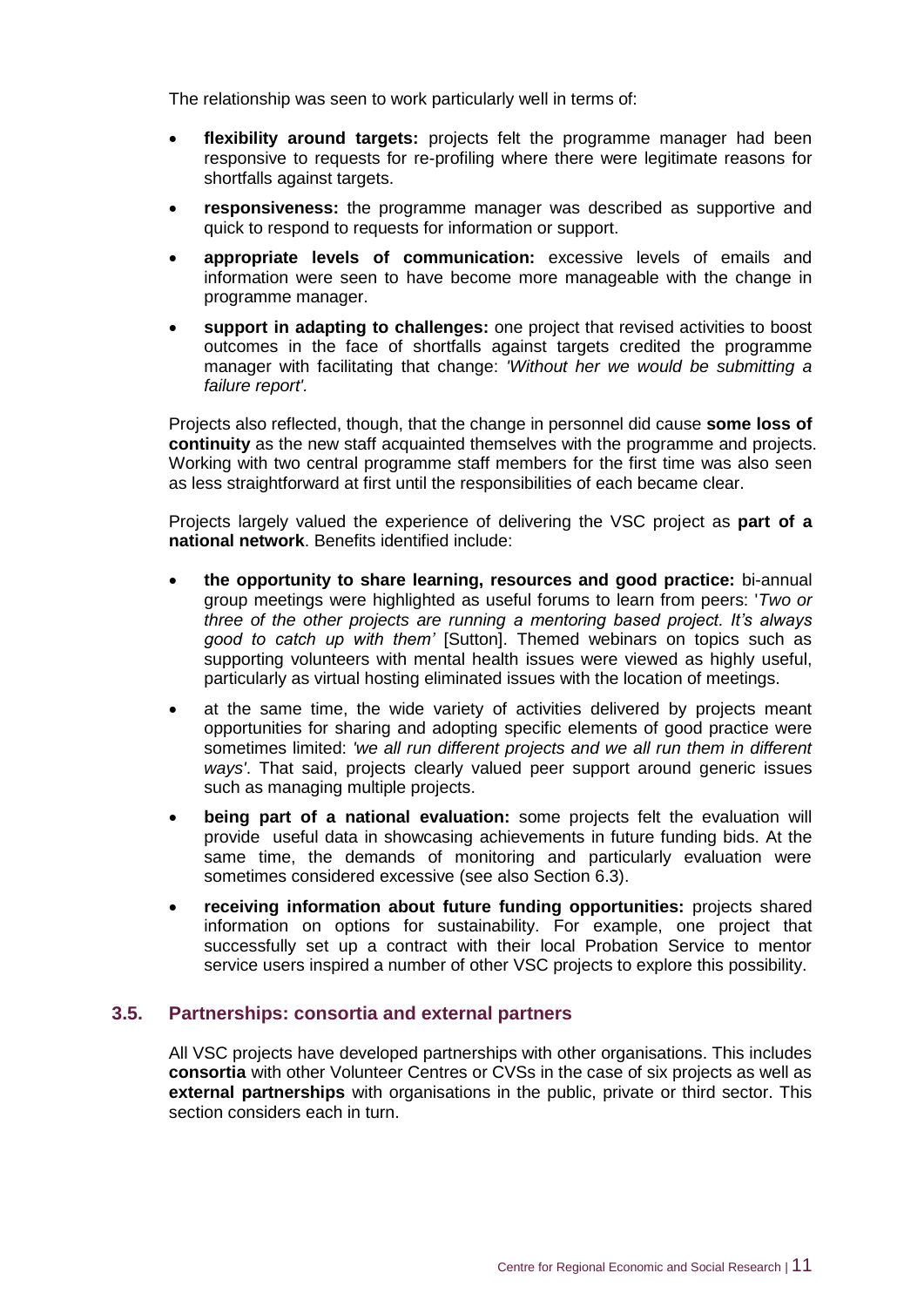#### *Consortia*

The Durham, Hertfordshire, Cornwall, Exeter, Oxfordshire and Tamworth VSC projects are all delivered through consortia of local Volunteer Centres with one Volunteer Centre in each area acting as the lead partner. In some cases, the lead partner has set up formal subcontracts or Service Level Agreements (SLAs) with the other participating centres. Consortia were **generally seen to work well and to offer a number of benefits** that included:

- **expanding the number of Volunteer Centres benefitting from VSC funding:** sharing funding across consortia was considered a vital way of sustaining Volunteer Centres in a period of constrained funding.
- **better understanding of their respective offer:** Volunteer Centres participating in consortia valued the opportunity to learn more about the approach and delivery models of partners.
- **increasing the range of skills and expertise:** Oxfordshire noted, for example, that Volunteer Centres within their consortium drew on respective expertise to build mutual capacity in working with vulnerable groups. This proved particularly useful for smaller Volunteer Centres with less prior experience of supporting the hard-to-reach.

At the same time, delivery of VSC projects through consortia **presented a number of challenges:**

- **instability within the consortia:** a small number of Volunteer Centres within consortia closed down due to lack of funding or experienced staff changes. One consortium had' *'tailed off'* because key staff in other Volunteer Centres had either left the organisation or not engaged to the level expected.
- **bridging different approaches:** one lead partner observed that communicating with partners that took a less strategic and more delivery-focussed approach had been challenging.
- **variable levels of commitment to VSC activities:** one project found that staff in other Volunteer Centres did not provided the referrals anticipated despite the availability of payments. This was attributed to '*sheer pressure'* among Volunteer Centres *'struggling'* to operate with reduced staff and funding. Another project described having to *'badger and badger'* some partners that were making less progress with achieving targets or reporting outcomes.
- **sharing targets:** one consortium that shared targets equally among partners observed, with hindsight, that this did not reflect different levels of capacity. One partner, for example, received a number of referrals from the National Careers Service whose clients tended to be more interested in securing work than volunteering.

The mixed experience of delivering projects through consortia suggests that **effective partnership across Volunteer Centres requires careful planning and management**. Responsibilities and targets need to be allocated in a way that reflects variable capacity across Volunteer Centres. As one stakeholder reflected, lead partners also need the time and resources to manage consortia. There are a number of benefits to working with other Volunteer Centres, not least in building expertise, but this has to be balanced against the operational challenges of delivering a project across multiple organisations.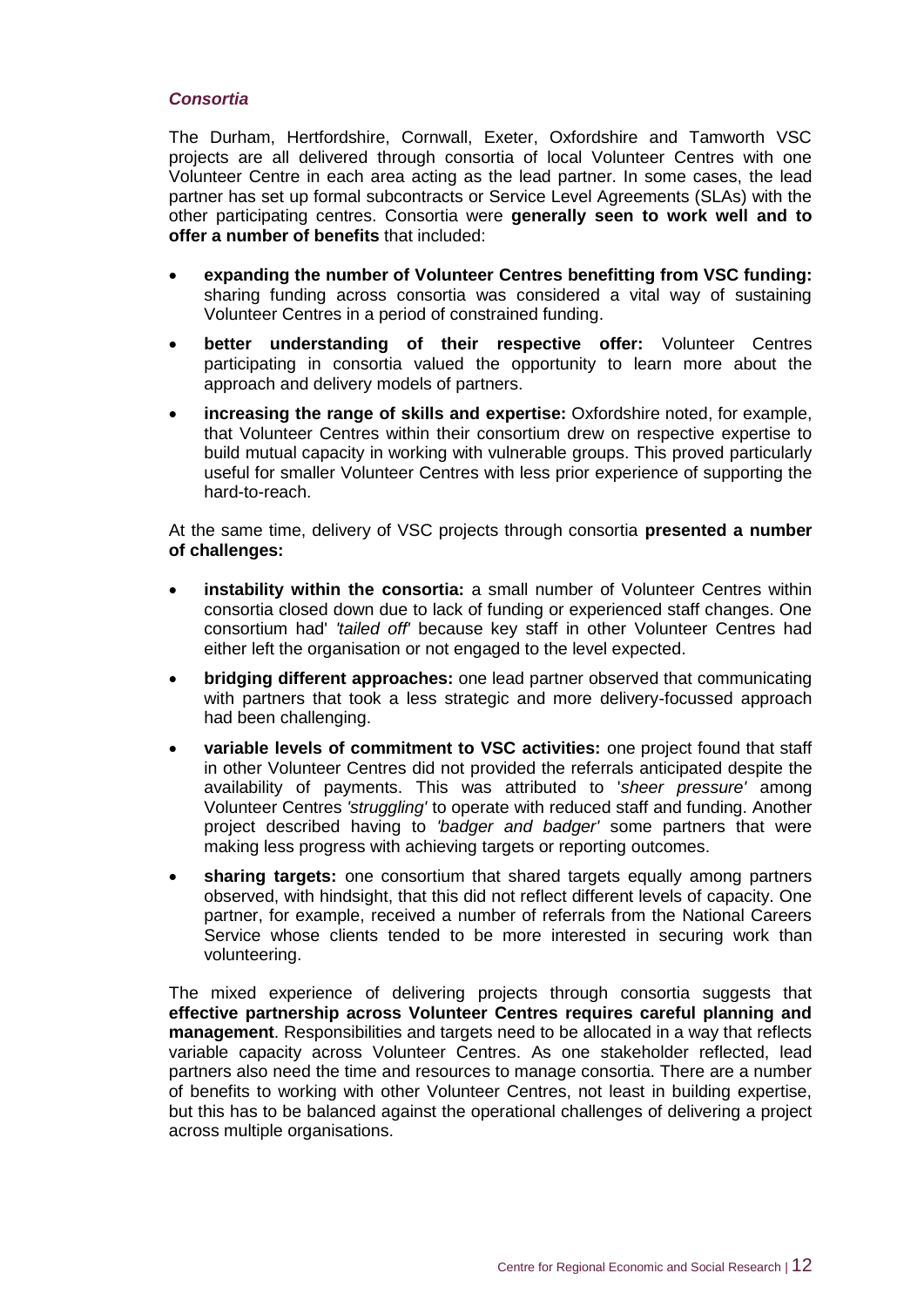#### *External partners*

Working with external partners is widely regarded as **enhancing the scope, reach and effectiveness of projects** in a number of ways including opportunities to:

- **bring in additional expertise to support clients:** some projects offer participants IAG sessions with visiting NCS advisers.
- **secure outreach venues** to run drop-in sessions, training or workshops at venues including supported housing, community centres and Jobcentre Plus.
- **generate referrals from key agencies** such as Jobcentre Plus, IAG providers, housing associations, universities, Probation Service, support services for individual with disabilities or mental health conditions, and drug and alcohol support agencies.
- **provide opportunities to signpost to external provision** including employability provision, accredited training, Work Clubs, IAG as well as provision around health, welfare rights and housing.
- **build the capacity of project staff to work with vulnerable clients:** Bristol's relationship with the local Mental Health Trust not only generates referrals but also enables them to benefit from training and peer support from the Trust around working with individuals with mental health conditions.
- **develop new volunteering opportunities:** Liverpool are currently developing a link with the Norris Green Community Alliance which has provided new volunteering opportunities.

However some **challenges** were observed in relations with external partners such as:

- **partner agencies not delivering the promised levels of referrals:** Jobcentre Plus and, in particular, Work Programme providers were seen as failing to make referrals despite the potential value of VSC support to their clients: *'there are a lot of organisations out there that are being paid to do something we can do better'.*
- **partner agencies making inappropriate referrals;** Jobcentre Plus was criticised by a number of projects for referring individuals under threat of benefit sanctions. One project noted that this conflicted with the voluntary ethos of projects and also lowered retention rates: *'at least 50 per cent don't turn up for their interviews. Of those that do, half of them are only there because their advisor told them to attend an appointment'.* Inappropriate referrals were seen to be increasing as Jobcentre Plus refer growing numbers of individuals who have completed the Work Programme but not found employment

A number of projects have tried to engage with Jobcentre Plus to resolve this issue with variable success. One project found them willing to make more appropriate referrals on the basis they did not want clients to lose access to volunteering opportunities Others have found JCP staff difficult to access or unreceptive to requests to change their referral approach.

- **the closure of referral services:** one project observed that the closure of several employability services as European Structural Fund support ended had cut off an important source of referrals,
- **competition from other providers:** a previous referral partner for one VSC project started competing for similar clients following successful bids to deliver training and employability provision.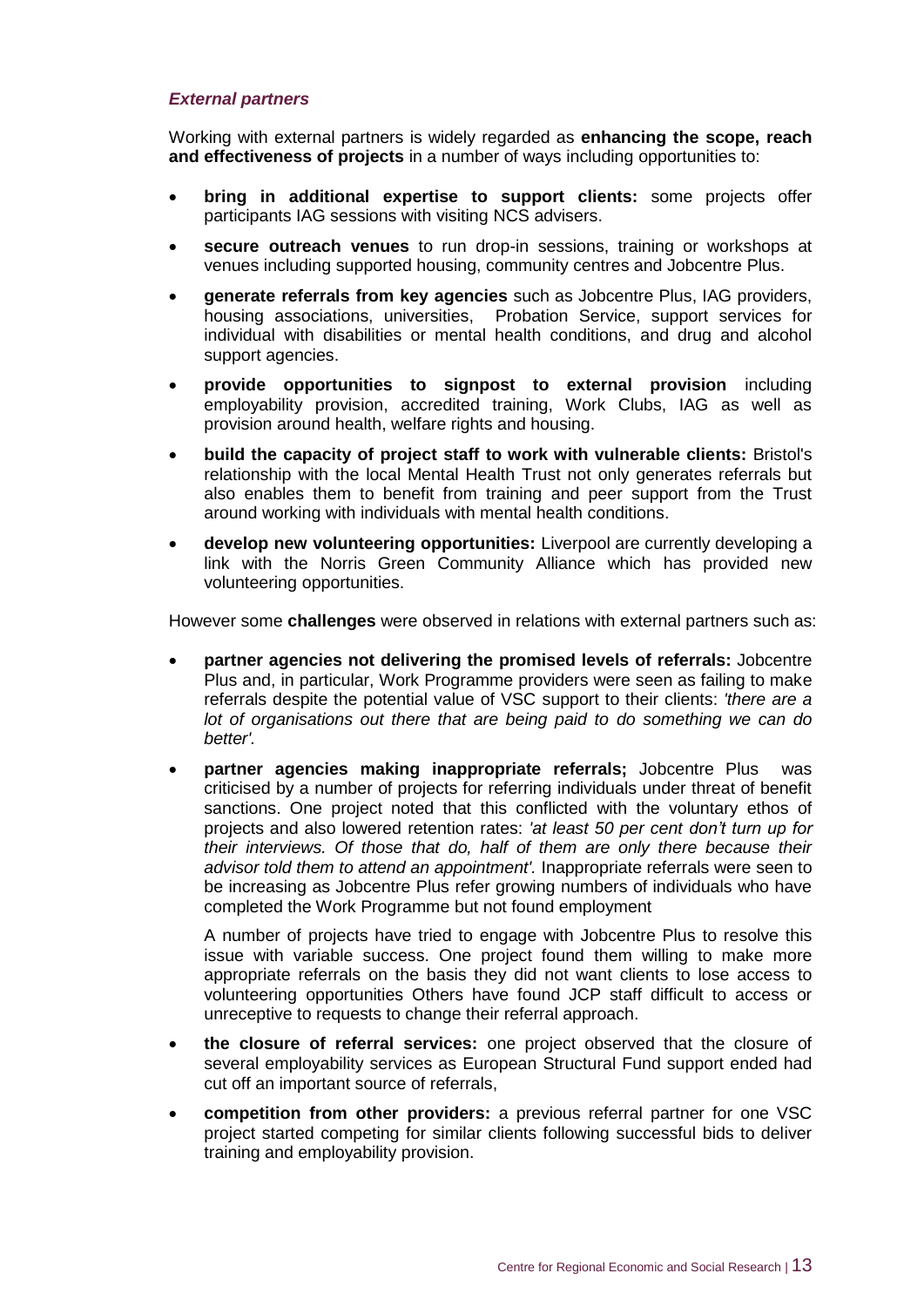Overall, there is a clear view of the importance of working with partners combined with a recognition that anticipated benefits do not always materialise. It was notable, therefore, that in the period since the interim report VSC projects appear to have **diversified the range of partners** they work with. This perhaps reflects an early realisation of the risk of relying on a small number of more obvious partners, particularly in terms of key employment service providers such Jobcentre Plus. There seems far more engagement with statutory providers and voluntary and community sector organisations working in different areas such as health, education, care and the prevention of re-offending.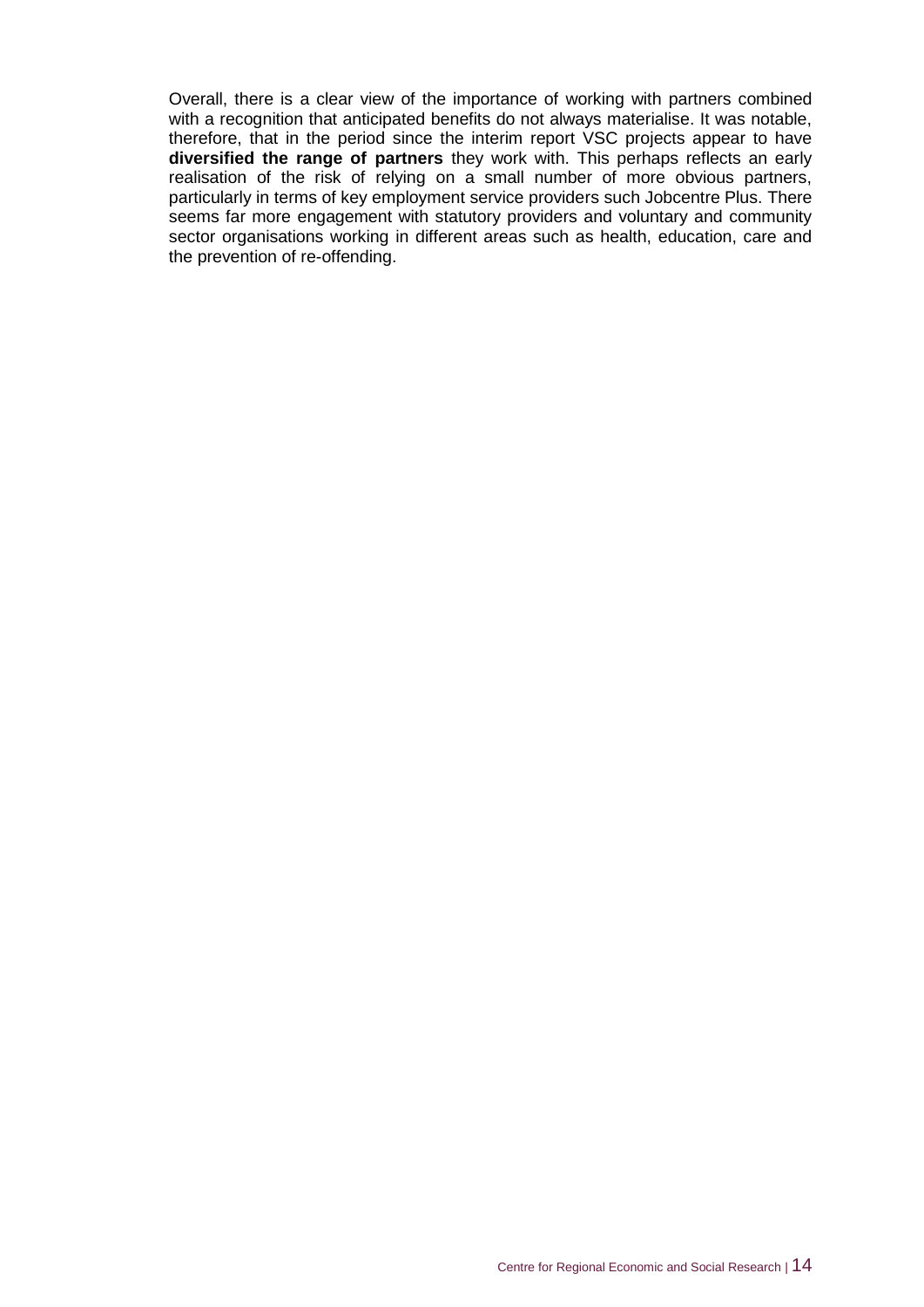# <span id="page-22-0"></span>**Programme-wide performance and participant**  me-wide **4 outcomes**

#### <span id="page-22-1"></span>**4.1. Overview**

This section considers the performance of the VSC project in terms of:

- overall achievement against targets
- capacity to engage and support hard-to-reach individuals
- outcomes experienced by participants in relation to volunteering, employment, health and well-being and community involvement
- explaining outcomes.

**Key findings** include:

- the **VSC programme is performing strongly** by exceeding all eight programme-wide targets that relate to supporting participants and VIOs
- **achievement against project-specific targets is not quite as strong** as programme-level performance, with 40 out of 54 targets met
- the main reasons for missing shared or individual targets were inflexibility of target definitions, lower than anticipated referrals, retention issues and difficulties in tracking client outcomes. Positive steps had been taken to address challenges impacting on outcomes and there was no evidence of 'creaming' to make up shortfalls
- **the VSC programme is effectively engaging 'hard-to-reach' individuals**: 78 per cent of people who have engaged with the programme meet its definition of being 'disadvantaged in the labour market'. Around half (53 per cent) of participants also have no GCSEs or equivalents
- survey and interview data shows **tangible and sustained progress among participants**, particularly in terms of:
	- **volunteering:** 69 per cent of all distance travelled participants have volunteered at least once with 54 per cent still actively volunteering after 12 months. Nine out of ten individuals who not yet volunteered by the eight month point reported increased confidence in volunteering in the future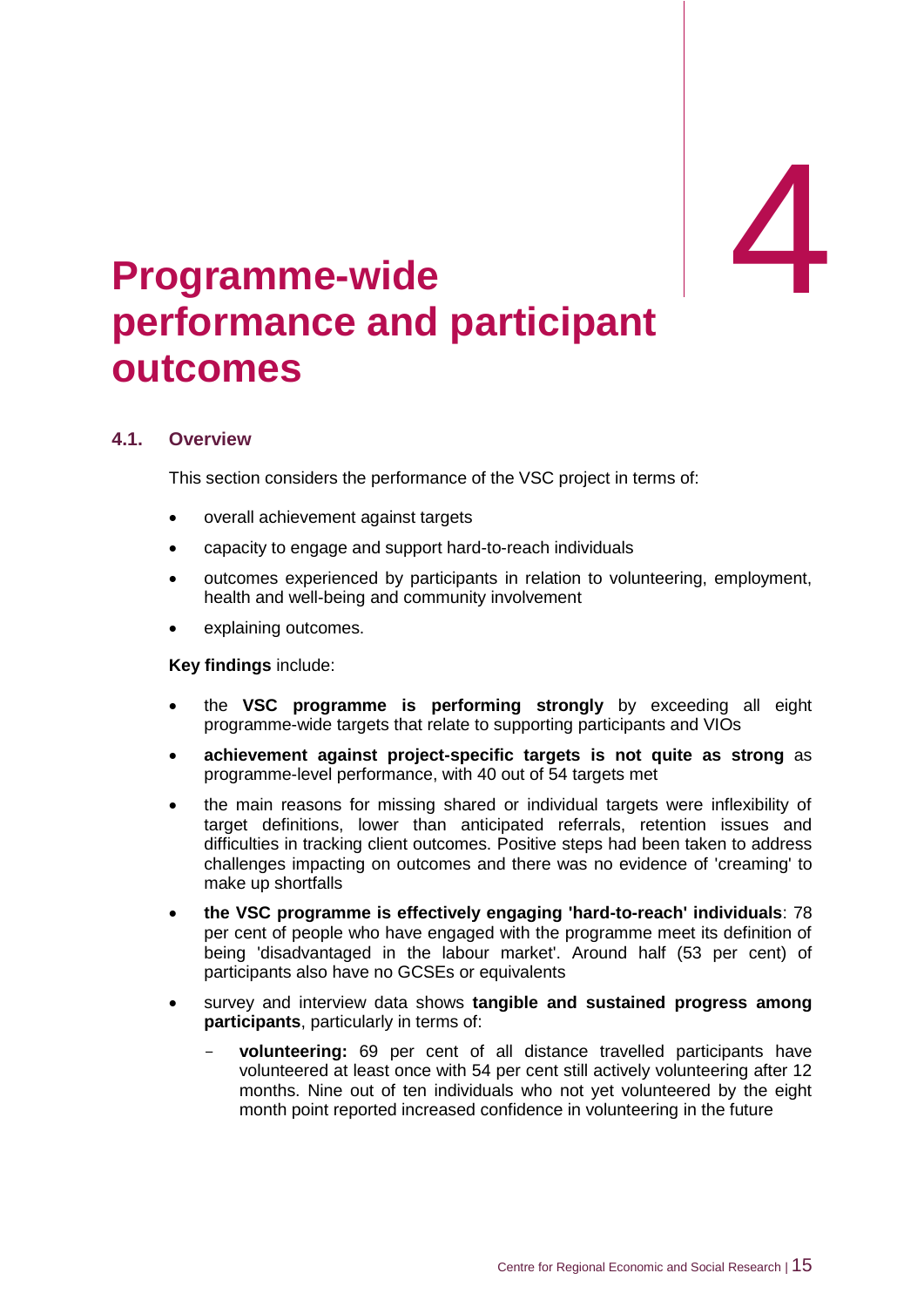- **employment:** over **one in five (22 per cent) survey participants said they had found paid work** since participating in their local project. Data also showed improvements in employability in terms of confidence in finding work as well as the practical skills needed to secure paid employment
- health and well-being: there were notable improvements in outcomes around confidence and self-esteem.
- data indicates **a clear 'VSC programme effect'** with a majority of participants agreeing that support made a difference to positive changes experienced
- statistical modelling indicates that **volunteering is associated with wider range of positive outcomes than work**, especially in terms of health and wellbeing. One potentially significant implication is that movement into work through volunteering may actually *reduce* positive outcomes experienced
- the single most important factor identified in bringing about real change for participants was the **quality and availability of staff**. Other success factors identified by staff included mentoring to support clients with additional needs; the skills and expertise of staff; additional capacity provided by project volunteers; outreach work; discretionary funding and addressing the full range of barriers experienced by participants.

#### <span id="page-23-0"></span>**4.2. Overall achievement against targets**

-

The VSC project reports on 11 'shared' programme-wide targets on a six monthly basis to the Big Lottery Fund (BIG), with data collected quarterly. Cumulative performance against eight of the 11 key targets over two years is detailed in Table 4.1 below. These indicators have been selected because they directly relate to supporting volunteers or VIOs $6$ .

| <b>TARGET</b>                                                                                                      | Q8<br>cumulative<br>target | Q8<br>cumulative<br>achieved | % or target met<br>(except where<br>indicated by *) |
|--------------------------------------------------------------------------------------------------------------------|----------------------------|------------------------------|-----------------------------------------------------|
| Numbers of individuals new to<br>volunteering taking part in the project                                           | 4674                       | 5114                         | 109.4                                               |
| Numbers of volunteers supporting the<br>project                                                                    | 222                        | 305                          | 137.4                                               |
| Numbers of volunteers trained/awarded<br>qualifications                                                            | 803                        | 1206                         | 150.2                                               |
| % of individuals supported that have<br>started volunteering*                                                      | 25%                        | 33%                          | + 8 percentage<br>points                            |
| Number of individuals participating in the<br>project from groups defined as<br>disadvantaged in the labour market | 3568                       | 4485                         | 125.7                                               |
| % of individuals in target group that have<br>started volunteering*                                                | 25%                        | 34%                          | + 9 percentage<br>points                            |

#### **Table 4.1: Cumulative targets and performance of the programme up until Quarter 8**

 $6$  The other three indicators relate to 'engagement with local partners', 'dissemination of reports' and 'articles published'.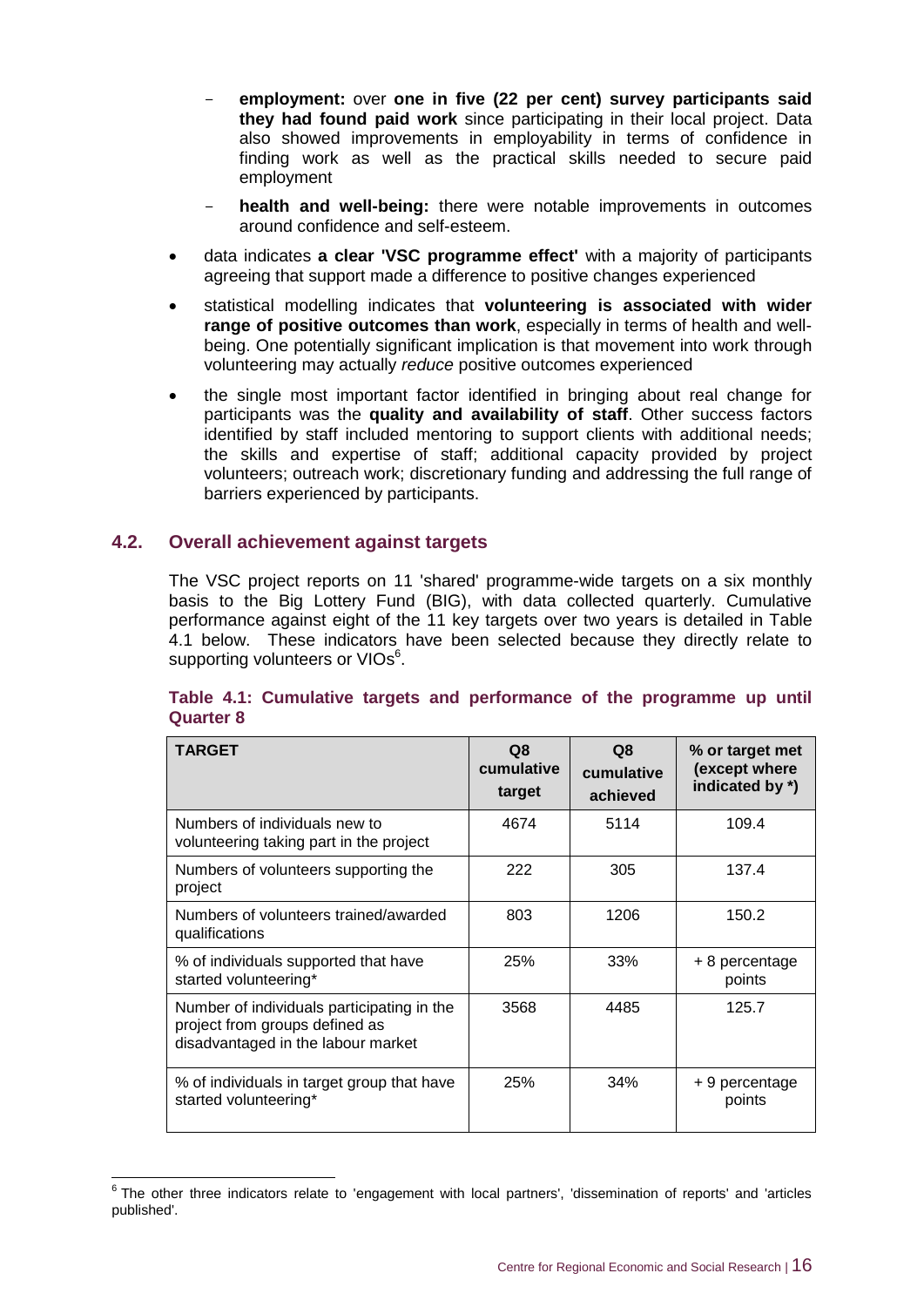| New volunteering roles created                     | 702 | 1100 | 156.7 |
|----------------------------------------------------|-----|------|-------|
| New volunteer involving organisations<br>supported | 259 | 382  | 147.5 |

\*Calculated as percentage point change (rather than cumulative achieved as a proportion of cumulative target) because base figures expressed as a percentage.

#### These figures show that t**he VSC project is performing strongly against core targets against which it reports to BIG.**

In addition to programme-wide targets, each project has unique 'individual' targets that relate to their specific activities. For example, Bristol has a target around recruiting mentors whilst Hertfordshire has a target for number of local businesses involved. Out of a total of 54 targets, 41 have been matched or exceeded<sup>7</sup>. The remaining 13 outputs were missed by varying degrees with only seven missed by a margin of more than 20 per cent. This indicates that **performance at project level against project-specific targets is not quite as strong as it is at programme level**. It is perhaps to be expected, however, that individual project targets are more likely to be missed than programme-wide targets. Underperformance cannot be 'balanced out' by overperformance by other projects in the same way.

Where shared or individual targets had not been reached, projects were asked to reflect on the reasons for underperformance. Explanations for missing targets included:

- **challenges in recruiting individuals new to volunteering:** projects expressed frustration that even one day's prior volunteering in the last 12 months meant individuals could not be counted against this target. It was suggested the criteria could have been relaxed to differentiate between committed and occasional volunteers
- **a lack of anticipated referrals from key partners** (see section 3.4)
- **innovative approaches failing to engage clients:** one project that had not followed the core brokerage model adopted by most other projects found their approach failed to engage target numbers. One reason suggested is that they lacked minimum staffing levels widely regarded as essential to deliver their community-based approach
- **difficulties in retaining clients:** a small number of projects reported 'no shows' or 'drop outs' as a factor limiting achievements against targets. Reasons included competing demands from mandatory employment provision as well as 'chaotic lifestyles' and health issues that made it difficult for participants to maintain commitment. One project suggested the targets set did not recognise the intensity of work required to support more vulnerable individuals
- **challenges in tracking outcomes among clients:** low response rates to emails requesting information on destinations following 'drop-in' support was identified as a contributing factor to lower outputs by one project. This lack of information meant reported outputs may underestimate the true number of individuals that moved into volunteering.

Projects that had not yet achieved targets had **taken active steps to address barriers**. This included re-profiling targets with the agreement of the Programme Manager and reconfiguring, or introducing new, services to generate additional outputs. Encouragingly, there was **no evidence that projects had attempted to** 

**FECULE 2018**<br>This measured by cumulative performance up to and including Quarter 8 against lifetime target.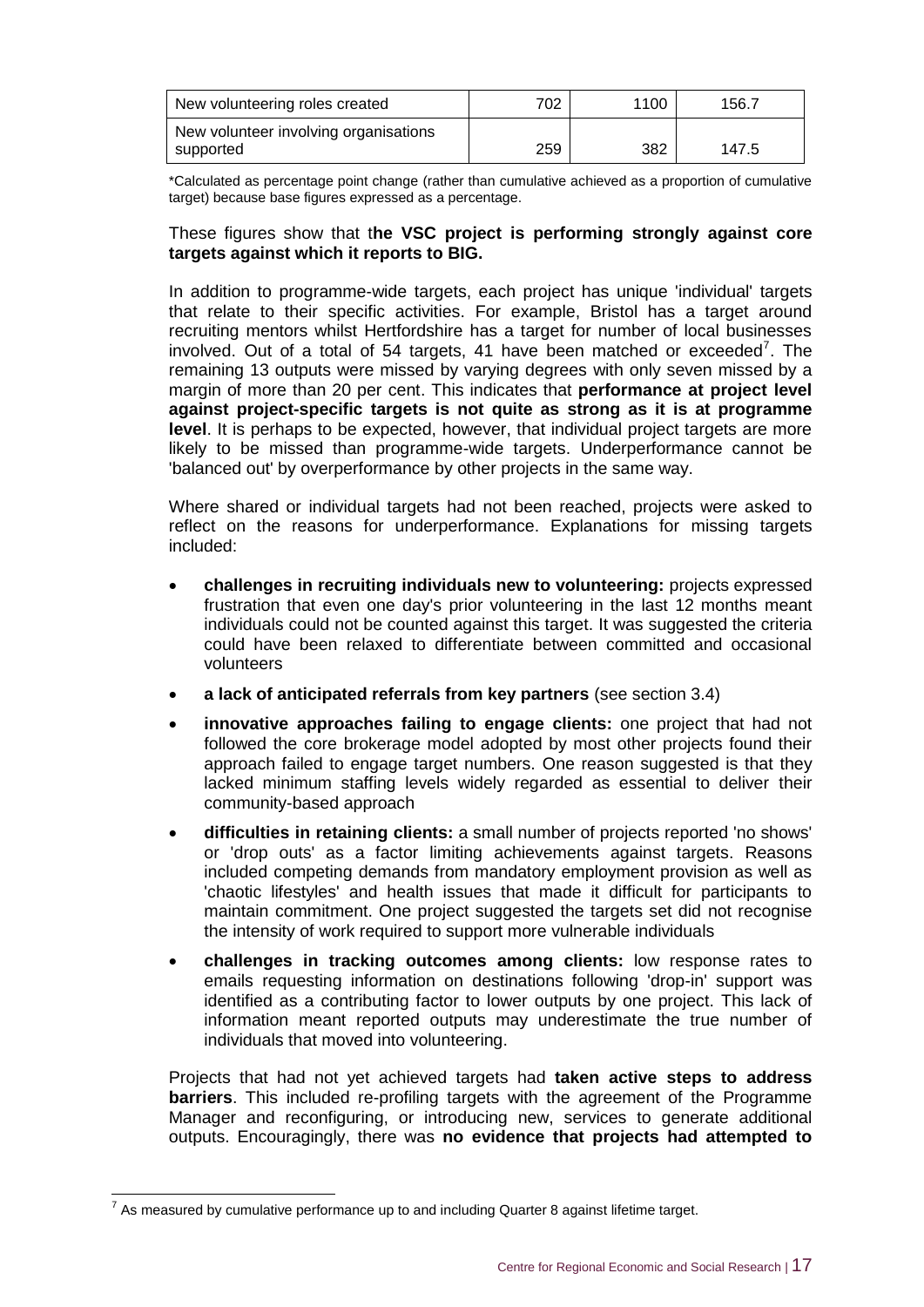**meet shortfalls by 'creaming' more volunteer-ready individuals**. Moreover, there also confidence among projects that they could meet lifetime project targets in the time remaining.

#### <span id="page-25-0"></span>**4.3. Engaging the hard-to-reach**

One of the VSC programme's four core outcomes on which it reports to the Big Lottery Fund is that 'more people from 'hard-to-reach' groups will be volunteering and barriers to their engagement will have been identified and removed'. The definition of these groups is detailed above in Section 1.2. As shown in Table 4.1. above, the VSC programme has exceeded targets for engaging individuals who are 'disadvantaged in the labour market' by 27 per cent by recruiting 4,524 individuals against a target of 3,568.

Additional data collected for the evaluation confirms that the VSC programme has **effectively reached disadvantaged individuals.** This data was collected through **a baseline survey** undertaken with all participants when they first engaged with the programme. It covered key demographic details such as age and gender as well as information about qualifications, volunteering history and labour market status. Data collected on a total of 2,393 new participants by the end of August 2013 shows:

- 15 per cent of people identified themselves as having a disability
- 23 per cent were from ethnic minority groups self-reported as black (ten per cent), Asian (six per cent), mixed (five per cent) and 'other' (two per cent)
- 15 per cent had no formal qualifications at all whilst 53 per cent had no GCSEs or equivalent
- 70 per cent were unemployed while only eight per cent said they were in paid work. Of the remaining 22 per cent, seven per cent were 'non-employed', six per cent were unable to work, five per cent were students, two per cent had retired and three per cent were housepersons.

Particularly significant in terms of evidencing engagement with hard-to-reach groups are the high numbers out of paid work (90 per cent across all non-working categories excluding retirees) as well the proportion of those with limited levels of formal education (53 per cent with no GSCEs).

Overall, the baseline survey shows **78 per cent of people who have engaged with the programme meet its definition of being disadvantaged in the labour market**. Qualitative work supports this conclusion in highlighting engagement across projects with ex-offenders, individuals with learning disabilities or mental health conditions, residents in supported accommodation, recovering substance misusers, the former homeless, and long-term carers for sick or disabled family members. This clearly shows that the project is engaging with some of the most marginalised or isolated groups in society. Evidently, it is important not just to engage this group but also to support them into volunteering, paid work or other activities in order to achieve positive outcomes. The following section considers these outcomes for participants.

#### <span id="page-25-1"></span>**4.4. Outcomes for participants**

Outcomes for project participants have been captured through interviews with project staff and participants as well as data collected through the baseline and 'distance travelled' surveys. The baseline survey is explained above (Section 4.3) whilst the distance travelled survey is detailed below.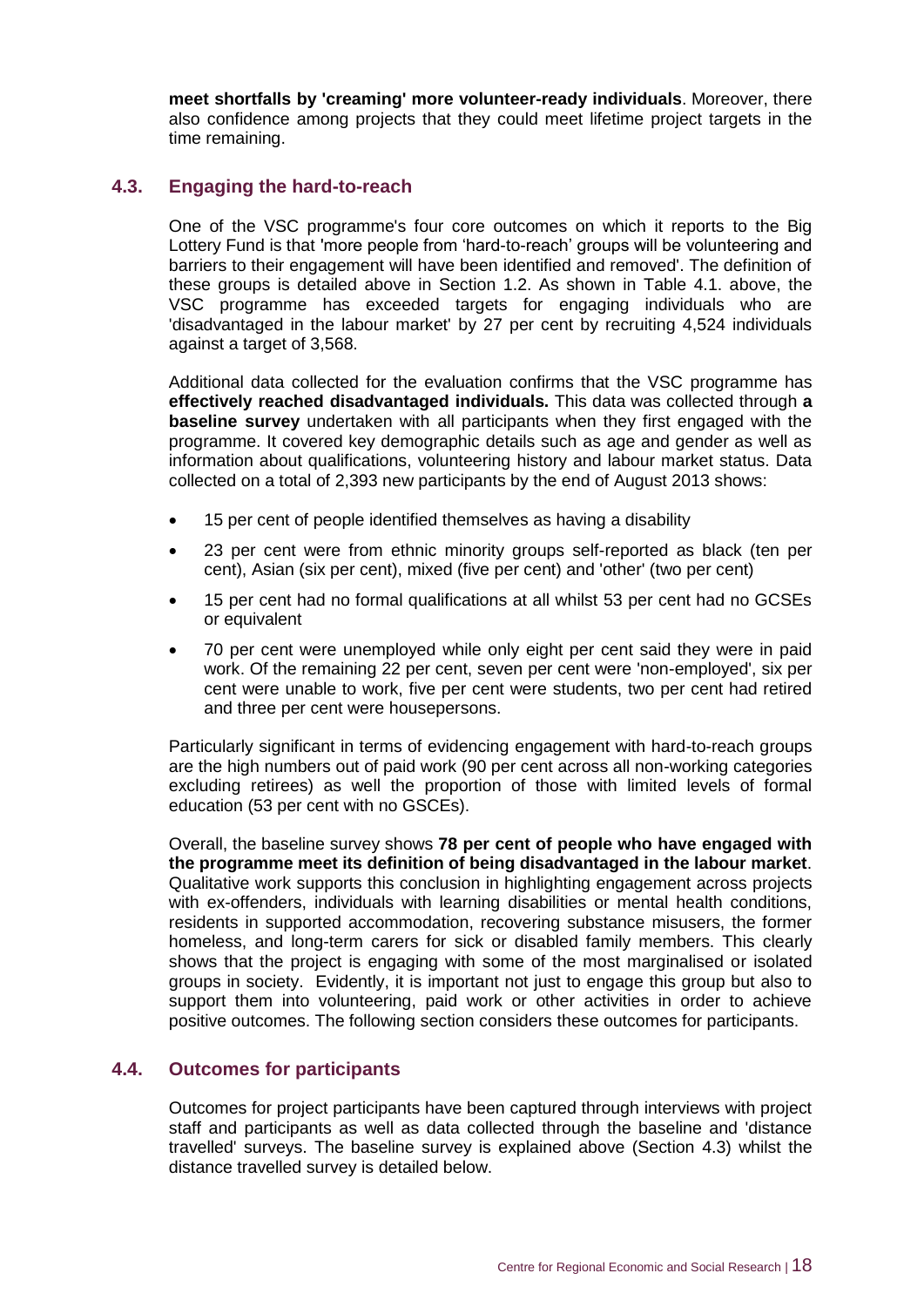#### *The distance travelled survey*

The distance travelled survey collected information on a selection of participants from each project every four months. For each project, this involved selecting up to ten individuals who joined the project at four different points in time (approximately 40 in total per project). The timetable for recruiting and measuring distance travelled for these four cohorts is shown in Table 4.2 below. For example, Cohort 1 was recruited by each project in the period shortly before April 2012. Each individual in this cohort completed a baseline questionnaire in this period. Projects then follow up this cohort every four months until July 2013 to complete a total of four distance travelled questionnaires. Overall, distance travelled data was collected for 330 participants across the programme.

#### **Table 4.2: Timetable for recruiting participants and measuring distance travelled for each VSC project**

|                 | <b>Month in which</b><br><i>individuals</i> | Months in which distance travelled was measured |                  |                   |                  |
|-----------------|---------------------------------------------|-------------------------------------------------|------------------|-------------------|------------------|
|                 | joined the<br>project                       | <b>July 2012</b>                                | November<br>2012 | <b>March 2013</b> | <b>July 2013</b> |
| <b>Cohort 1</b> | Prior to April 2012                         |                                                 |                  |                   |                  |
| Cohort 2        | <b>July 2012</b>                            | N/A                                             |                  |                   |                  |
| Cohort 3        | November 2012                               | N/A                                             | N/A              |                   |                  |
| <b>Cohort 4</b> | <b>March 2013</b>                           | N/A                                             | N/A              | N/A               |                  |

Projects experienced quite **high levels of diminishing returns** from the distance travelled questionnaires. It became increasingly difficult to track participants after the first distance travelled questionnaire was completed four months after signing up. Table 4.3 provides an overview of the number of distance travelled questionnaires completed at each time point:

#### **Table 4.3: Number of distance travelled questionnaires completed at each time point**

|                  | Time since first engagement with VSC projects |          |           |           |
|------------------|-----------------------------------------------|----------|-----------|-----------|
|                  | 4 months                                      | 8 months | 12 months | 16 months |
| Number completed | -330                                          | 116      | 50        |           |

This pattern of diminishing returns is not surprising. Some participants may have changed contact details. Others declined to take part in later repeat surveys, especially once they were no longer involved with the project. Nonetheless, the ability to measure progress for a significant number of participants up until 12 months after initial contact provides a **rare opportunity** to assess change brought about by the project over time.

Analysis shows that the subset of participants for whom distance travelled was measured were **comparably disadvantaged to** *all* **participants** as measured through the baseline survey. Ninety one per cent of 'distance travelled' participants were not in paid work compared to 92 per cent of all 'baseline' participants. Moreover, 69 per cent were looking for work compared to 73 per cent overall. Distributions in terms of age, gender and ethnicity were also broadly similar. In other words, the distance travelled subset closely resembles the overall body of participants. This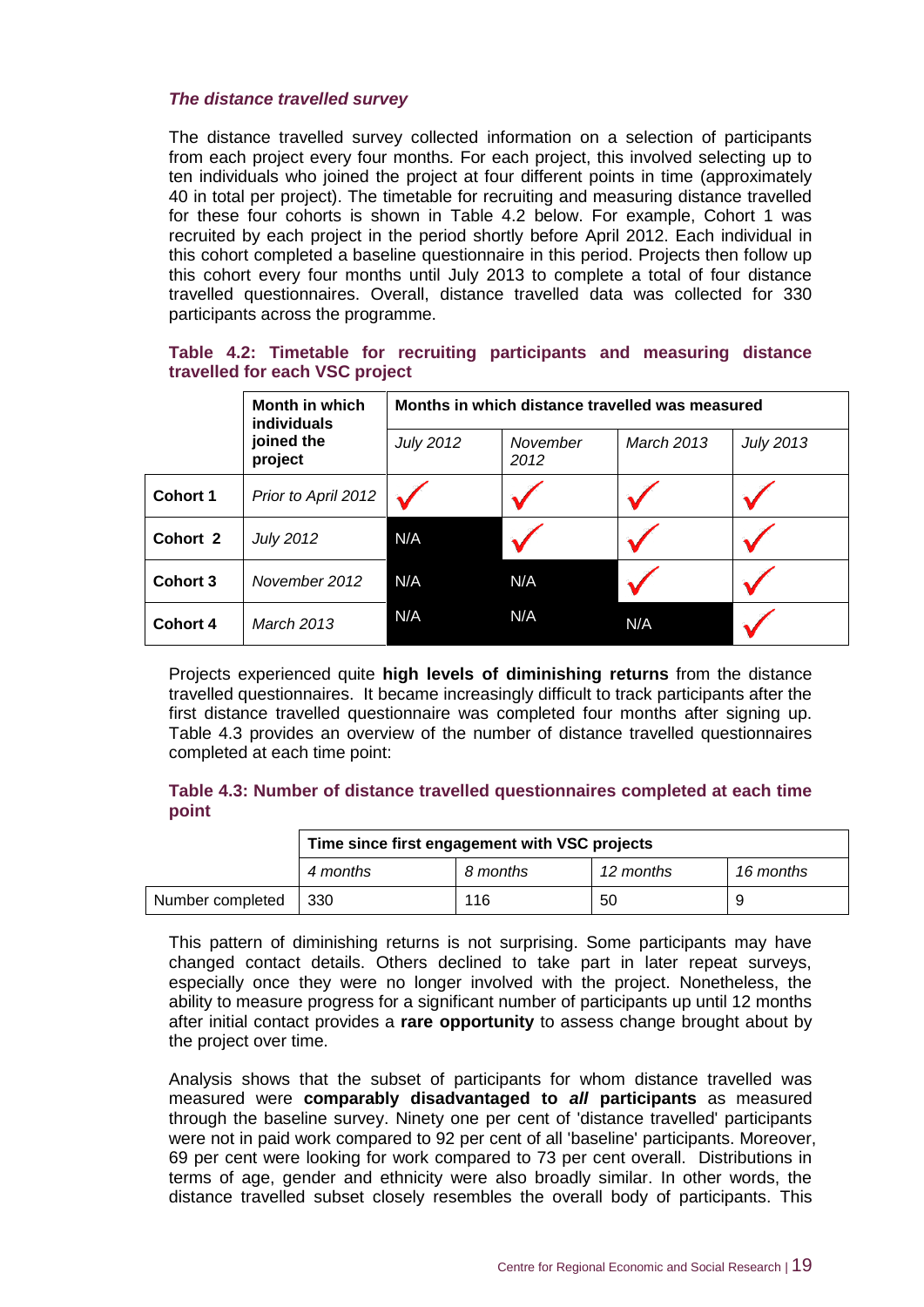means that findings around distance travelled are therefore to reflect progress made by all programme participants. It is *not* a self-selecting sample of those likely to perform best.

Participant outcomes were measured around **four broad themes** linked to the overall aims of the programme: volunteering, employability, health and well-being, and involvement in the community. These are addressed in turn in the sections that follow. The majority of the analysis focusses on outcomes at 4 and 8 months following first engagement with the VSC project as the data is more limited for participants at the 12 and 16 month point.

#### *Volunteering*

Responses to the distance travelled survey show the VSC programme has played an important part in helping individuals to move into, or consider taking up, volunteering positions. Overall, 69 per cent of all distance travelled participants have volunteered at some point. Looking at responses among only those who completed distance travelled forms after eight months provides a picture of how outcomes are sustained over time:

- three quarters (75 per cent) of participants had **engaged in volunteering**. Of these, two-thirds (66 per cent) said they were volunteering on a regular basis (at least several times a month). However, 28 per cent were not volunteering any more.
- a large majority (95 per cent) of participants who had volunteered acknowledged the **importance of the support provided by VSC projects**: 67 per cent said it had been 'very important 'and 29 per cent said it had been 'quite important' in helping them volunteer.
- nine out of ten (91 per cent) respondents who had not yet volunteered said the support provided had helped with their **confidence about volunteering** at some point in the future: 67 per cent said it had helped 'a lot' and 24 per cent said it had helped 'a little'.

Project support clearly plays an important role in supporting individuals to move into volunteering and, crucially, **sustain volunteering activities**. Additional data shows that the total proportion of all distanced travelled participants actively volunteering at least once a month remains stable: 57 per cent at four months; 51 per cent at eight months; and 53 per cent at the 12 months. This suggests active volunteering does not drop off over time.

Data also indicate **low levels of 'deadweight'** in terms of the extent to which volunteering would have occurred anyway. The survey shows nine out of ten respondents feel the project played some role in finding volunteering placements.

Interviews confirm survey findings with many individuals crediting VSC support with moving them closer to, or into, volunteering through **making volunteering accessible.** For example, one participant new to volunteering who found a placement supporting individuals with learning disabilities observed the pivotal role of the VSC project worker: '*I was not sure how to go about* [volunteering] *but the*  [project worker] *sorted it all out for me. Without them I would never have known how to get into it'.* Projects also helped participants **overcome barriers around low confidence and self-esteem** (see Box 1 below). Some interviewees suggested they may have found placements anyway but the majority indicated that VSC support contributed in some way to volunteering activities.

#### **Box 1: Building confidence and self-esteem**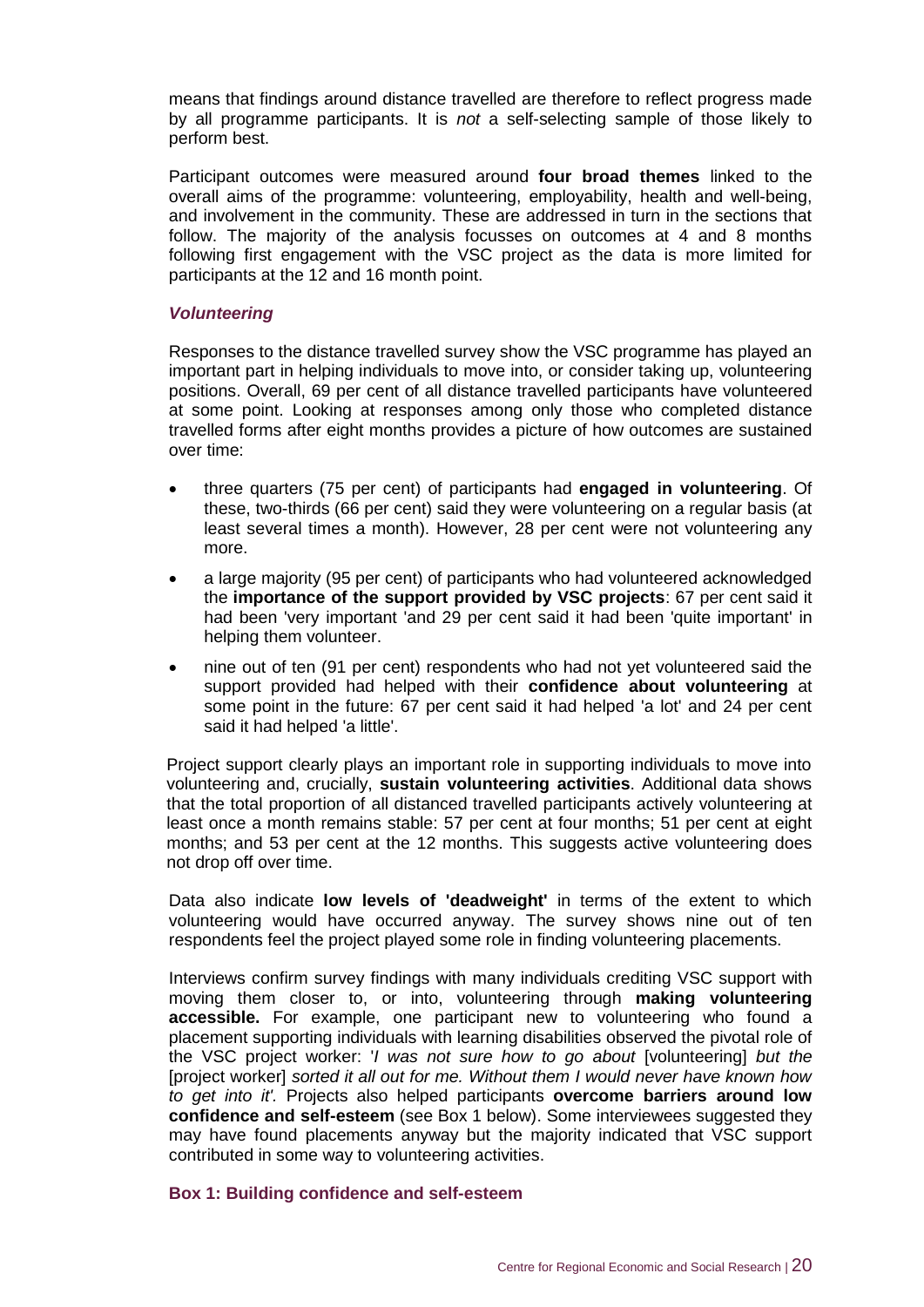Karen lives in supporting housing unit in a city in the south of England. She has only worked sporadically over the last five years due to a history of substance misuse. Karen became interested in volunteering after attending an outreach session provided by one of the VSC projects. She felt this would provide a valuable opportunity to spend time outside of her flat and get experience in a structured but supportive environment: '*I wanted to get out of the life I was leading, away from drugs and idiots but I was worried about jumping into work and messing up'.*

The VSC project identified a suitable opportunity in the distribution centre of a local charity. Karen observed she may never have taken this up without the support and encouragement of the project worker: *'I would have backed out the interview otherwise, walked there and wimped out. I don't like rejection. I had a major confidence issue but* [the project worker] *makes you feel so much better'.*

Karen now volunteers regularly and describes feeling '*a lot happier in myself. I don't feel so worthless'.* She plans on undertaking a Health and Safety course as part of the placement. There is also a possibility that the VIO where she is placed might be able to provide her with a paid position. Finally, the experience of volunteering has made a real difference to her confidence and motivation to work: *'I'm now actually applying for jobs and want to work. Before volunteering I didn't want to try'.*

#### *Employability*

Data from surveys and interviews shows the VSC project has been effective in moving participants into work. Overall, **72 participants (22 per cent) who completed a distance travelled survey said they had found paid work** since participating in their local project. This is a credible performance, especially when benchmarked against outcomes achieved by national programmes. The latest figures for the Work Programme, for example, show that 14.7 per cent of all referrals achieve a job outcome payment.<sup>8</sup>

Of the individuals who found paid work following participation with a VSC project, more than half (58 per cent) had been out of work for over 12 months. This shows that the majority of those supported into work have been without paid employment for periods usually associated with 'long-term unemployment'. Moreover, 72 per cent (52 individuals) of those who found paid work were 'disadvantaged in the LM' at the baseline stage. VSC projects are **clearly effective in supporting individuals some distance from the labour market back to work**.

Furthermore, there is evidence that **VSC support was perceived to make a difference where individuals found work**. Two-thirds (66 per cent) acknowledged the importance of the support provided with 38 per cent saying it had been 'very important' and 29 per cent that it had been 'quite important'. **VSC also had a notable impact in terms of moving individuals closer to work**.

Survey findings are also supported by qualitative evidence illustrating how VSC projects played a role in moving participants into paid employment through:

 8 This is measured by job outcome payments made to providers. Outcome payments are first made at either 13 or 26 weeks depending on the client group. Job outcome payments for ESA claimants are notably lower at around four per cent but it would be misleading to compare these to VSC outcomes as only 15 per cent of clients reported a disability when completing the baseline questionnaire. Figures refer to all referrals onto the Programme between June 1 2011 to June 30 2013. Data is taken from '*Work Programme Official Statistics to June 2013'* available at

[https://www.gov.uk/government/uploads/system/uploads/attachment\\_data/file/245184/work-programme](https://www.gov.uk/government/uploads/system/uploads/attachment_data/file/245184/work-programme-statistical-release-sep13.pdf)[statistical-release-sep13.pdf](https://www.gov.uk/government/uploads/system/uploads/attachment_data/file/245184/work-programme-statistical-release-sep13.pdf)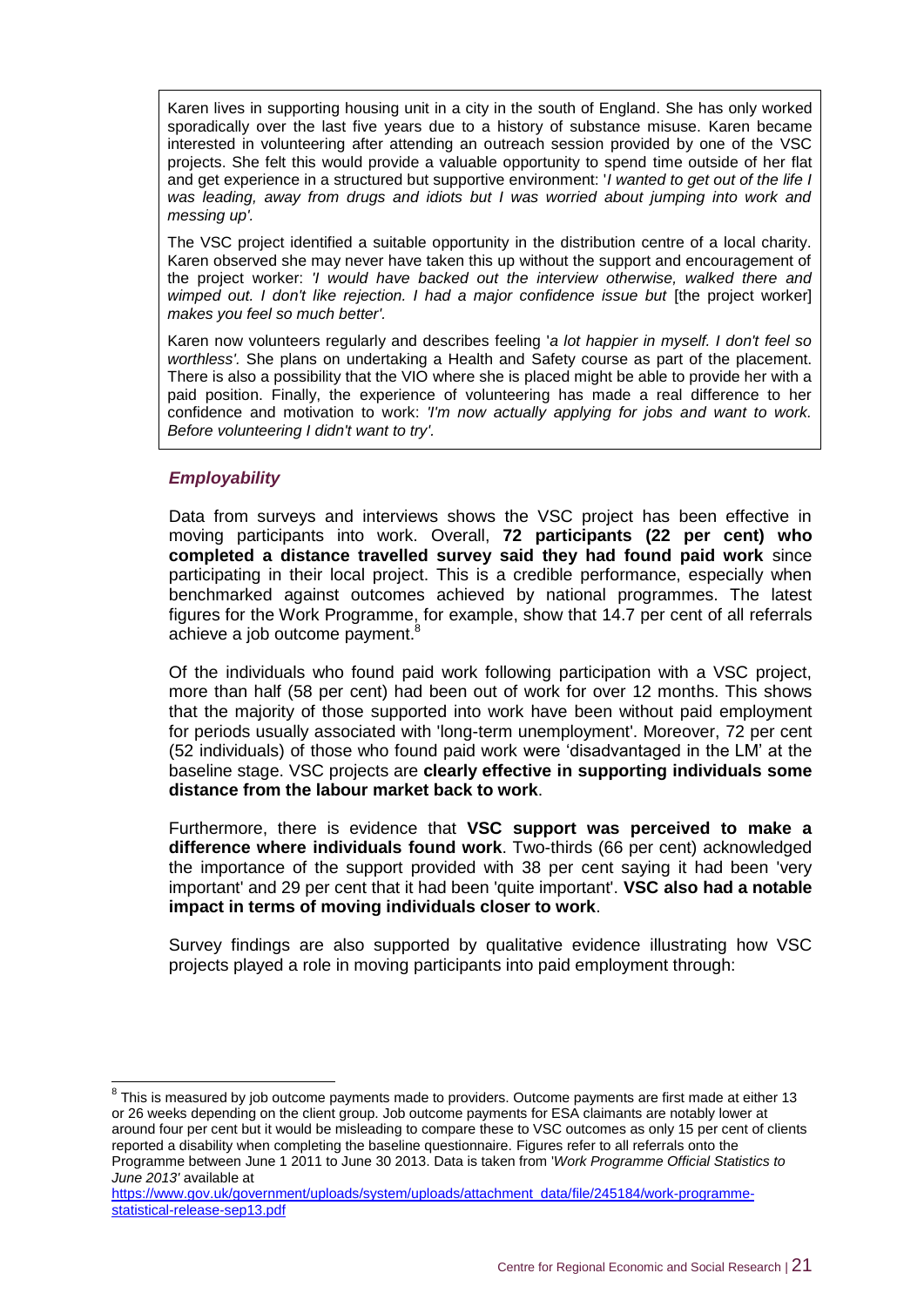- **expanding social networks as a source of job opportunities:** one participant placed as a volunteer with a local swimming club found two jobs as a driver through contact with parents whose children attended the club.
- **enhanced confidence and motivation:** a volunteer administrator with one of the VSC projects attributes this experience during a period of depression with renewing her resolve to find work. She eventually secured two positions as an adviser and administrator and attributes this to her volunteer placement: '*I doubt that I'd be back in the workplace if I had not volunteered. My confidence definitely improved'.*
- **improved job search skills:** one participant now working for the local authority felt that VSC project support with interview preparation played an important role in securing the post.

More detailed examples of how VSC projects helped participants to access employment are outlined in Box 2 below:

#### **Box 2: Where volunteering leads to paid work**

#### **Example 1: Debbie**

Debbie had not worked for two years because of a debilitating health condition. Prior to this, she had been *'in and out of work'* in the care industry. She approached her local Volunteer Centre to find out more about volunteering opportunities and was offered a part-time placement at the Volunteer Centre as an administrator. She flourished in the role and felt she gained a range of valuable skills and experience, enhanced confidence and opportunities for social interaction:

*'Before I started I had no confidence. Now I've got enough confidence to put myself forward. I'm on a lot better on the phone. Before I was really nervous and stuttering. It's certainly boosted my IT skills. I've also made a lot of new friends. Everyone in the CVS is great. It's like one big family.'*

Debbie was eventually offered a paid role as an administrator at the Volunteer Centre and is now responsible, among other things, for liaising with clients and ensuring evaluation questionnaires are completed. She attributes the progress she has made and moving into work directly to the experience of volunteering through the VSC project: *'The job came about through volunteering. I could not have got it without it'.*

Debbie has since gone on to gain a Btec in Business Administration and also reports improved quality of life with spillover benefits for family and friends: *'My husband says I've*  been a lot better and a lot more confident. He says it feels like a 'new me'. I haven't got to sit *and dwell on health problems'.*

#### **Example 2: Kate**

Kate began volunteering as an adviser with one VSC project after being made redundant from a paid IAG position she had held for over 20 years. The role involves interviewing clients interested in volunteering and helping them identify volunteer opportunities. She also provides support with CV writing and interview preparation.

Kate values volunteering as an opportunity to enable her to maintain the practical and vocational skills she honed in her long career as an IAG adviser. Other benefits from volunteering identified by Kate included enhanced confidence as well as a sense of routine and structure: *'There's nothing worse than being at home and not having a structure. It was getting quite dispiriting. Applying for work was demoralising as well as I wasn't getting anywhere. The competition's tough'.*

Kate has also gained new experience in working with individuals facing additional barriers to work such as addiction or mental health problems. She credits this experience with helping her to find a job as Work Club manager for a charity that supports disabled people into work: 'My careers background helped but the experience of working with people with different *impairments also made a difference at the interview. Getting that job was a real achievement'.*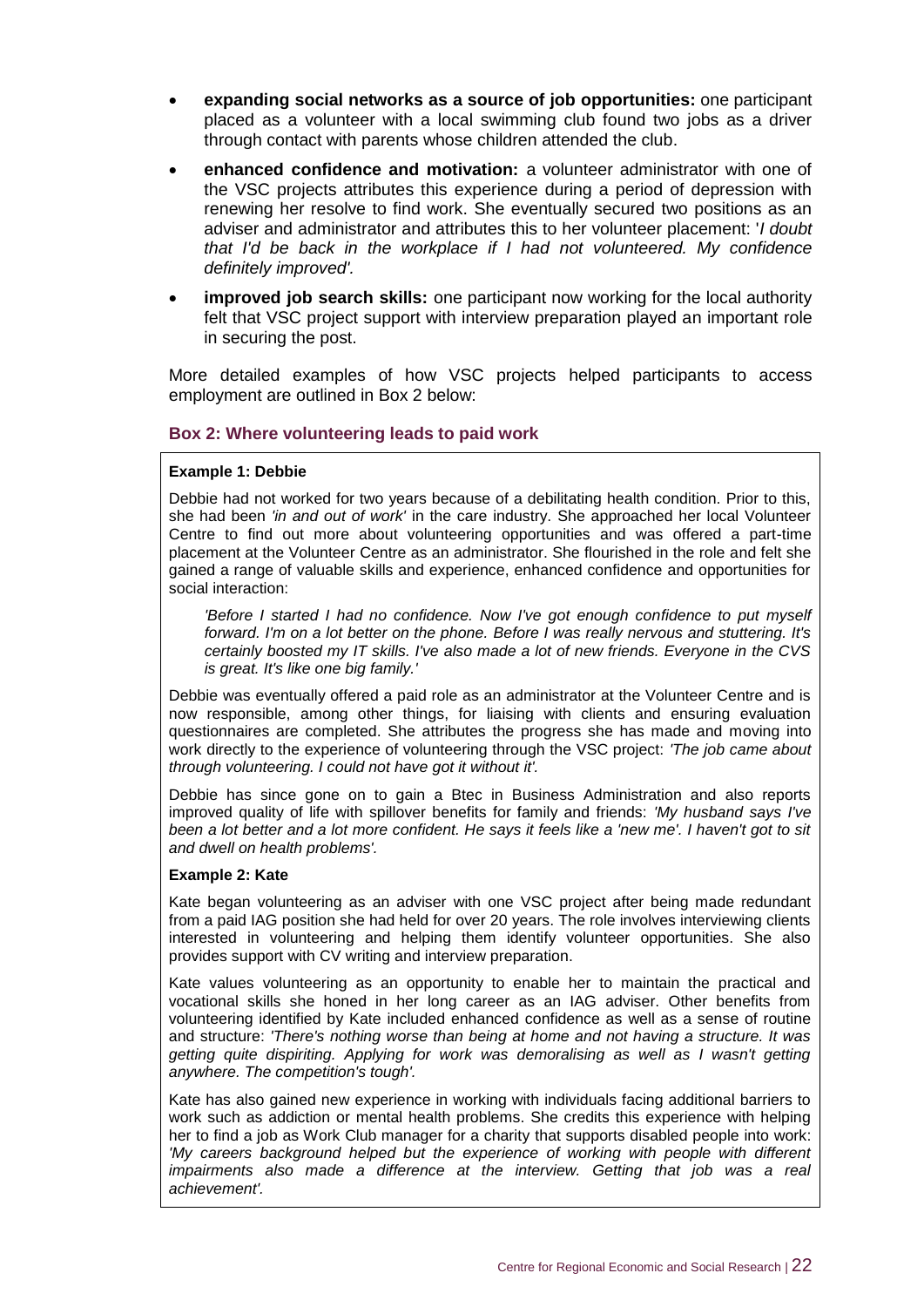#### **Example 3: David**

David previously worked in a skilled business administration role but had to give up his job after suffering an injury. He then struggled to get back into work as his qualifications were out of date. David eventually started to volunteer through one of the VSC projects in a customer service role in a financial organisation to gain new skills and experience. He was highly positive about the role, not least because it matched his interests and aspirations:

*'I didn't realise there was that much opportunity and scope in volunteering. I went to check it out and I was just really surprised. It wasn't a case of working in a charity shop although it was the first thing that jumped into my mind when volunteering was mentioned to me. I didn't realise there were so many professional aspects to it so that gave me a lot of hope and inspiration'.* 

David credits the volunteering role with enabling him to update his skills and eventually secure a temporary six month job in a human resources department. He does not believe he would have secured a similar job without the experience gained through volunteering: *'If it*  hadn't been for the project. I wouldn't have experienced the commercial sector and would *probably have ended up working on a factory assembly line on a minimum wage'.* Although the post has now finished, it has left him with valuable experience and a desire to pursue a career in the industry.

Alongside these 'hard' outcomes, the programme has also achieved **valuable soft outcomes** in terms of enhanced employability and progress towards work. The majority of distance travelled participants who had not found employment said they were looking for paid work (67 per cent) and that the support received had made a difference to how confident they felt about finding paid work (80 per cent). The baseline and distance travelled surveys also included five questions about being ready or able to find work. This provides a **measure of the employability** of individuals supported. Participants were asked to score themselves against five statements on a scale of 0 to 10 where 0 indicates complete disagreement and 10 indicates complete agreement. Comparing scores when participants first engaged with VSC projects with later responses provides an indication of changing levels of employability over time.

Figure 4.1 below shows the proportion of participants who scored themselves more positively by at least one point when surveyed after four, eight and twelve months compared with their baseline response. It shows that, for each indicator, at least a third of all participants reported a positive improvement in work-readiness when resurveyed at those three points of time. It is important to remember these are snapshots of all those who completed surveys at set periods of time after joining projects. Participation diminishes at each point so the figure below does *not* show changes in outcomes for the same group of people over time. Each group at any point in time is a smaller subset of those completing surveys four months earlier.

The most notable outcome change was associated with the **practicalities of finding work** - skills and experience, completing job applications and confidence in attending interviews - which saw positive improvements for between 40 to 60 per cent of participants. This is all the more significant given that 26 per cent of all distance travelled participants were not looking for work and therefore less likely to report increases in employability. Crucially, the evidence suggests that **positive outcomes are sustained over time**. There are small variations over the three points in time for each indicator but there is no marked tendency of initial benefits to 'drop off'.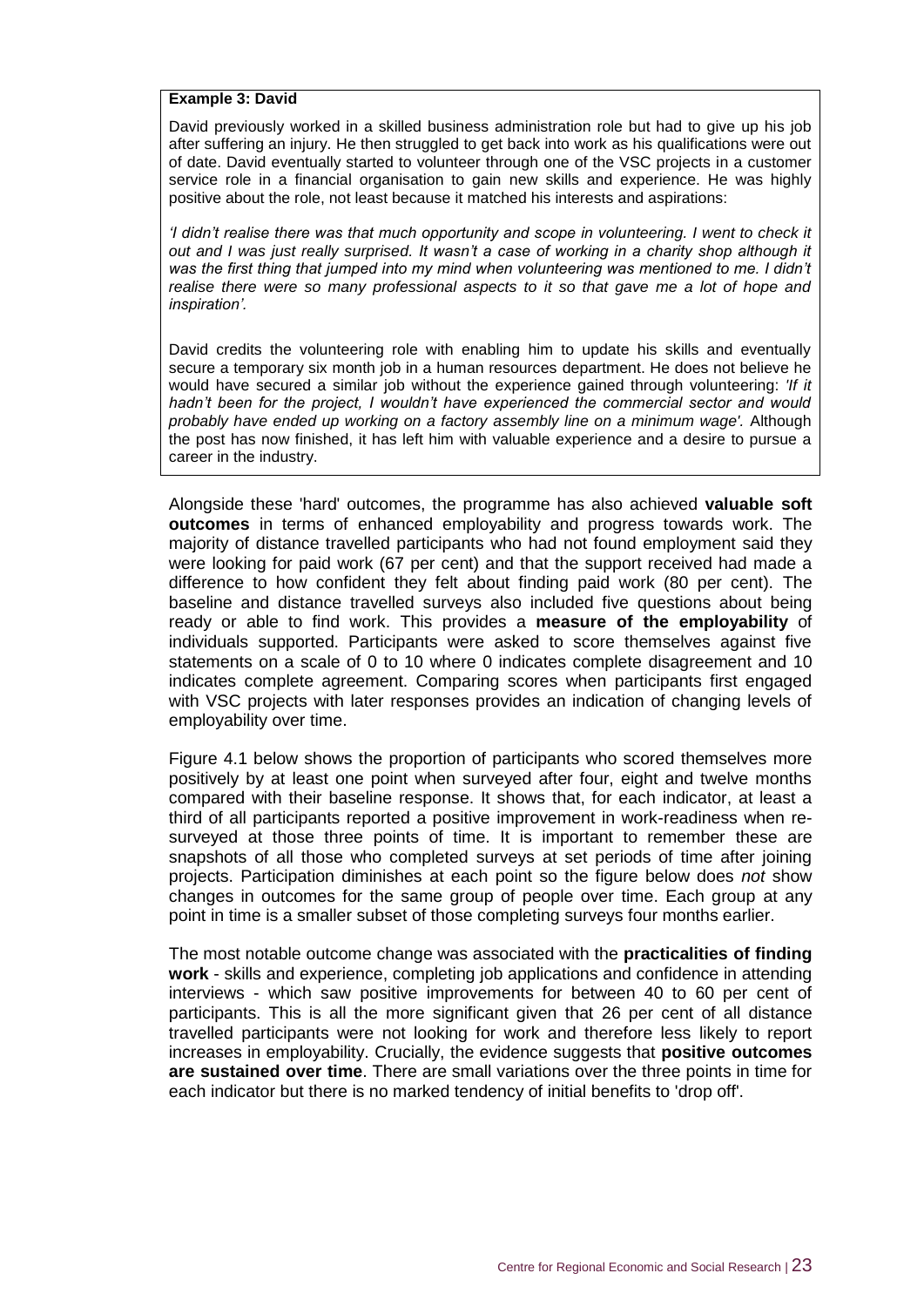#### **Figure 4.1: Proportion of participants making positive progress towards employment after 4, 8 and 12 months as measured by increases in selfreported scores**





A follow-up question was also asked to capture what difference projects made ('a lot' or 'a little' or 'none at all') to any change observed. The responses for 4, 8 and 12 months were pooled to provide an overall figure for each category. These are presented in Figure 4.2 below. The findings provide strong evidence of a **'VSC effect'** in terms of impact on employability. Between two thirds and four fifths of respondents said projects had either made 'a lot' or 'a little' difference to how they felt in relation to the five statements.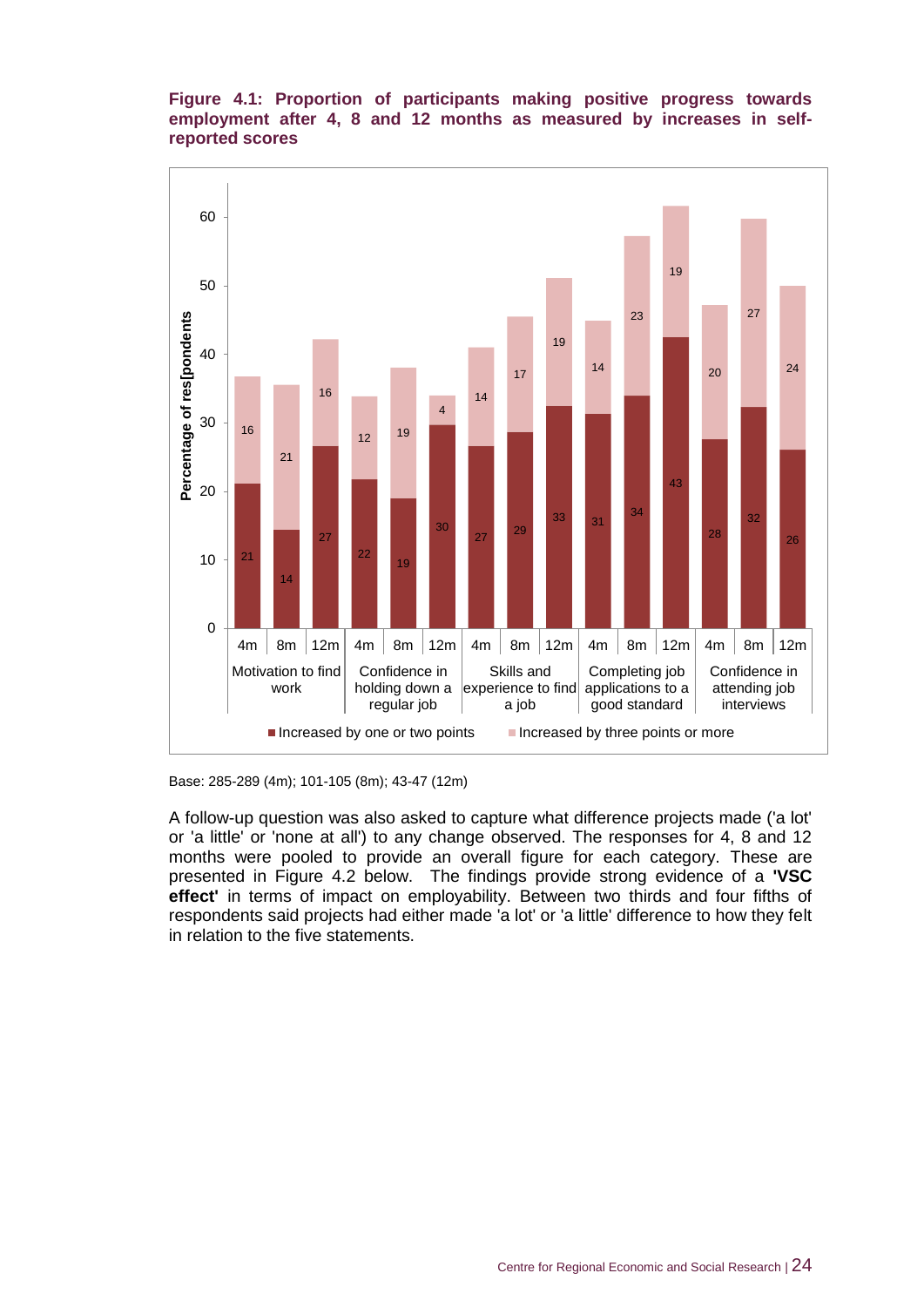#### **Figure 4.2 Proportion of participants who feel projects have made a positive difference around employability**



Base: 466-467 (pooled)

Interestingly, more participants said projects 'made a positive difference' to the five outcomes (Figure 4.2) than actually scored themselves more highly over time against the same outcomes (Figure 4.1). One explanation for this is that many participants feel supported by projects even if they have yet to identify positive outcomes as a result of that support.

These positive survey findings are corroborated by the accounts of participants interviewed who highlighted a number of ways in which projects had **improved their employability**:

- **increasing confidence and motivation to work**: one participant volunteering as an assistant on a community arts project described the transformative effect on her expectations of work: *''It's made me realise I can't go like this* [out of work] *for another 10 years. A person can't just exist just sitting round and vegetating. I have to go out and get it. The rewards are there'*
- **demonstrating experience and commitment:** two participants observed, respectively, the importance of volunteering in showing potential employers '*you are motivated and have been doing something'* and *'have things to put on your CV'* after time out of work
- **acquiring vocational skills and training** including ICT skills, accredited training (First Aid, Food Safety, Business Administration), specialist knowledge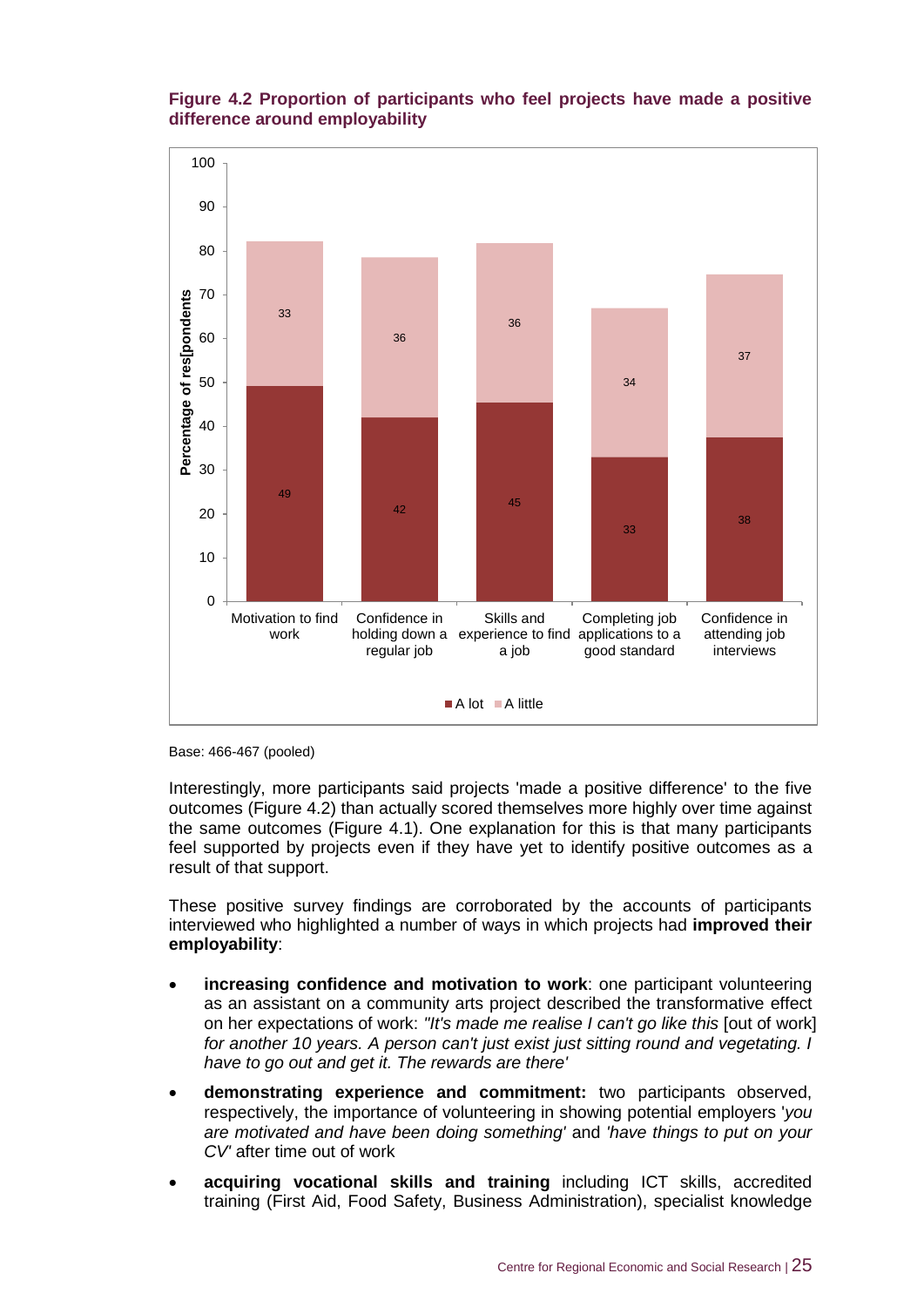(e.g. working with sufferers of dementia) as well as **soft skills** such as working with others and telephone 'manner'

 **testing readiness for work:** one participant looking to return to work after a period of absence due to mental health issues felt volunteering helped her assess capacity for work: '*I think it's a really good indicator as to when I'll be ready for work. Once I can do 16 hours a week volunteering I can start looking for work, but I'm still getting a bit stressed and not ready yet'.*

#### *Health and well-being*

The baseline and distance travelled survey included a self-reported measure of general health and well-being and five self-reported measures of mental well-being<sup>9</sup>. Participants were asked to rank themselves on a score of 0-10 for general health and well-being. For the mental well-being indicators, they were given options about how often they felt a certain way (for example, 'feeling useful,) and the answers were converted into a score of 1-5.

Figure 4.3 below clearly shows some positive change in self-reported health and well-being. For each measure, between a third and a half of participants reported progress four, eight and twelve months following their first contact with the VSC programme. The largest change was in the outcomes associated with confidence and self-esteem. After twelve months, 47 per cent of 'distance travelled' participants reported 'feeling more confident', 48 per cent 'feeling good about myself' and 53 per cent 'feeling useful'. Importantly, the evidence indicates that **positive changes in perceived health and well-being were sustained for at least 12 months** following their initial engagement with a VSC project. There is no evidence to suggest benefits drop off over time.

 9 These measures were drawn from the Warwick-Edinburgh Mental Well-being Scale which is commonly used in the NHS.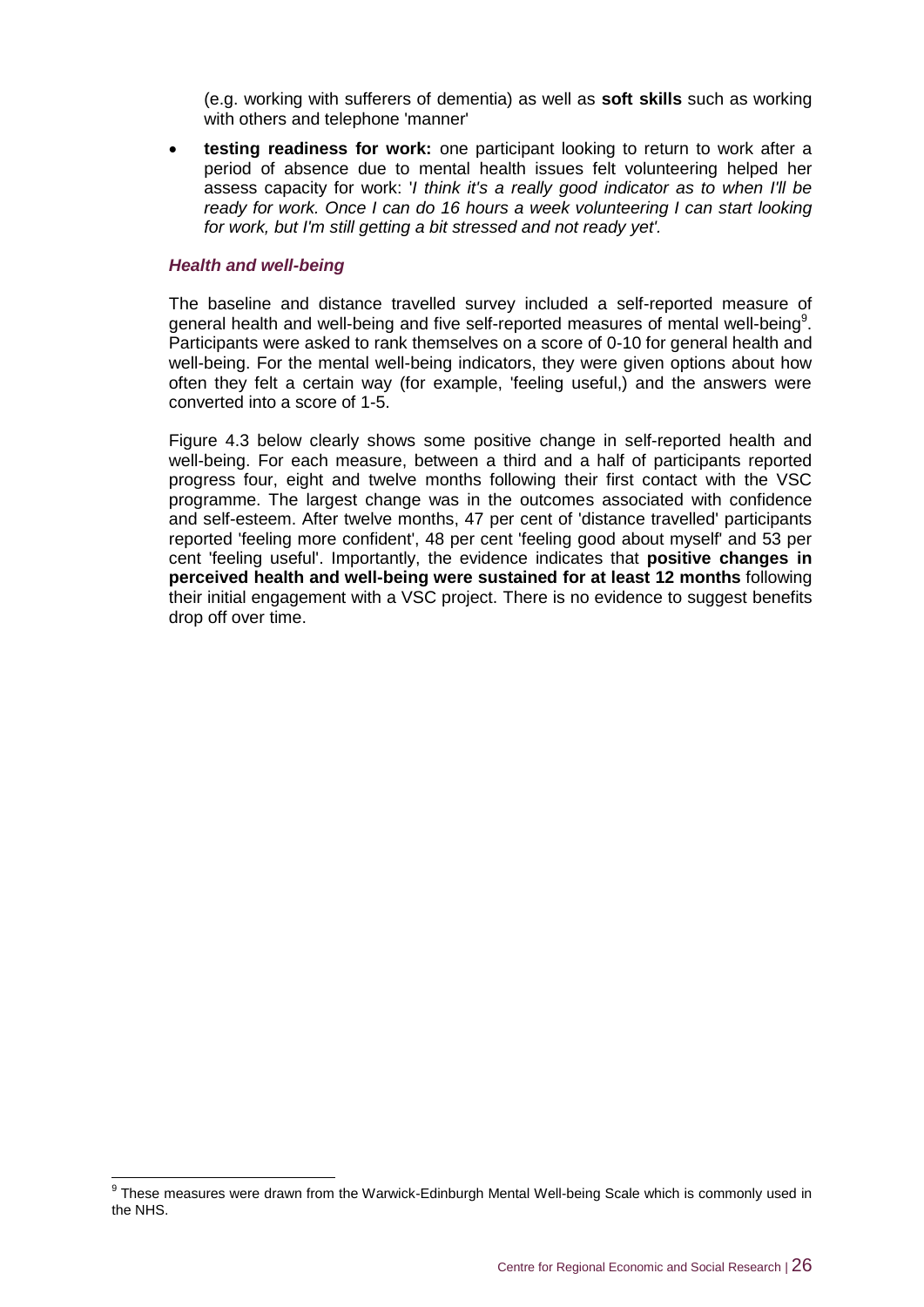#### **Figure 4.3: Proportion of participants making positive progress in their health and well-being\* after 4, 8 and 12 months as measured by increases in selfreported scores**



Base: 285-289 (4m); 101-105 (8m); 43-47 (12m)

\*The well-being measures used a 5 point scale, so 3 point change is not reported separately

Figure 4.4 indicates that **much of this progress can be attributed to the activities of VSC projects**. More than two-thirds of respondents indicated that the VSC project impacted positively on their overall health and well-being, and more than four fifths reported that it impacted positively on aspects of their confidence and self-esteem.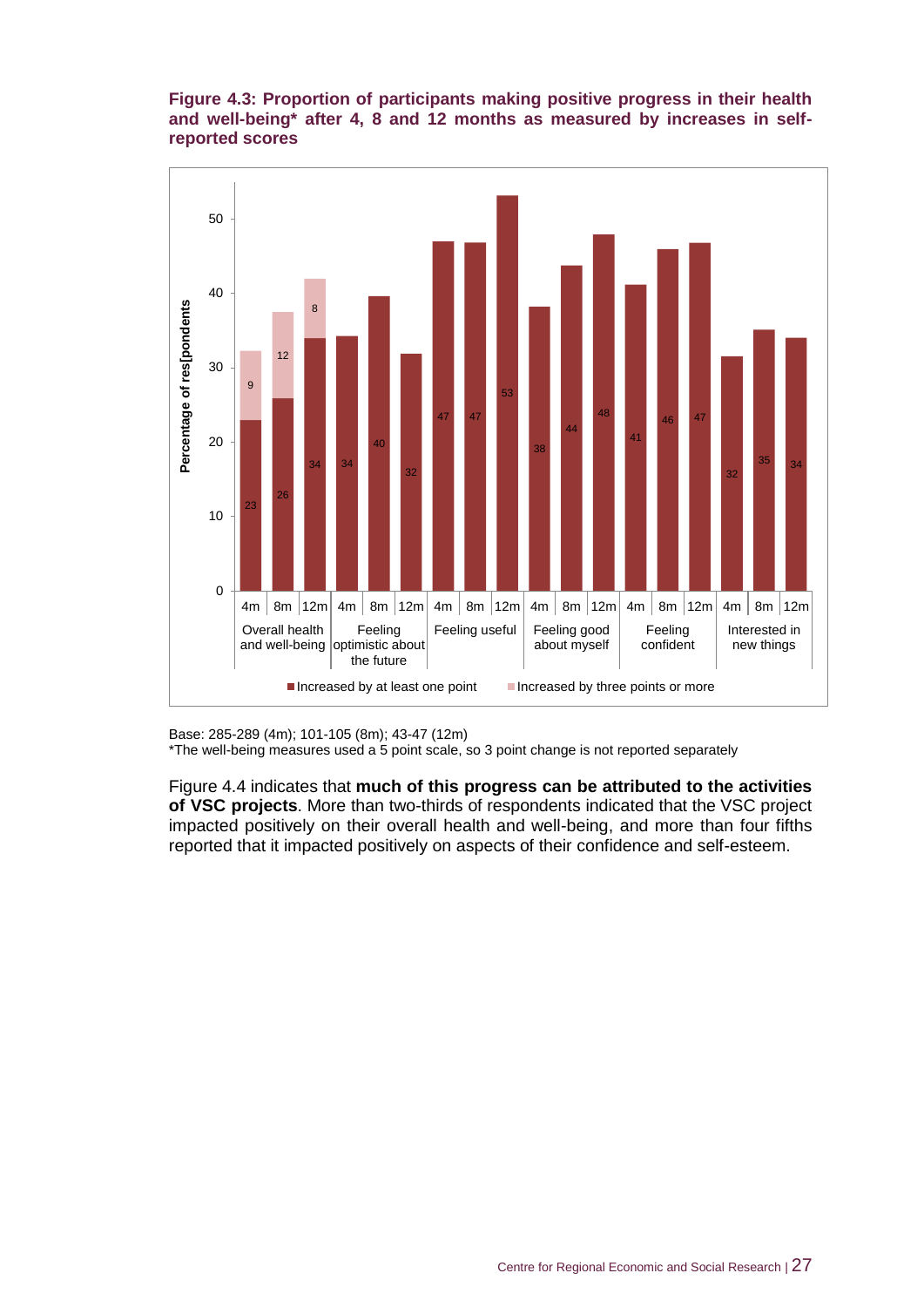#### **Figure 4.4: Proportion of participants who feel projects have made a positive difference around health and well-being**



Base: 483-489 (pooled)

These findings once again indicate **a 'VSC effect**' with the programme making a positive difference to participants' overall health and well-being. As with employability, more participants feel projects are making a difference than are reporting improvements in actual outcomes. Again, this may reflect the value placed on support given, even if this is yet to translate into feeling more positive.

Reported improvements in health and well-being also emerge strongly in interviews with project participants. Benefits identified include:

- **improved confidence, well-being and esteem** through volunteering**:** one participant spoke of how *'mentally it really helped me, to view myself with respect'.* Another reflected that *'before I started volunteering I had no confidence. Now I've got enough confidence to put myself forward'* (see also Box 3 below).
- **enhanced social interaction and peer support:** sharing experiences with peers was seen by one participant to have both a motivating effect and to overcome the social isolation of being out of work: *'It helped me to develop some confidence because when you're unemployed it's easy to spend a lot of time at home alone. Getting out and being on a course like that was good because you are around other people who are in the same situation as you'.*
- **a sense of routine and structure:** participants valued the opportunity to engage in purposeful activity after long periods out of work. One reflected that *'it gets me up in the morning. I have to go even if I'm not feeling good. It's a routine which is very important'.*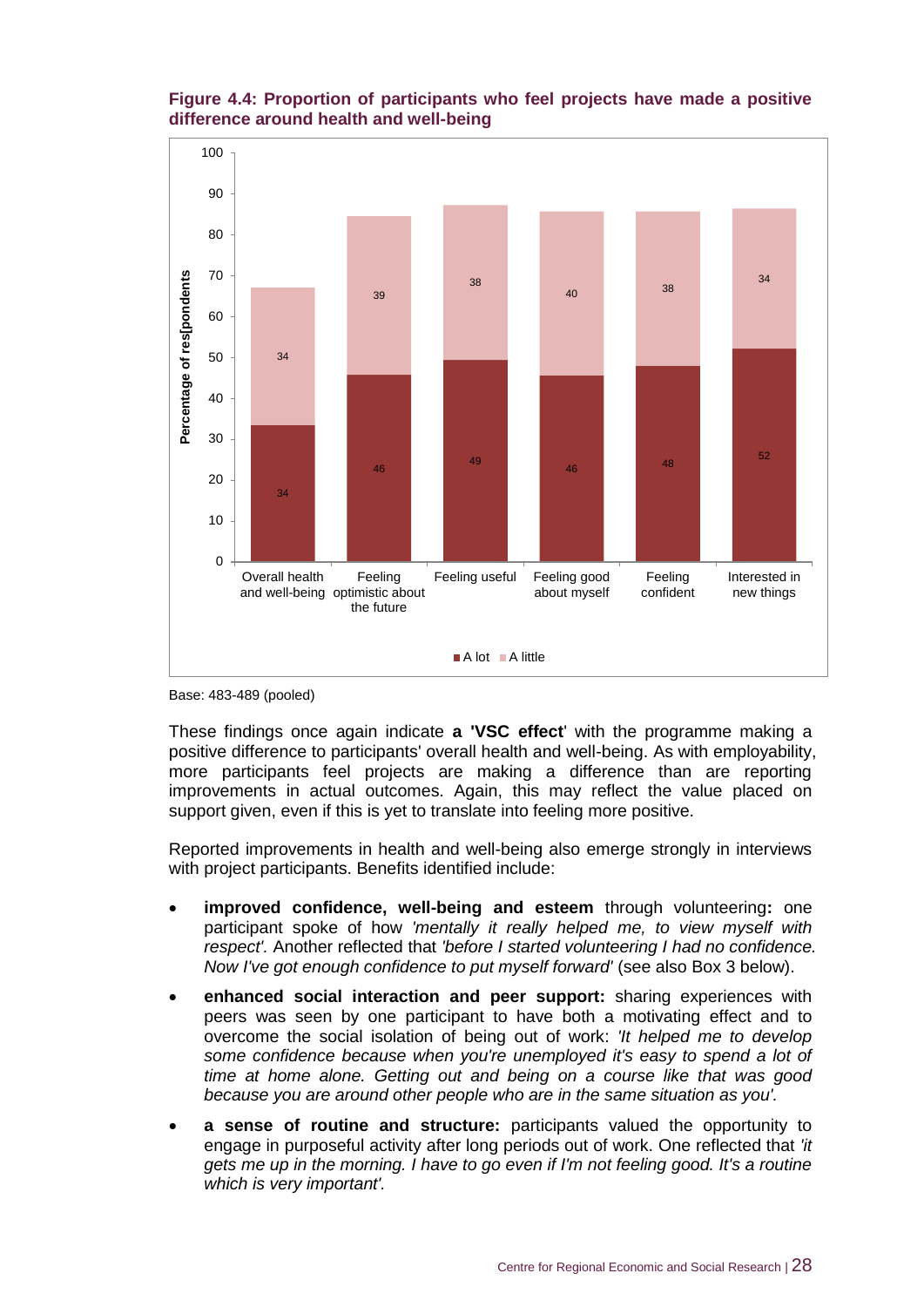#### **Box 3: The positive impact of volunteering on health and well-being**

#### **Example 1: Simon**

Simon had been out of work for eight years because of a mental health condition. He is not looking for work in the short-term because of the severity of his condition but felt that volunteering could help him regain his health and confidence: *'I'm just taking one step at a time. I'll volunteer and see what happens, get in the swing of things'.* 

Simon was supported by one of the VSC projects which provided him with a volunteer role in the centre itself after he expressed an interest in an administrative position. Simon is very positive about his role and feels he has benefitted in terms of social interaction with others in a *'friendly and relaxed environment'.* He also identifies tangible improvements in his health and well-being as a result of volunteering: *'It is a bit of a pick me up. It's brightened me up, rejuvenated me, made me feel positive'.* Project staff have also commented that volunteering has made a real difference to his health and well-being: '*They said that it's made me look younger and that I've come alive.'* In the longer-term, Simon feels that further improvement may bring him to the point where he is ready to consider looking for paid work.

#### **Example 2: Simone**

Simone has been volunteering once a week as an assistant for a community arts organisation. This role involves helping attendees in arts and textiles workshop and supporting them to develop and realise their ideas. The main motivation for volunteering is to help rebuild confidence and motivation in order to help her move back into work: *'It's about getting back out with people, to show that I can do it. You start to doubt yourself so much'.*

Simone reported a number of gains from her experience as a volunteer, especially in terms of the impact on her health and well-being. She values highly the sense of usefulness gained from supporting others: '*It's so nice when people put their hands up and ask "can you help me?". It's a wonderful feeling'.* More recent support from the project to help her identify routes back into work have also led to positive change for Simone:

*'It keeps you connected. If it wasn't there, what position would I be in? I'd be feeling useless. I could easily drop* [out]. *I've always* [wanted to work] *but needed a vehicle to keep me riding along. It carries me that bit further. You have all these holed-up qualities which should be utilised. You need things like this. It gives hope.'*

#### *Community involvement*

The baseline and distance travelled surveys asked a series of questions about participants' involvement with, and perceptions of, their local community. These indicators were included to gauge the extent to which the programme was fulfilling the aim of creating more resilient communities. Figure 4.5 below shows the change in responses to these statements. Two indicators - 'getting out of the house' and 'feeling part of a community' - registered improvements in scores from the baseline position that were considerably larger than other measures:

- **getting out of the house:** 40 per cent reported positive change after 4 months, 48 per cent after 8 months and 52 per cent after 12 months
- **feeling part of a community**: 45 per cent reported positive change after 4 months, 54 per cent after 8 months and 62 per cent after 12 months.

These figures indicate, once again, that improvements are **sustained over time**. The increases in the proportion of participants reporting positive scores between different time points needs careful interpretation. It does not necessarily mean that feelings of involvement in the community strengthen over time. The diminishing number of participants at each time point may mean there is a certain degree of selfselection. Those experiencing more positive change may be most likely to take part in each new wave of the distance travelled survey. It is unlikely that this effect is so strong, however, that it serves to mask any trend in the opposite direction. Sustained outcomes shown by data are likely to be 'real'.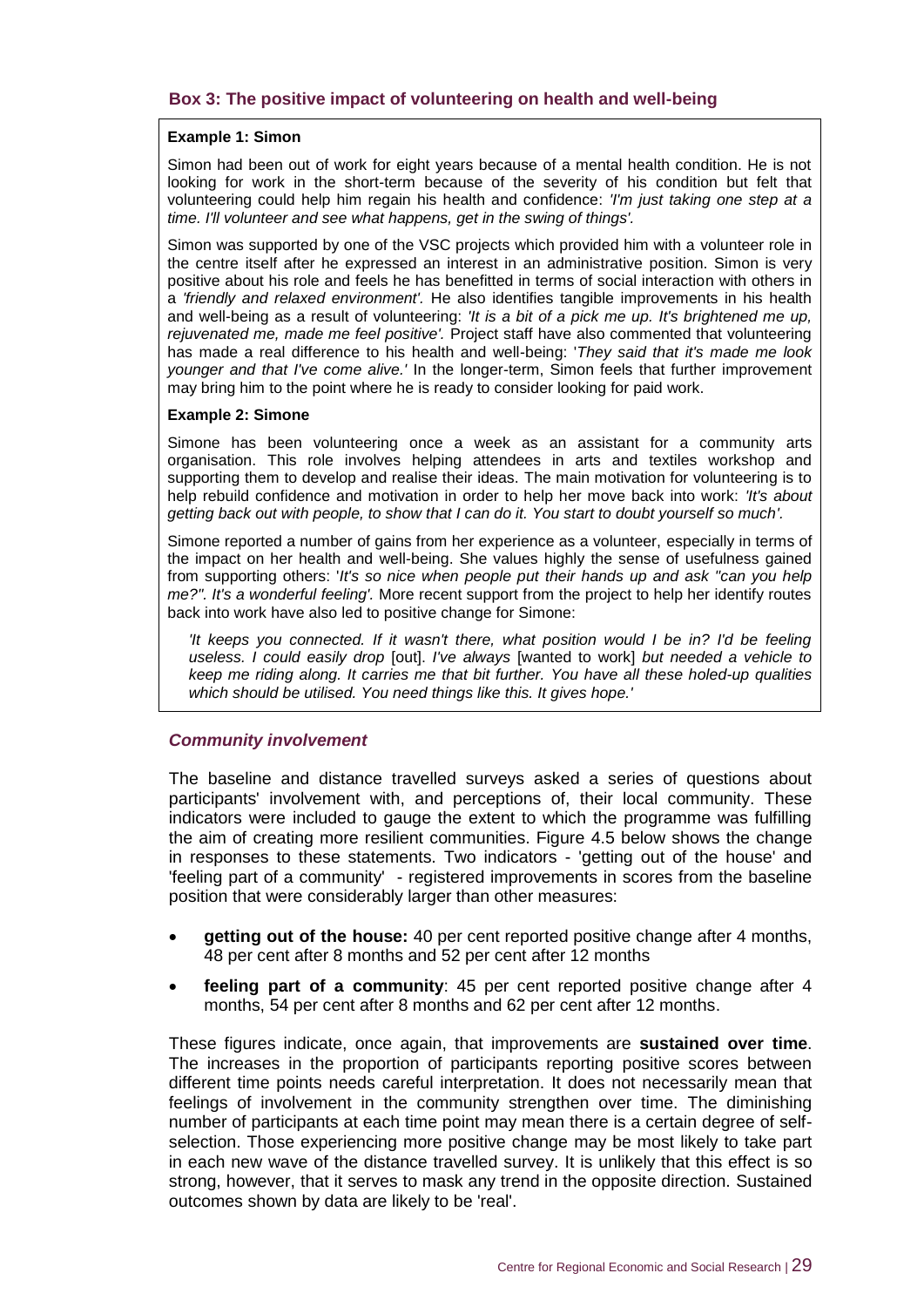Scores against the other three indicators (trust, getting on well with people and viewing the area as a good place to live) are lower, especially when compared with health and well-being and employability outcomes identified above. This is perhaps understandable. Projects are primarily focussed on improving access to volunteering and employability for *individuals* rather than seeking to improve their relationship with others in the community or the area itself (see Section 3.2).

#### **Figure 4.5: Proportion of respondents identifying positive change after 4, 8 and 12 months in terms of self-reported scores for community involvement**



Base: 285-289 (4m); 101-105 (8m); 43-47 (12m)

Figure 4.6 shows that much of this improvement can be attributed to the project, with between at least two thirds or participants crediting the project with making a difference to any change experienced. Once more, there is a **palpable 'VSC effect'** .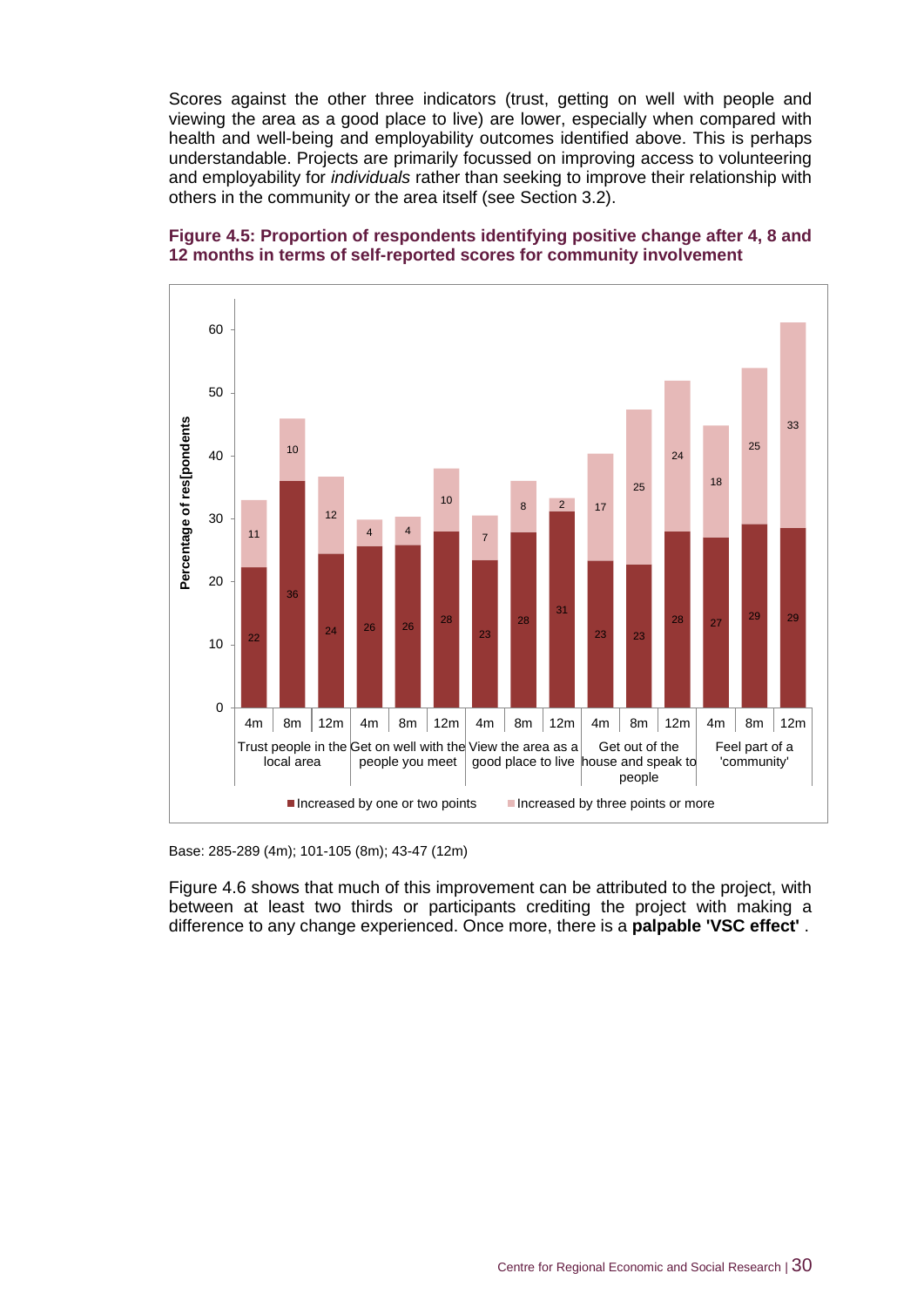

#### **Figure 4.6: Proportion of participants who feel projects have made a positive difference around community involvement**

Base: 479-485 (pooled)

There was also qualitative evidence to support survey findings that VSC activities had wider community benefits that include:

A lot A little

- **supporting key organisations in the community:** A number of projects also sought to embed themselves more closely in the area through working with schools and local community centres
- **providing volunteer support at community events:** Exeter recruited volunteers to support a number of community events in more disadvantaged areas including a Play Day for parents and children and a Make a Difference Day to engage local families in creative activities. Blackburn has also provided volunteers for 'Your Call' activities run by the local authority to improve neighbourhoods through activities such as street cleaning
- **helping to sustain local services in the face of cuts:** Camden provided a volunteer co-ordinator to support the work of volunteers at a community library set up in the wake of cuts to services by the local authority.

At the same time, projects observed constraints on supporting communities through volunteering. One noted that volunteering opportunities were more prevalent in the town centre than in more disadvantaged areas. Another felt the distinction between supporting communities and substituting paid jobs was sometimes *'murky'*. There was a shared concern that volunteering provided additional support rather than replaced core public services. These issues notwithstanding, the evidence suggests that projects are delivering activities with tangible community benefits.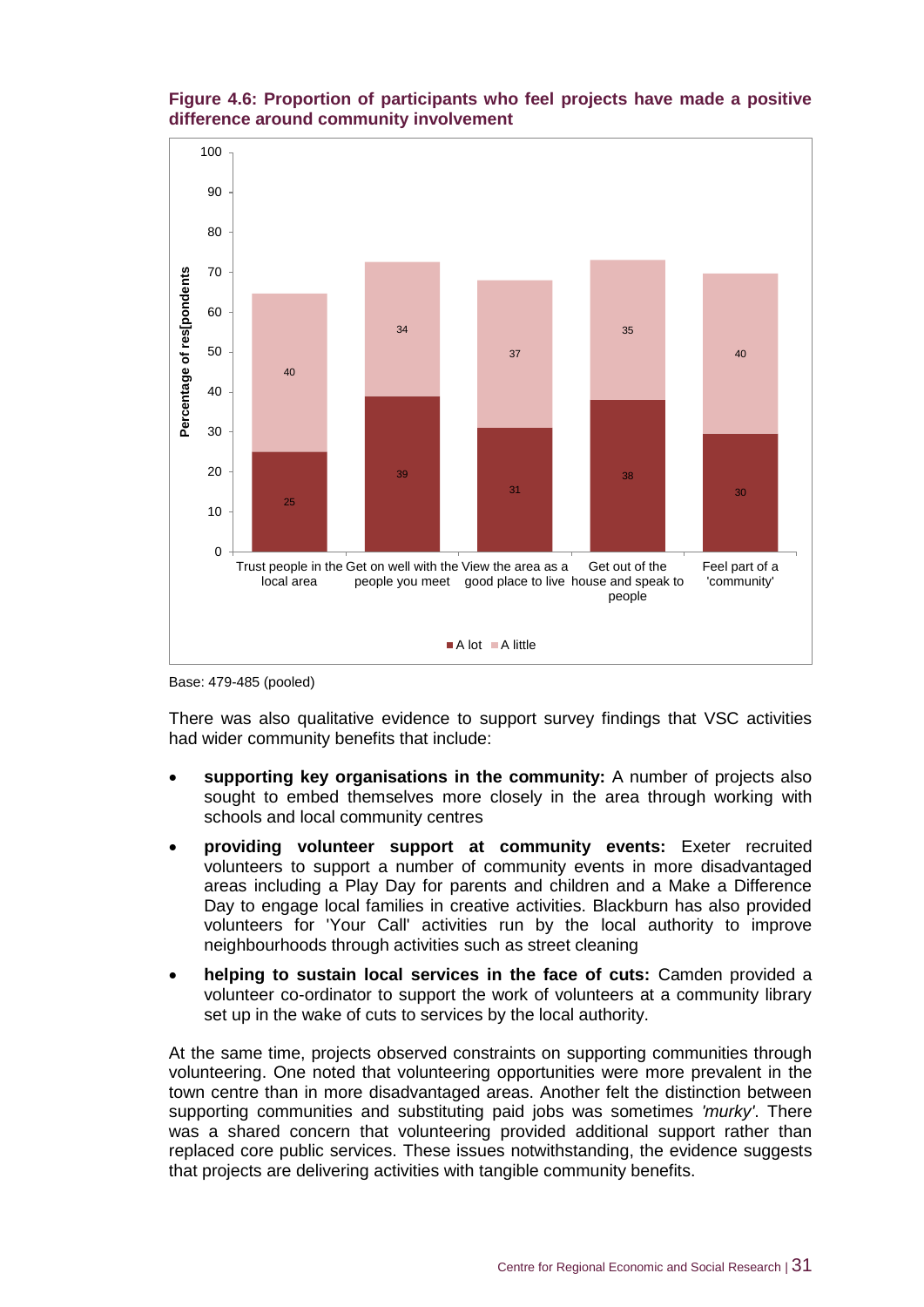### <span id="page-39-0"></span>**4.5. Explaining outcomes for participants**

#### *Identifying outcomes associated with volunteering and work*

The analysis presented in the previous section provides a strong indication that participants in the VSC programme experienced positive outcomes following their engagement with funded projects. This included 'hard' outcomes such as movement into volunteering and employment as well as 'softer' social and emotional outcomes and capabilities linked to employability, health and well-being and, to a lesser extent, community involvement.

Analysis of survey data makes it possible to see if there is a relationship between hard and soft outcomes. In other words, what benefits are associated, respectively, with movement into work or volunteering? One reason for exploring this is to see whether volunteering and work are associated with different outcomes. In order to test this a series of simple statistical models $10$  were developed to identify statistically significant influences on outcome change. To ensure sufficient cases were available for analysis only the first wave of distance travelled data (after four months) was considered. Table 4.4 provides a summary of these models. Each model considered a different social and emotional measure as a discrete outcome and explored its statistical relationship with engagement in volunteering and finding employment.

|                                             | <b>Finding Paid Work</b> |             | <b>Engagement in volunteering</b> |             |
|---------------------------------------------|--------------------------|-------------|-----------------------------------|-------------|
|                                             | Significance'            | Odds ratio" | Significance'                     | Odds ratio" |
| Employability                               |                          |             |                                   |             |
| Motivation to find work                     | n/s                      |             | n/s                               |             |
| Confidence in holding down a<br>regular job | n/s                      |             | n/s                               |             |
| Skills and experience to find a job         | n/s                      |             | 0.006                             | 2.088       |
| Completing job applications                 | n/s                      |             | n/s                               |             |
| Confidence in attending job<br>interviews   | n/s                      |             | n/s                               |             |
| Health and well-being                       |                          |             |                                   |             |
| Overall                                     | n/s                      |             | 0.009                             | 2.056       |
| Feeling optimistic about the future         | n/s                      |             | n/s                               |             |
| Feeling useful                              | n/s                      |             | 0.009                             | 1.940       |
| Feeling good about myself                   | n/s                      |             | 0.044                             | 1.689       |
| Feeling confident                           | n/s                      |             | n/s                               |             |
| Interested in new things                    | n/s                      |             | n/s                               |             |
| Community involvement                       |                          |             |                                   |             |
| n/s<br>Trust people in the local area       |                          | n/s         |                                   |             |

#### **Table 4.4: Overview of statistical relationships between engagement in volunteering and finding employment with social and emotional outcomes**

 $\overline{1}$ 

 $10$  Logistic regression modelling was used. Each model considered the statistical influence of 'finding employment' and 'engaging in volunteering' (after 4 months) as covariates, on binary dependent variables that identified whether a participant had recorded an improvement of 1 point or more (after 4 months) on each outcome measure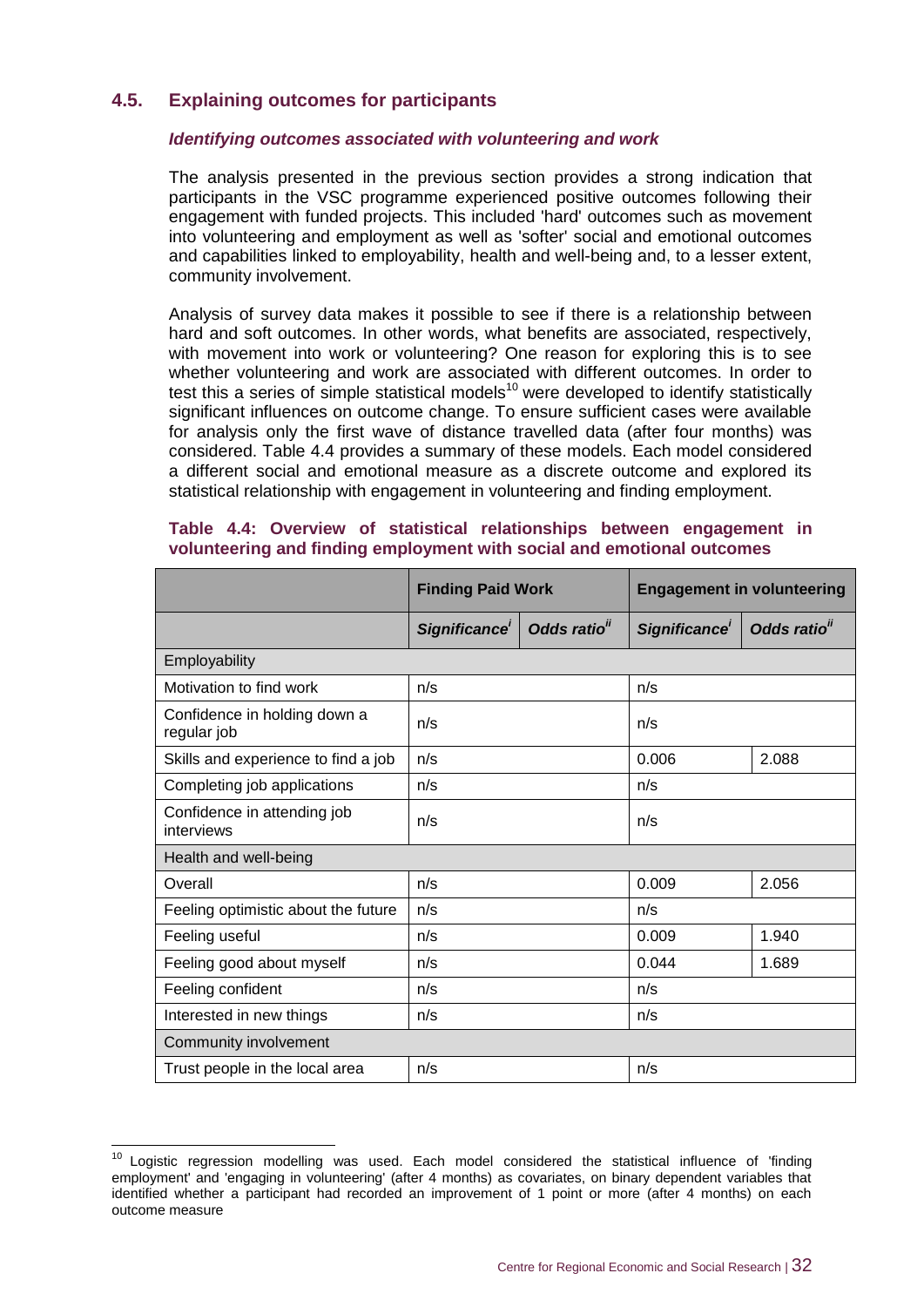| Get on well with the people you<br>meet     | n/s   |       | 0.044 | 1.778 |
|---------------------------------------------|-------|-------|-------|-------|
| View the area as a good place to<br>live    | 0.063 | 1.772 | n/s   |       |
| Get out of the house and speak to<br>people | 0.001 | 2.783 | 0.034 | 1.754 |
| Feel part of a 'community'                  | 0.034 | 1.910 | n/s   |       |

<sup>i</sup> This provides an indication of the likelihood that the influence attributable to this variable can occur by chance. If this value is below 0.05 it can be considered significant. Only significant values are presented. Not significant values are denoted n/s.

<sup>ii</sup> This provides a measure of the odds that this relationship should occur for individuals who found volunteer placements or work compared with those who did not volunteer or work. For example, an odds ratio of 2 in the volunteering column would mean that a particular outcome is twice as likely to be reported by those who volunteer compared to those who do not.

The models identified the following statistically significant relationships:

- **finding paid work** was a statistically significant influence on improvements in:
	- views about their area as a place to live
	- getting out of the house to speak to people
	- feeling part of a community
- **engaging in volunteering** was a statistically significant influence on improvements in:
	- skills and experience to find a job
	- overall health and well-being
	- feeling useful

 $\overline{1}$ 

- feeling good about their self
- getting on well with the people they meet
- getting out of the house to speak to people.

These findings suggest that **volunteering has a significant association with more 'soft' outcomes than finding paid work,** especially in terms of health and wellbeing and social contact. People who volunteer are more likely than those who do not volunteer to report improvements in overall health and well-being, confidence and self-esteem, and ability to engage positively with other people in their area. By contrast, the outcomes associated with paid work are limited to involvement in the community. The latter is perhaps explained by the experience of 'getting out into the world' that accompanies a return to work.

These findings are noteworthy given the widespread literature on the positive impact of work on health and well-being<sup>11</sup>. This research suggests it is volunteering that is more likely to deliver these kinds of social and emotional benefits. One explanation is that volunteering offers a more supportive and flexible environment. Certainly, qualitative evidence presented above suggests it can be seen as an opportunity by individuals facing multiple barriers to engage in activity with less expectations and demands than work. In short, it is a less stressful environment. It is perhaps also a reflection that work is only beneficial for health and well-being if of good quality<sup>12</sup>. One implication, therefore, is that movement into work through volunteering may

<sup>11</sup> See for example Waddell G, Burton K. (2006) *Is work good for your health and well-being?* TSO, London.  $12$  lbid.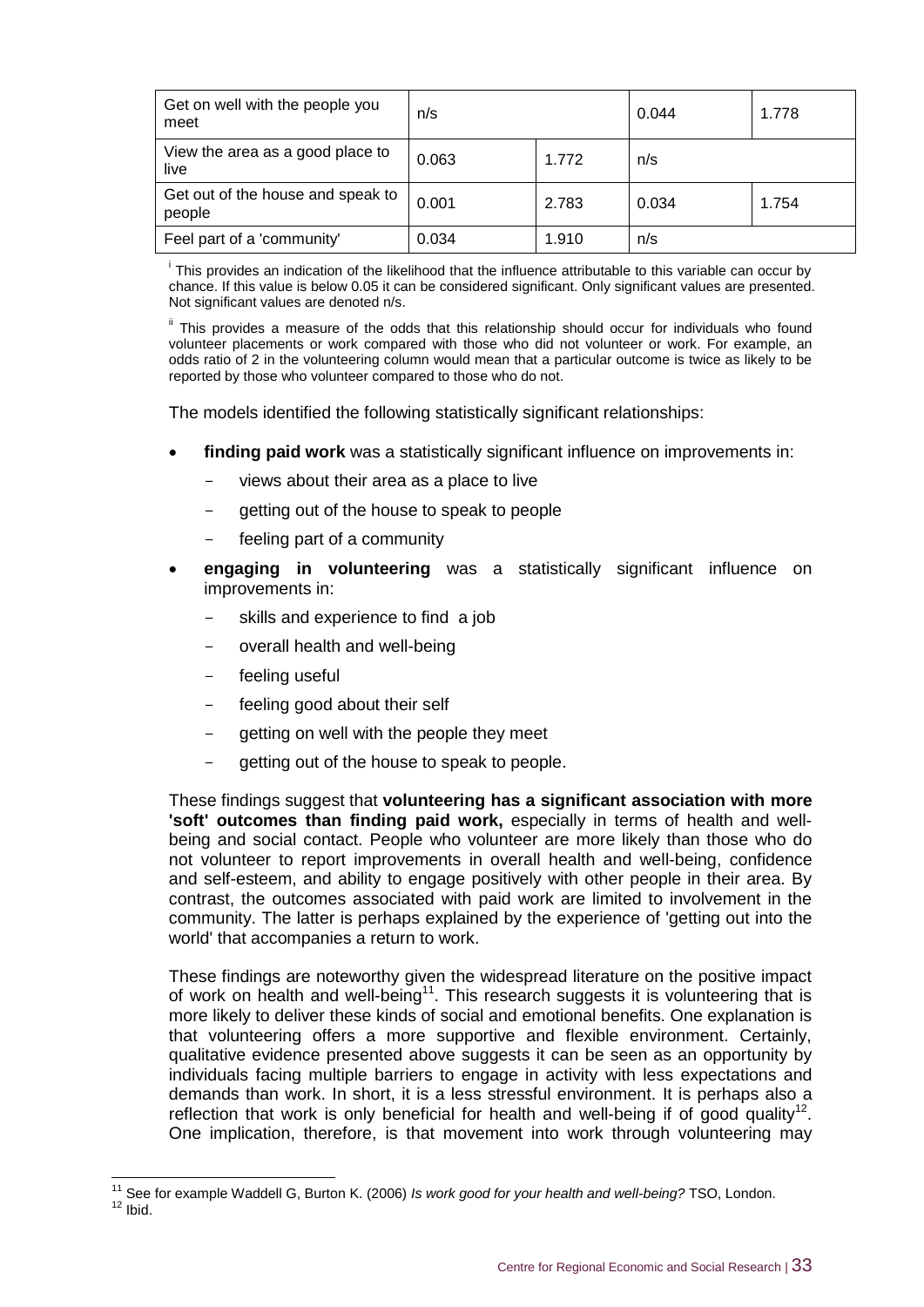actually *reduce* positive outcomes experienced. Moreover, it emphasises the need to value volunteering in its own right given the range of benefits it delivers. It is more than just a stepping stone into work.

#### *Explaining outcomes: the view of project staff and participants*

The findings above show VSC projects are making a real positive difference to participants in terms of employment, health and well-being and, to lesser extent, involvement with the community. Where participants experienced positive outcomes, they were asked in interviews to reflect on what elements of the project made a positive difference. Almost unanimously, **the single most important factor identified in bringing about real change for participants was the quality of staff**. Participants were almost universally positive about the support they received from project workers who were described, variously, as *'really good', 'fantastic', '10 out of 10'* and *'spot on'.*

The key features of support provided by staff valued by participants included:

- being **readily available and approachable** by phone, email or in person to address questions and concerns, often without an appointment. One participant described how: '*I knew if I had a problem I could ring up and she would help me through it'.*
- **understanding of health issues**: one participant was encouraged to volunteer by the project manager's reassurance about flexibility in the event of a relapse in a health condition: *'She was very sensitive to me having depression and anxiety. She put me at ease and made it known if I got anxious I could leave. I wouldn't have applied if I just saw it advertised but she just said, 'no pressure, see how it goes'.*
- **providing follow-up support:** participants placed importance on regular followup calls to see how placements were going.
- **sustaining motivation and commitment:** one participant spoke of how he readily took up the offer of a mentor because it would mean he would *'keep going and didn't give up'.*
- **responsiveness to aspirations**: one individual with a background in stock control expressed pleasant surprise that the VSC project was able to place him a commercially-oriented environment as a customer services assistant: 'I *went to check it out and I was just really surprised. It wasn't a case of working in a charity shop. I didn't realise there were so many professional aspects to it so that gave me a lot of hope and inspiration'.*

These findings show that the 'brokerage plus' approach pays dividends in terms of supporting individuals with additional needs. Intensive 1-2-1 support was highly reassuring and helped strengthen confidence, motivation and commitment. In some cases, it made the crucial difference in ensuring that individuals did not give up.

Project staff also identified a series of further factors which they felt contributed to progress:

 **the intensive support offered by mentors:** mentors were regarded as important in retaining clients with additional needs. Lincolnshire noted it was particularly valuable in providing continuity of support for service users who normally had a support worker. Mentors could help participants through the process of identifying, applying for and taking up placements once support workers had brokered the initial contact with the Volunteer Centre.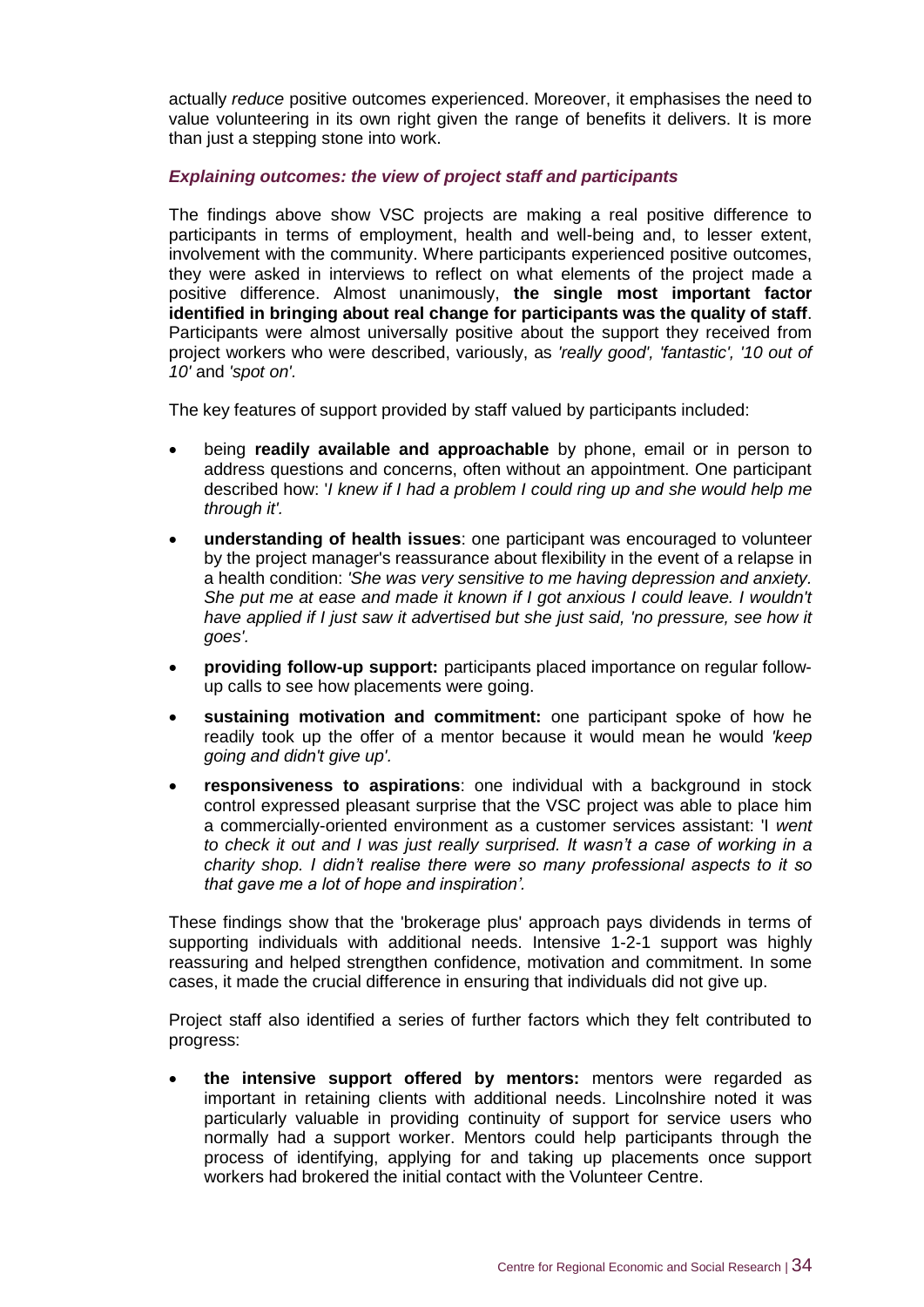- **a diverse range of skills and expertise within the project:** one stakeholder observed how a team of three staff within one project brought together a uniquely effective combination of skills and expertise around volunteer management, employment support, training and capacity building of VIOs.
- **capacity to broker relationships with external support agencies:** projects that worked most effectively with some of the hardest-to-reach groups were often those that had developed good relationships with key support agencies. These agencies functioned as a source of referrals, advice and training for Volunteer Centres.
- **using volunteers on the project:** volunteers were identified as a highly useful source of additional capacity to work with participants: *'I wouldn't have achieved a quarter as much as achieved in this project without volunteers assisting me'*  [Islington]. Roles performed by volunteers included administration, advice work and marketing. At the same time, projects also highlighted retention issues where volunteers found work or, in the case or more vulnerable individuals, left projects because they *'have a fair bit to deal with'.*
- **outreach work to increase accessibility:** having a presence at agencies supporting more vulnerable individuals such as supported housing organisations made Volunteer Centres more accessible.
- **discretionary funding to support clients in placements:** Exeter observed the value of having discrete funds to support travel and lunch expenses as well as pay for clothes. They described how giving one ex-offender a small amount of funding to purchase new clothes after release from prison gave him the confidence to start volunteering in a charity shop: '*When people are given that kind of support they follow through and end up volunteering for months'.*
- **addressing the full range of barriers experienced by clients:** providing support with a wide range of barriers around health, housing, debt, basic skills and benefits was considered vital in helping participants become more ready for to volunteering or employment.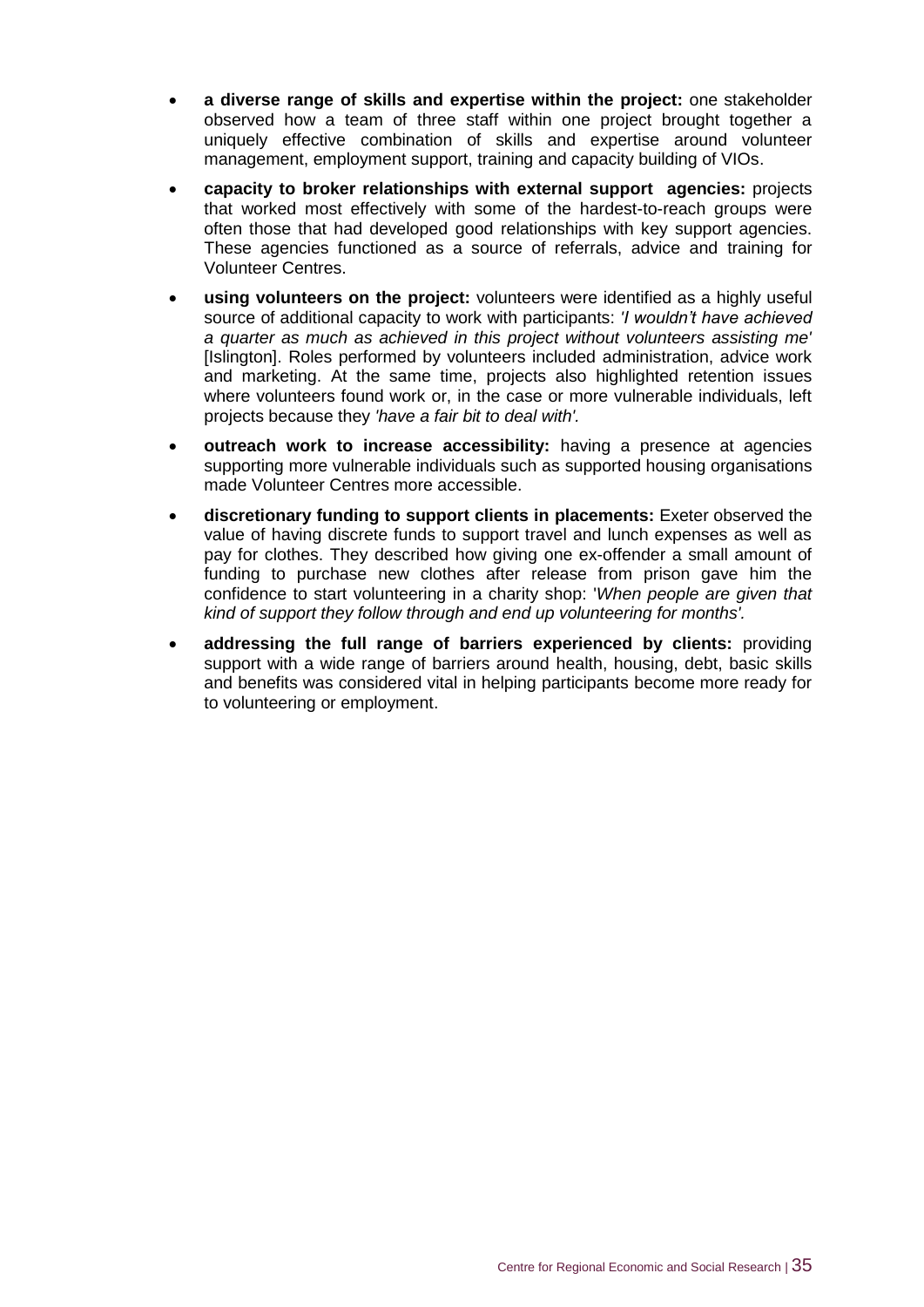### <span id="page-43-0"></span>**Capacity building: outcomes for Volunteer Centres and volunteer involving organisations (VIOs)**

#### <span id="page-43-1"></span>**5.1. Overview**

The section presents findings from the evaluation about the impact of VSC project activities on participating Volunteer Centres and the VIOs they support. It draws on both interviews with stakeholders and project staff as well as an online survey of VIOs which is explained in more detail in Section 5.3 below. Key findings include:

- the primary benefit to Volunteer Centres of involvement in the programme has been to **build capacity to support individuals with more intensive needs**. In turn, this enhanced operational capacity has provided additional strategic leverage to shape local and national agendas whilst leaving Volunteer Centres better positioned to secure future funding.
- survey responses show the project is effective in meeting aims around building the capacity of VIOs:
	- the programme has engaged organisations that tend to be smaller, local voluntary organisations and community groups that are heavily reliant on volunteers to carry out their work. This suggests **VSC projects are effective at targeting those with the highest level of need and with more of a community focus.**
	- **VIOs surveyed were highly positive about the impact of support received from Volunteer Centres** and identified improvements in their capacity to recruit, manage and develop the skills of volunteers.
	- A total of 77 per cent of VIOs reported **a positive increase in volunteer numbers in the period preceding the survey.** A significant degree of that increase in volunteer numbers was attributed to the support received from Volunteer Centres.

#### <span id="page-43-2"></span>**5.2. The impact of VSC activities on Volunteer Centres**

Volunteer Centres reported a number of benefits from delivering VSC projects. Many of these related to **new or additional capacity to support hard-to-reach groups** with additional needs. Projects felt this enhanced capacity enabled them to engage individuals who might otherwise not have accessed brokerage services. VSC funding was seen to allow projects to work more effectively with vulnerable individuals by: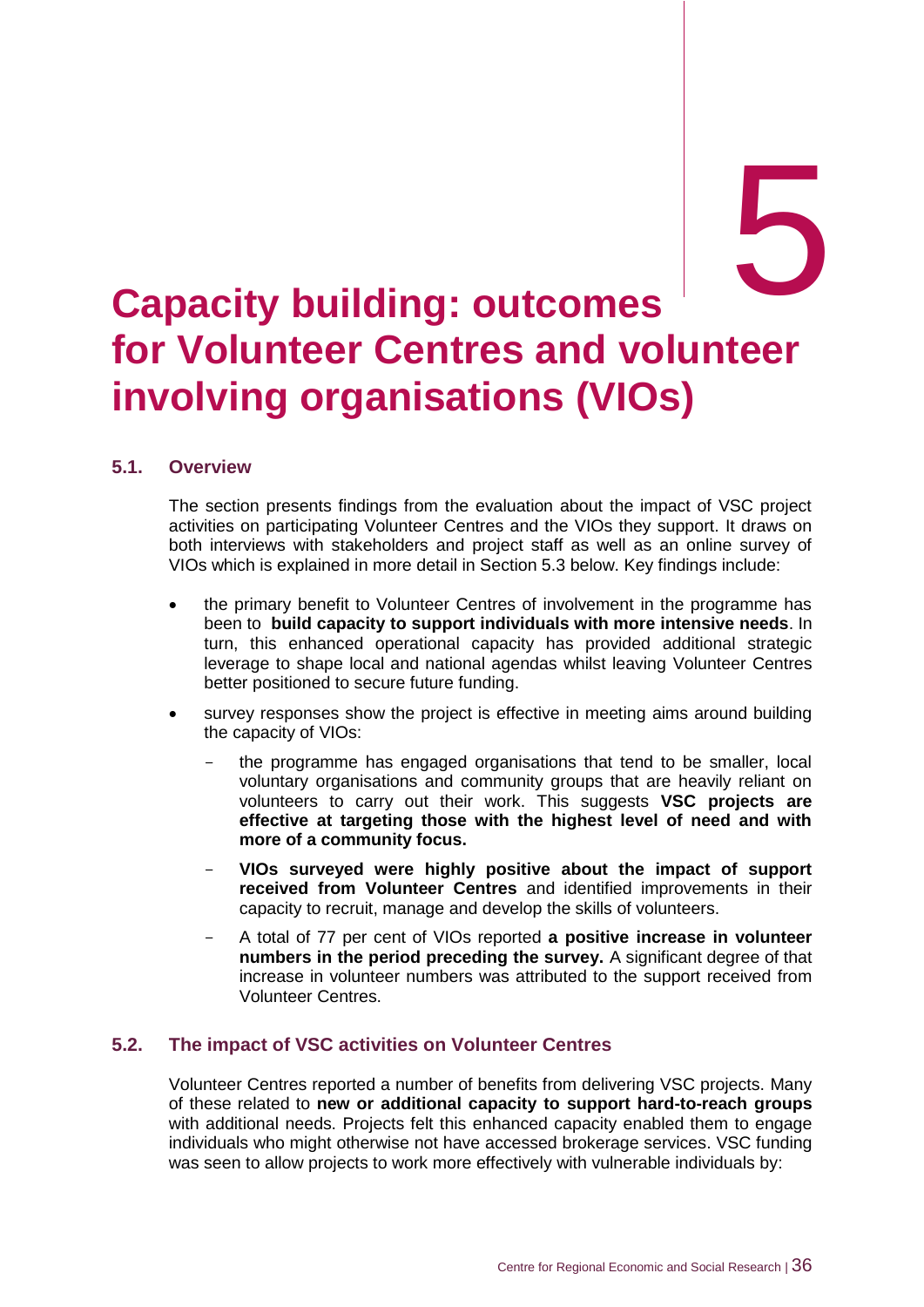- **spending more time with clients with additional needs** who Volunteer Centres would otherwise lack capacity to support: '*It's no longer like "this person is too complicated or intense"'.* [Bristol]
- **expanding the skills base of staff** through, for example, gaining experience and training in how to design and run employability and mentoring services as well as support vulnerable groups.
- **working with VIOs to expand their organisational capacity** to recruit, train and manage volunteers with additional support needs.
- **undertaking more outreach work** to access more marginalised clients: providing drop-ins and workshops through support services has enabled Volunteer Centres to increase access to volunteering for service users.
- **introducing additional provision** such as confidence building and Introduction to Volunteer courses to prepare individuals who were not yet ready to volunteer.

Other benefits reported by Volunteer Centre include an **enhanced local profile** where services have been delivered through venues such as community centres, libraries and churches in areas where they previously had little presence. VSC funding has also enabled staff to gain **new practical skills** such as using social media to promote activities and communicate with participants.

This enhanced operational capacity was, in turn, seen to increase the profile and strategic leverage of participating Volunteer Centres and the network as whole by:

- **raising the profile of volunteering**: involvement in the VSC project has helped projects raise the profile of volunteering in local networks involved in the employment and skills agenda. Exeter now sits on the North Devon Worklessness Forum whilst Camden has been able to get more involved with the borough-wide employment and skills network run by the local authority.
- **enhancing the prospects for sustainability:** VSC delivery has opened up new funding options for some projects on the basis of a proven model for supporting hard-to-reach groups. Durham felt their involvement with a national volunteering project that has generated valuable outcomes around health, well-being and employment was instrumental in securing additional funding from Nesta and the local Clinical Commissioning Group (CCG): '*We maximised it with potential stakeholders, partners and funders, influential people. We could say this is what we are doing. We could also present it as model that works. They loved the idea that patients would get IAG and agree an action plan'.*
- **influencing national policy:** the programme manager and other NCVO staff members have showcased the programme in discussions with policy leads in both the Department for Work and Pensions (DWP) and the Ministry of Justice (MoJ). In both cases, the VSC experience was used as a platform to highlight the expertise of Volunteer Centres in bringing together employment and volunteering services.

#### <span id="page-44-0"></span>**5.3. The impact of VSC activities on volunteer involving organisations (VIOs)**

The evaluation explored the impact of VSC activities on VIOs. All VIOs receiving support through the VSC programme were invited to take part in an online survey. The survey was undertaken in two waves: Wave 1 between June and August 2012 and Wave 2 between June and August 2013. During wave one 40 valid questionnaires were completed; during wave two 58 valid questionnaires from different VIOs were completed to give a total of 98 unique responses. The data from the two waves was pooled for the purposes of robust analysis.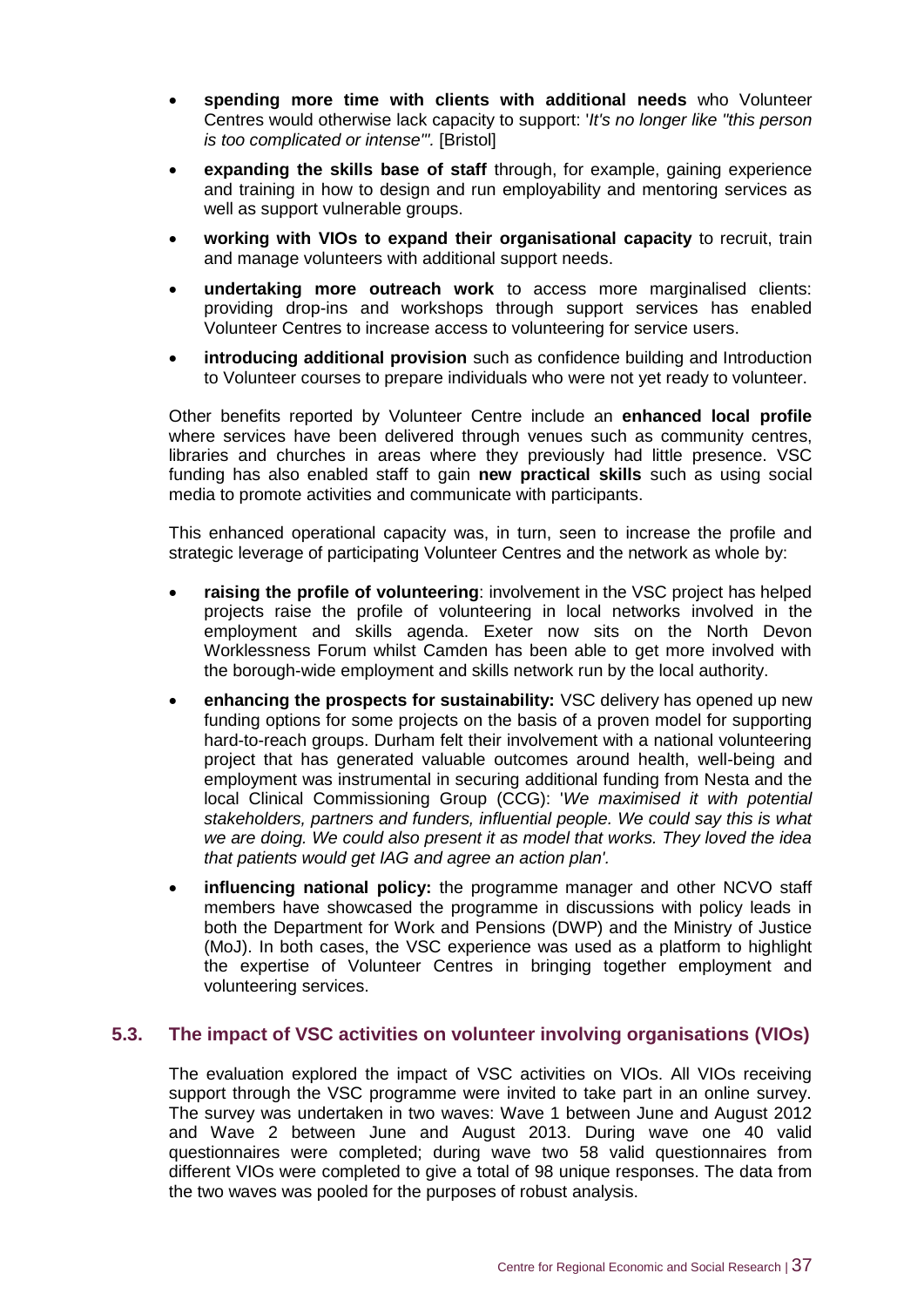The survey results provide some indication of the type of VIOs typically supported through the VSC programme:

- **most VIOs supported were small or medium-sized:** nearly two thirds of respondents (62 per cent) identified themselves as very small (22 per cent had an annual income of less than £10,000), small (23 per cent had an annual income of £10,000-£50,000) or medium sized (17 per cent had an annual income of £50,000-£100,000). In contrast, 23 per cent were large (£100,000- £500,000) and 16 per cent were very large (more than £500,000).
- **the smaller size of beneficiaries was reflected in the staffing levels of VIOs**: 36 per cent did not employ any paid staff at all and 71 per cent employed five people or less including those with no paid staff. Instead, VIOs relied more on volunteers: 66 per cent had at least ten volunteers and/or trustees and committee members and 43 per cent had at least 20.
- **the majority of VIOs supported had a local focus:** 37 per cent described themselves as a local voluntary organisation, nine per cent were community or village halls, and four per cent were local branches or confederates of national voluntary organisations. By contrast only nine per cent described themselves as national voluntary organisations. Interestingly, 11 per cent of VIOs responding to the survey were public sector bodies.
- VIOs **received most support from VSC projects** around registering volunteering roles (66 per cent), taking advantages of opportunities for partnership working (58 per cent), receiving referrals of new volunteers (52 per cent) and accessing good practice guidance (48 per cent).

The responses to the survey of VIOs illustrate that the VSC programme has engaged organisations that tend to be smaller, local voluntary organisations and community groups that are heavily reliant on volunteers to carry out their work. This suggests **VSC projects are effective at targeting those with the highest level of need and with more of a community focus,** reflecting the community objectives of the programme.

To measure the effectiveness of support, VIOs were asked to provide an assessment of the impact of each type of support they had received on their organisation. Three options were given: 'a lot', 'a little' or 'none at all'. Figure 5.1 below shows the proportion of VIOs that responded positively.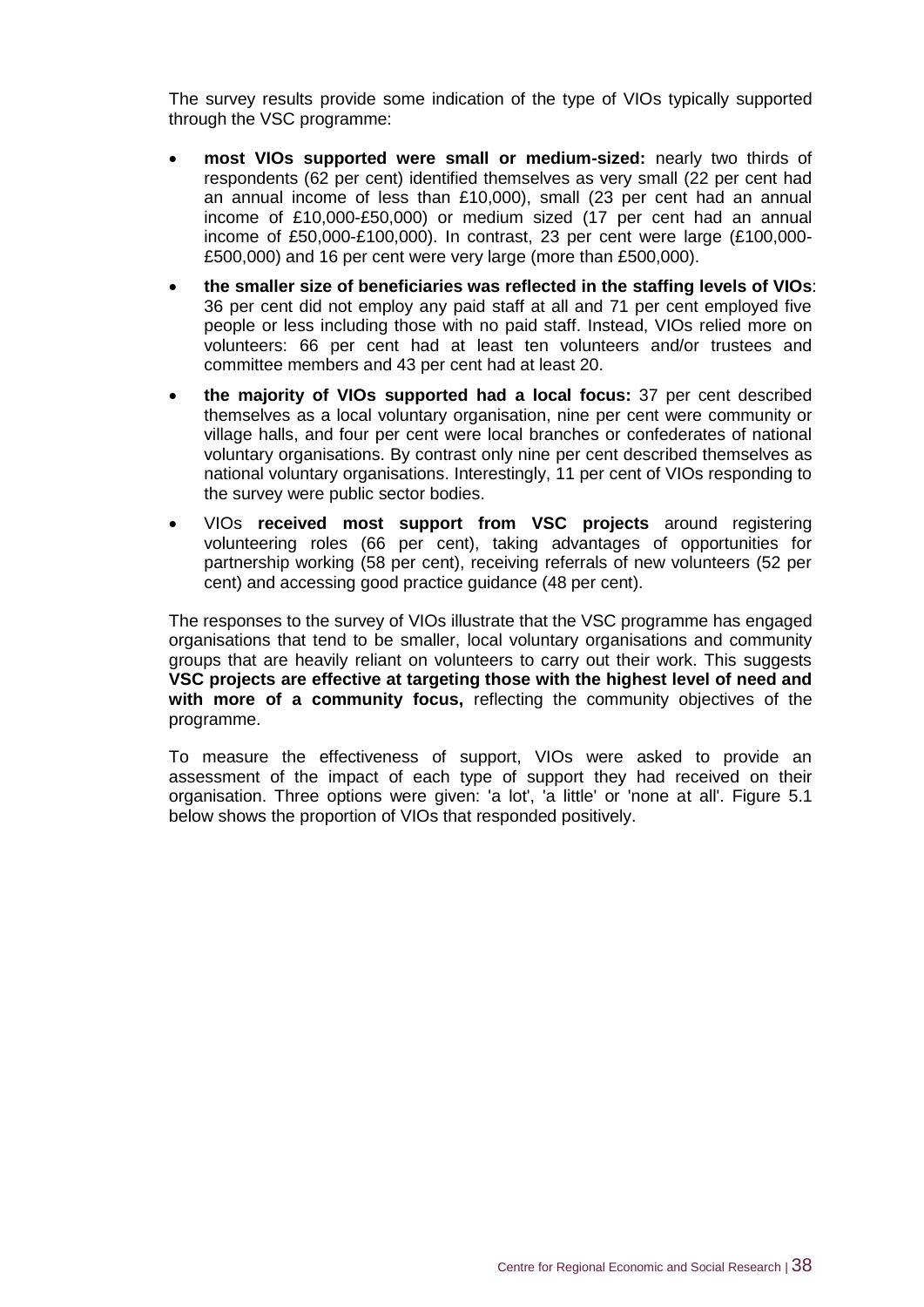#### **Figure 5.1: Proportion of respondents identifying positive impacts for their organisation following support from Volunteer Centres**



Base: 29-44

-

These survey responses present **a highly positive picture regarding the effectiveness of the support** provided. Respondents felt projects had made most difference in terms of support around funding advice, training for volunteers or staff, good practice guidance and opportunities for partnership working. Between 90 to 100 per cent of VIOs identified these activities as having a positive impact on their organisation.

The majority of VIOs engaging with the VSC programme reported **a positive increase in volunteer numbers** in the six or twelve<sup>13</sup> months preceding the questionnaire:

- 25 per cent of respondents said their volunteer numbers had increased 'a lot' and 52 per cent said they had increased 'a little'. By contrast only 20 per cent of respondents reported 'no change' and four per cent reported a decrease.
- in total VIOs reported having an additional 814 volunteers providing an average of five and a half hours volunteering each per week (approximately 4,500 additional volunteering hours in total).

A significant proportion of VIOs surveyed **attributed any increase in volunteer numbers to some degree to the support received from VSC project**: 67 per cent of VIOs whose numbers had increased 'a lot' and 30 per cent of VIOs whose

 $13$  The wave 1 survey asked about a six month period as the VCS programme had been running for less than a year. The wave 2 survey asked about a twelve month period as the programme had been running for longer.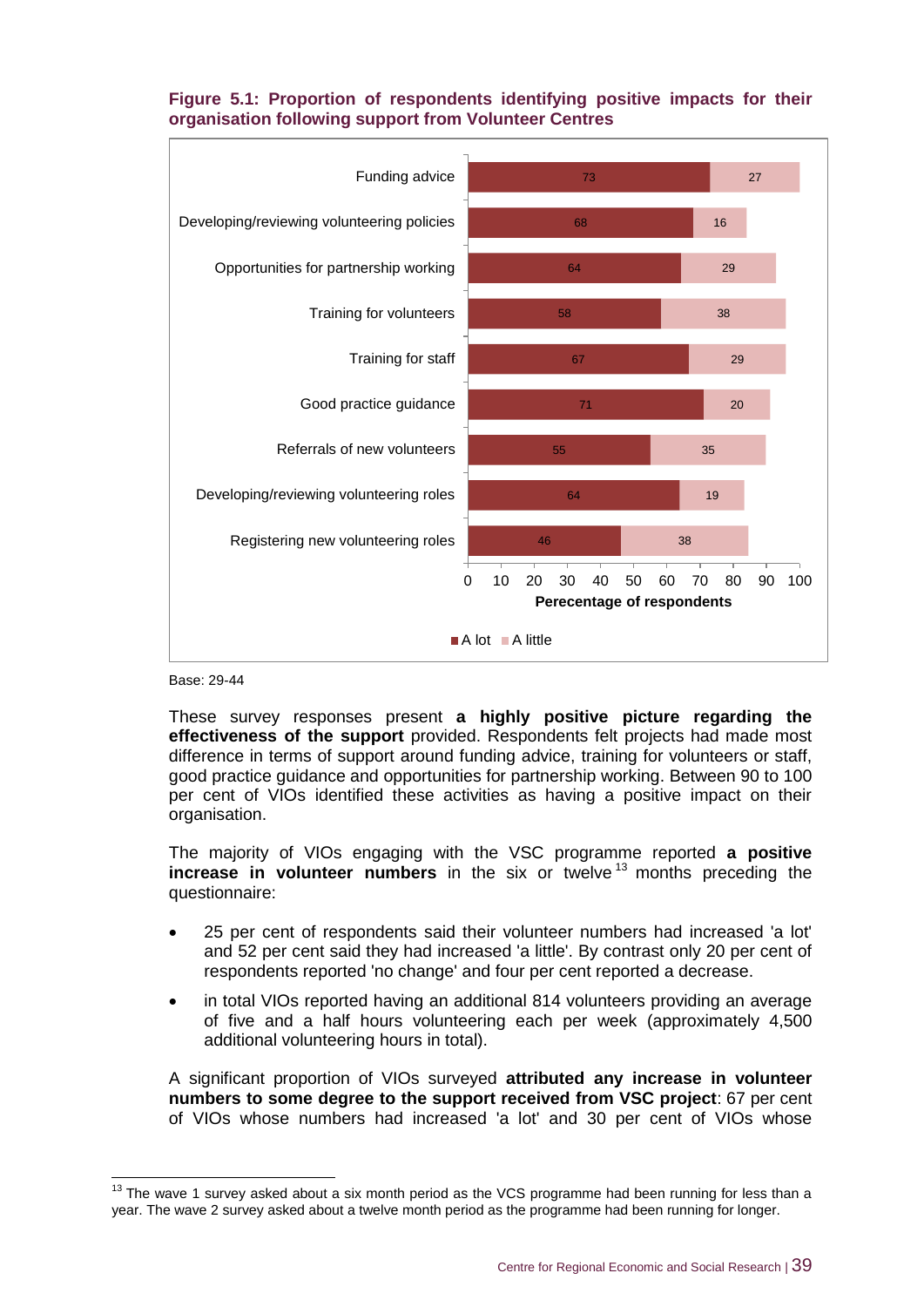numbers had increased 'a little' said that Volunteer Centres were responsible for 'a lot' of that change.

Figure 5.2 below shows that VIOs reported a number of other **benefits associated with managing volunteers**. More than three-quarters of VIOs experienced positive change in relation to volunteer skills and experience and managing volunteers, and more than two-thirds in relation to supporting volunteers facing barriers.





Base: 94-97

Much of this change can be attributed to the activities of Volunteer Centres as Figure 5.3 below shows. More than two thirds of respondents said projects had made a difference (either 'a lot' or 'a little') to volunteer skills and experience and managing volunteers, whilst more than half said they made a difference in relation to supporting volunteers facing barriers.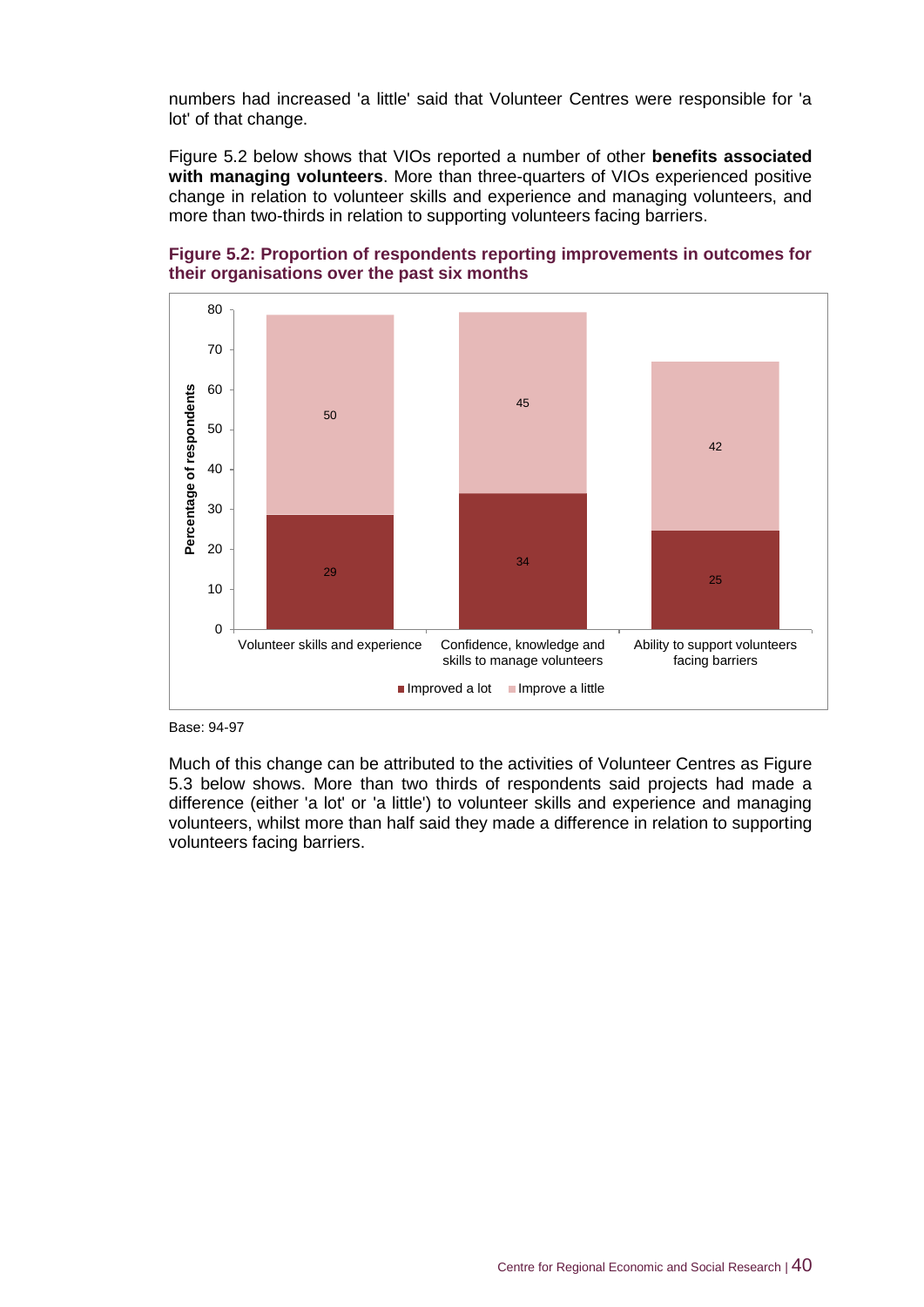

### **Figure 5.3: Difference made by VSC projects in improved outcomes for organisations**

The positive findings from the survey are illustrative of the overall impact that projects are having on VIOs supported. This picture is also supported by claims made by project managers about the benefits of services they provide for VIOs which include:

- **enabling organisations to remain viable**: some projects felt support to particular VIOs had enabled them to survive in an extremely challenging funding climate. For example, Durham currently supports a community-based employment and training organisation in a deprived neighbourhood that was well-funded in the past but is now entirely reliant on volunteers.
- **developing capacity to support more vulnerable groups:** 1-2-1 support and workshops provided by projects have raised VIOs' awareness of, and capacity to support, more disadvantaged groups. Exeter also noted that skilled or experienced volunteers can play a key role in supporting other volunteers with additional needs. One volunteer placed as a kitchen manager in a cafe in a local community centre helps to manage volunteers with learning disabilities.
- **making support more accessible to VIOs:** Liverpool noted that mentors play a crucial role in helping VIOs retain volunteers by providing a named contact who can assist with emerging issues.
- **providing better trained volunteers:** Cornwall observed that offering training such as First Aid, Food Hygiene and Health and Safety provides VIOs with a pool of volunteers that are more competent and skilled. This leaves VIOs better placed to satisfy risk assessments.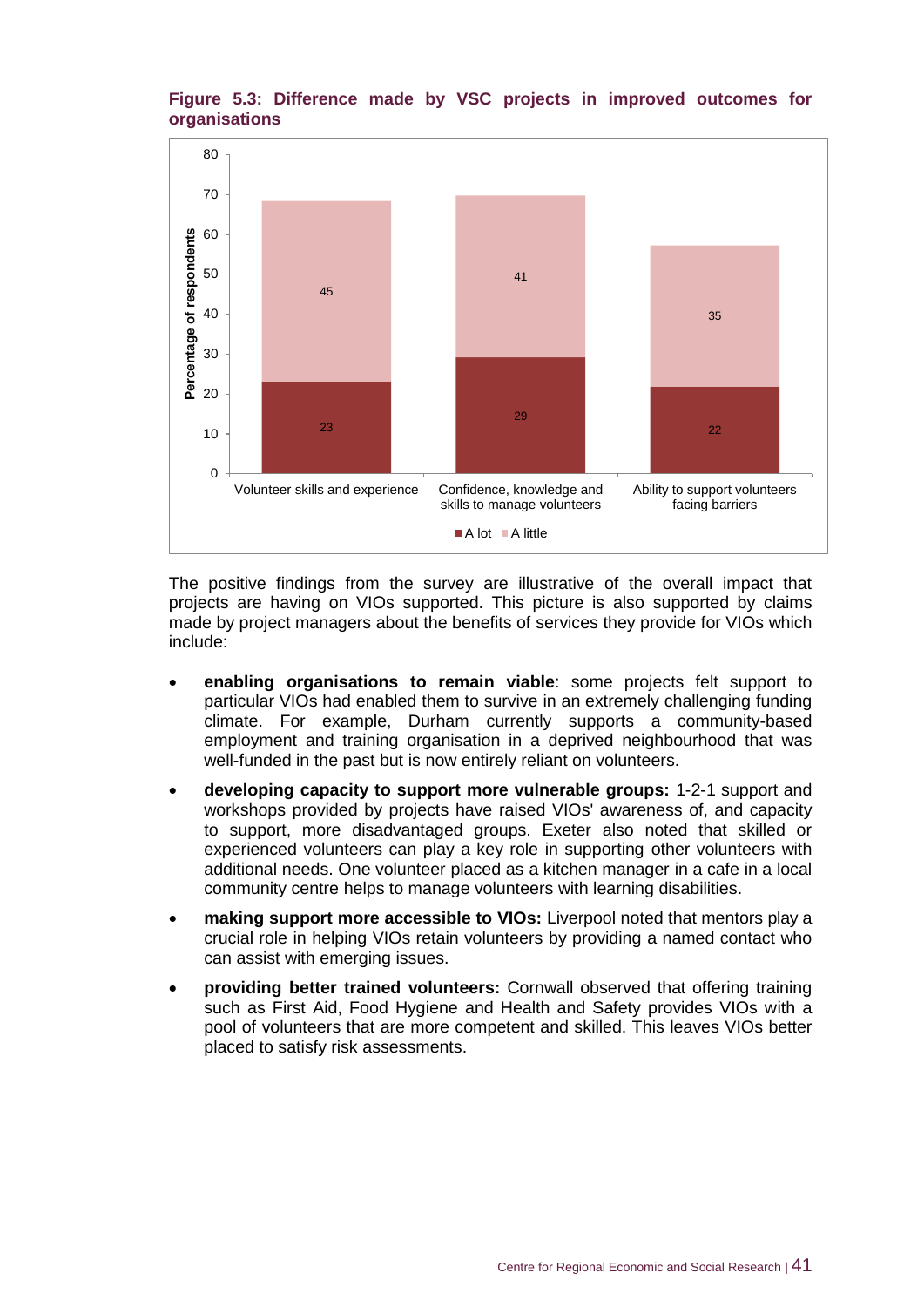In conclusion, there is significant evidence to suggest that projects have **made a valuable contribution to developing the capacity of VIOs**. At the same time, some projects noted they still felt they would like to have more time and resources to work with VIOs. There is perhaps **a balance to be struck**, however, between supporting individuals and VIOs. One project working with particularly vulnerable participants observed that supporting VIOs sometimes takes a *'backseat'* in order to dedicate time to volunteers: *'I know it's an aim to support VIOs but it's hard to provide meaningful support to volunteers and VIOs at the same time'.* It is perhaps understandable if projects prioritise individuals when working with finite resources.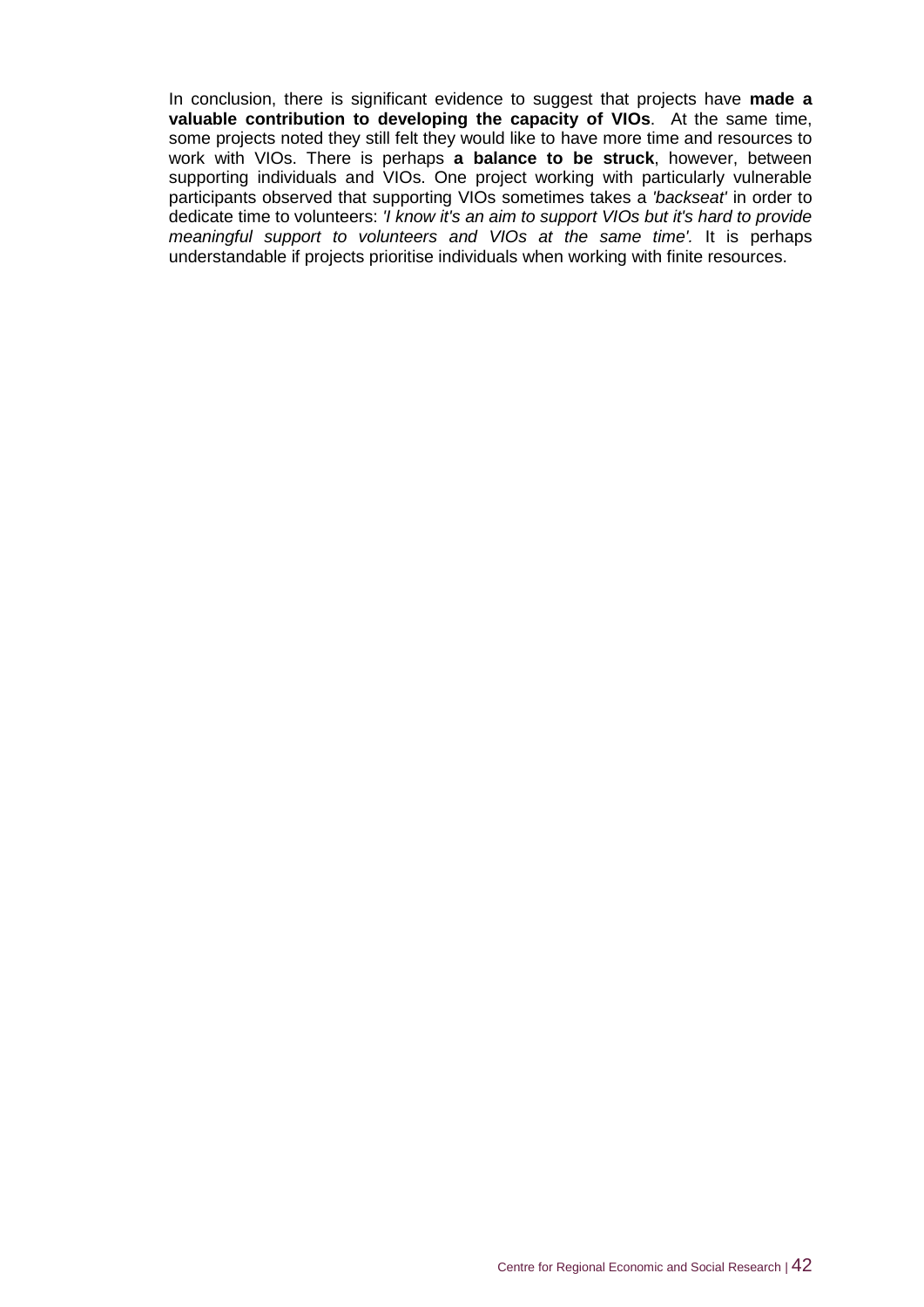# <span id="page-50-0"></span>6. **Conclusions: impact,** 6 **learning, potential improvements and sustainability**

#### <span id="page-50-1"></span>**6.1. Overview**

This section begins by reflecting on the overall impact of the VSC programme before identifying key learning and potential improvements. It concludes by looking at options for sustaining VSC activities.

The discussion on learning and improvements focuses on broader themes across the programme such as working in communities, supporting VIOs, monitoring and evaluation, strategic leverage and sustainability. More specific examples of good practice and learning at project level are provided within the companion Good Practice report.

#### <span id="page-50-2"></span>**6.2. Reflections on impact**

Overall, the evidence shows that the **VSC programme is performing very well.** It is exceeding all of its programme-wide targets for supporting participants and VIOs. Additional data collated through the evaluation also shows project activities have generated a series of **positive outcomes for participants and VIOs** alike.

The programme has displayed an impressive capacity to move individuals into both volunteering and paid work, especially when benchmarked with national employment programmes. The 22 per cent of participants moved into work compares favourably with the 14.7 per cent of Work Programme who find employment. This achievement is all the more notable given that the VSC programme has no employment targets and supports highly disadvantaged individuals with relatively limited funding (roughly £50,000 per project per year). It suggests the core model of providing intensive, bespoke and innovative forms of support to increase access to volunteering is highly effective in increasing work prospects. Moreover, the model can work with comparatively modest funds.

The distance travelled data also provides a unique opportunity to assess the longerterm changes experienced by participants, including those who are no longer supported by projects. This helps address a concern that 'soft' outcomes generated by initial support can fade if underlying circumstances such as being out of work remain unaddressed. Data collected for the evaluation, which shows change up to 12 months after engagement, indicates that **initial gains around employability, health and well-being have been sustained**. Benefits experienced do not 'drop off' after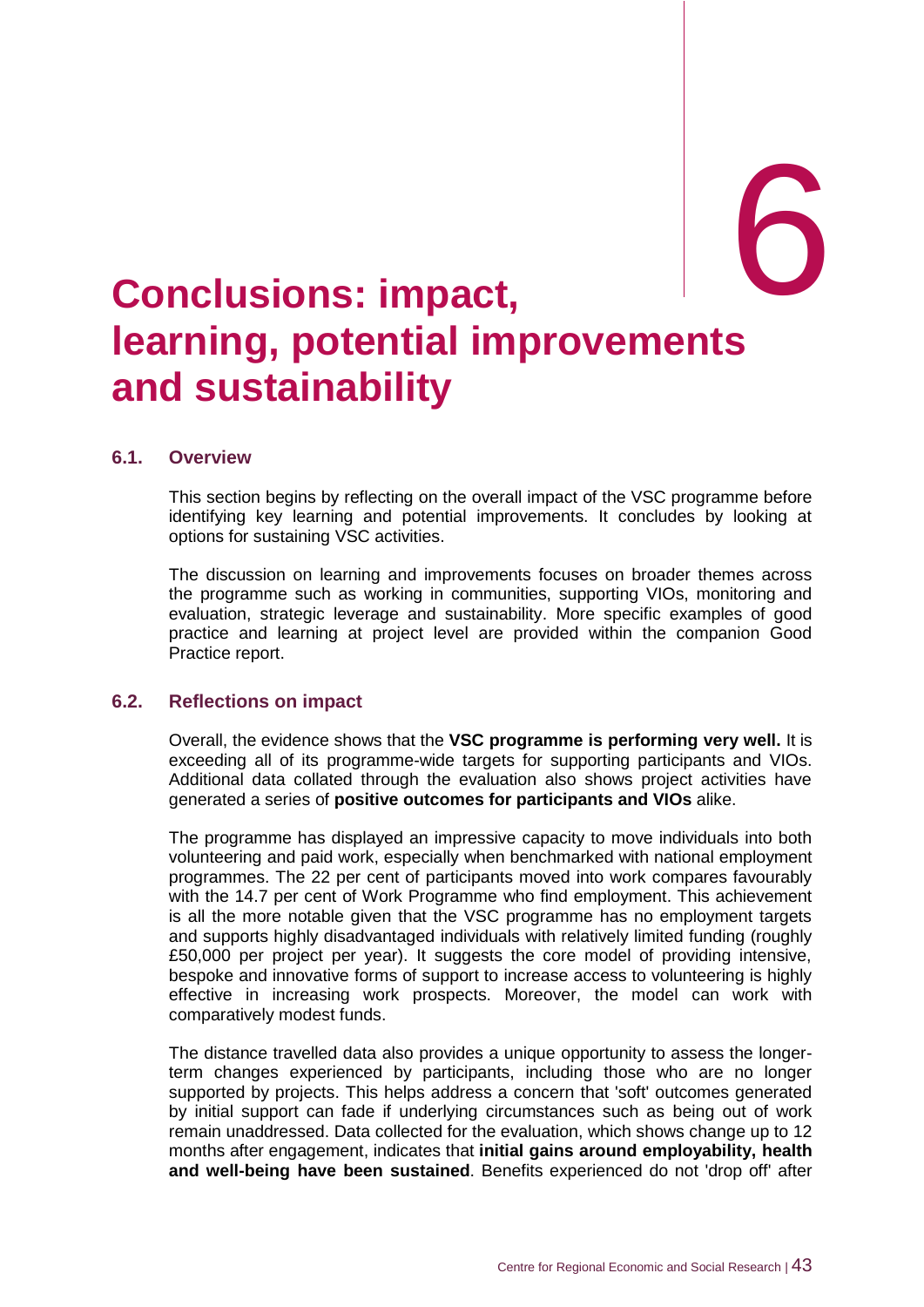initial support in the first few months. It is also significant that improvements occur very early on as measured by positive changes after four months. One implication is that **intensive work can achieve quick results**, challenging the popular notion that time-limited programmes are often too short to produce results.

Data collected through the evaluation also shows that **positive outcomes are consistently attributed to some degree to project activities**. Both participants and VIOs identify the support of VSC projects as 'making a difference' to any positive change experienced. This is a crucial point. It shows that **the VSC programme is an important catalyst for change** and that outcomes may not have happened in the absence of VSC interventions.

#### <span id="page-51-0"></span>**6.3. Key learning**

Stakeholders and Volunteer Centre staff were asked to reflect on key learning from their involvement in delivering the programme. They highlighted a number of areas where their experiences offered broad lessons that could inform the design and delivery of future activities by Volunteer Centres:

- **embedding activities in the community:** a small number of projects observed that they would have liked more time to develop links with community organisations. One suggestion made, with hindsight, was that some project staff could have been recruited from community organisations. This could have embedded projects more closely in neighbourhoods by enabling them to draw upon the trust, rapport and knowledge of well-established local organisations.
- **supporting VIOs:** there was a common view that many VIOs are facing increased pressure following cuts in spending that reduce their capacity to offer 'quality' placements. One obvious implication is that supporting VIOs will only become more important to ensure appropriate volunteer roles are created. However, Volunteer Centres may need to become increasingly creative in how they support VIOs. Volunteer management training will have less impact where volunteer co-ordinator roles are being reduced or cut by VIOs. The approach of training volunteer co-ordinators from 'outside' pioneered by Camden may offer one mechanism for helping VIOs address declining capacity to support volunteers.
- **monitoring and evaluation requirements:** some projects were critical of the high demands on staff time made by evaluation requirements. A few sought to address this directly by recruiting volunteers to undertake surveys. Others noted that efforts may be balanced by rewards if the final dataset provides a rich resource to support the case for future funding. There may also be opportunities to use the evaluation tools in other contexts. Durham has already adapted the evaluation questionnaire for use in another project that works with GPs to encourage patients to take up volunteering.

Nevertheless, there are perhaps lessons to be learnt from the experience of implementing the evaluation framework. It could maybe have been better integrated into, and accepted by, projects if dedicated resource had been identified within VSC funding for evaluation tasks. This would have made the scale of the task more transparent and also reduced concerns that evaluation activities were 'eating into' budgets for staff.

 **strategic leverage:** one positive element of the VSC programme stressed by stakeholders is its potential to exert strategic leverage as a demonstration project to enhance the reach and profile of the Volunteer Centre network. It has already been used at national level as a platform to initiate discussions with policy leads from DWP and MoJ around the role of volunteering in increasing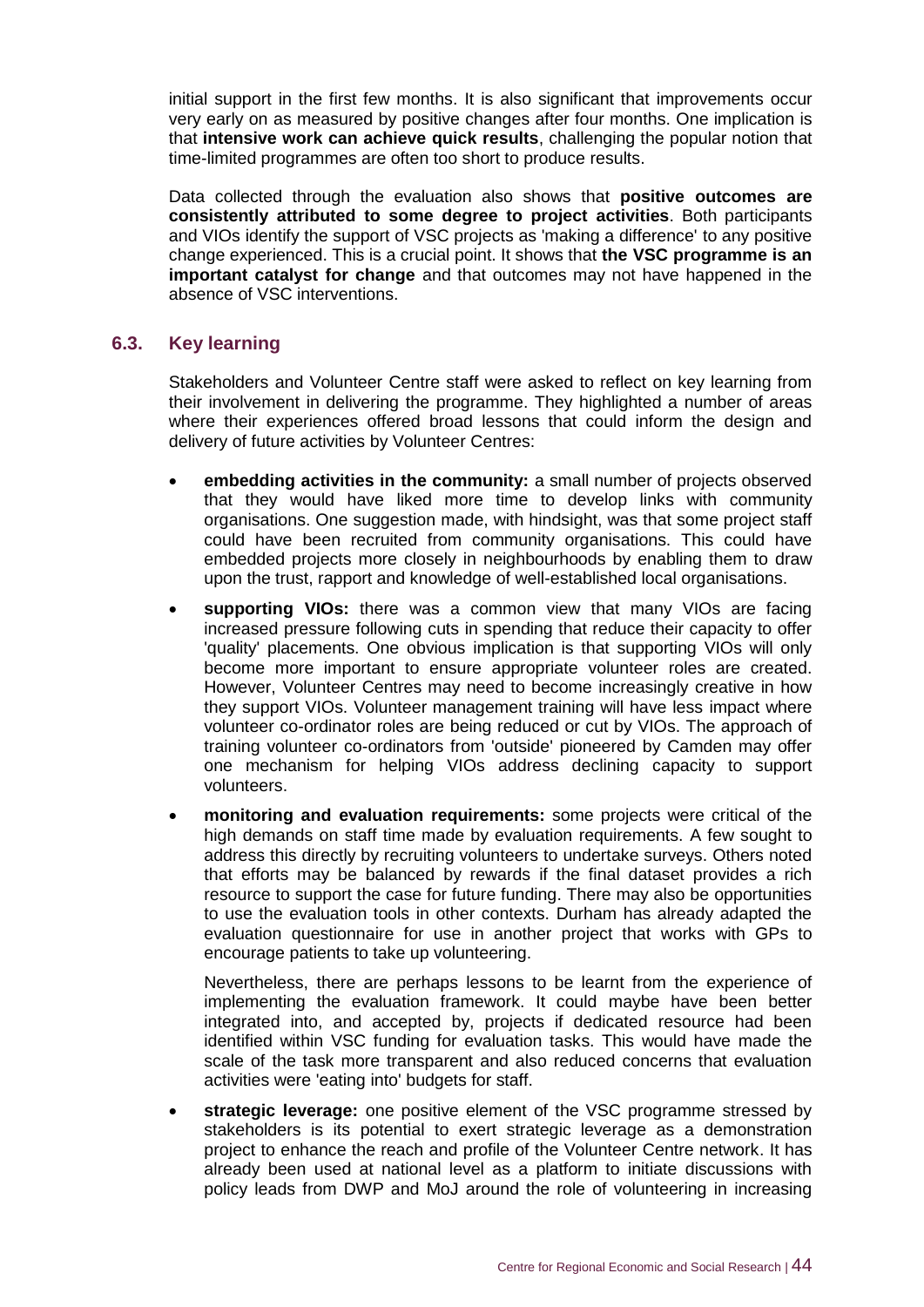employability (see Section 5.2). At a more local level, however, there appeared to be different levels of ability among projects to draw on experiences to increase strategic reach and influence. Some projects recognised, as one stakeholder noted, that it provided opportunities to engage with commissioners around new agendas and funding opportunities (see also below). Blackburn, for example, had used data on outcomes from the interim report to open up discussion with potential partners including Jobcentre Plus, the Probation Service, the Police and Adult Services: '*We've had great outcomes so far - can we come and talk about options?'.* Other Volunteer Centres were seen as taking a less proactive approach in using VSC experiences as a lever to engage and interest potential funders. One implication is that some Volunteer Centres could benefit from becoming *'more business-like'* [stakeholder] in pursuing contracting opportunities.

 **sustainability:** in a climate of spending cuts and organisation cutbacks it may seem counterintuitive to suggest that Volunteer Centres can benefit from new funding opportunities. However, radical reforms of public service structures and spending could enable Volunteer Centres to capture new funding if they can demonstrate their relevance to changing agendas, particularly around health, public health, care, employment and the prevention of re-offending.

Some Volunteer Centres are already doing this. In relation to health, for example, five projects (Durham, Cornwall, Blackburn, Lincolnshire and Bristol) have either secured funding from, or held discussions, with local health providers and commissioners including mental health agencies, GPs and CCGs. These developments have been supported in some cases by evidence of achievements through the VSC programme. This growing interest in volunteering as a form of 'social prescribing' illustrates the way in which new opportunities can emerge in a climate of constrained funding, especially around preventative work seen to reduce later 'downstream' costs. This highlights the need for the Volunteer Centre network to be aware of, and able to exploit, such opportunities. The VSC Programme offers both data to evidence achievements relevant to these agendas as well as a delivery model that can be adapted to meet the demands of commissioners for low-cost but effective preventative services.

#### <span id="page-52-0"></span>**6.4. Sustainability**

All VSC projects expressed a desire to keen to sustain activities in some form beyond the lifetime of the programme. There was concern, however, that funding opportunities remain constrained and the likelihood of securing continuation funding is seen as slim. In some cases, concerns about sustainability of VSC activities extend to the Volunteer Centre itself with some under threat in the wake of cuts to core funding: *'it's all a bit dicey - it's a bit of cliff edge'.* A minority of Volunteer Centres were using reserves to remain viable even before VSC funding ended.

There was a common view that the loss of VSC funding would lead to some **reduction in services,** at least in the short-term. In some cases, VSC staff will not have contracts renewed or will be retained on fewer hours. This will reduce the capacity of Volunteer Centres to deliver the 'brokerage plus' activities such as outreach, mentoring and intensive 1-2-1 support that have proved effective in engaging more marginalised clients. There was a concurrent concern that volunteering will slip down the agenda of potential VIOs if Volunteer Centres lose resources to help organisations develop and manage volunteers.

These concerns were balanced, though, with widespread evidence that many Volunteer Centres are actively pursuing a number of options to sustain VSC activities. This includes: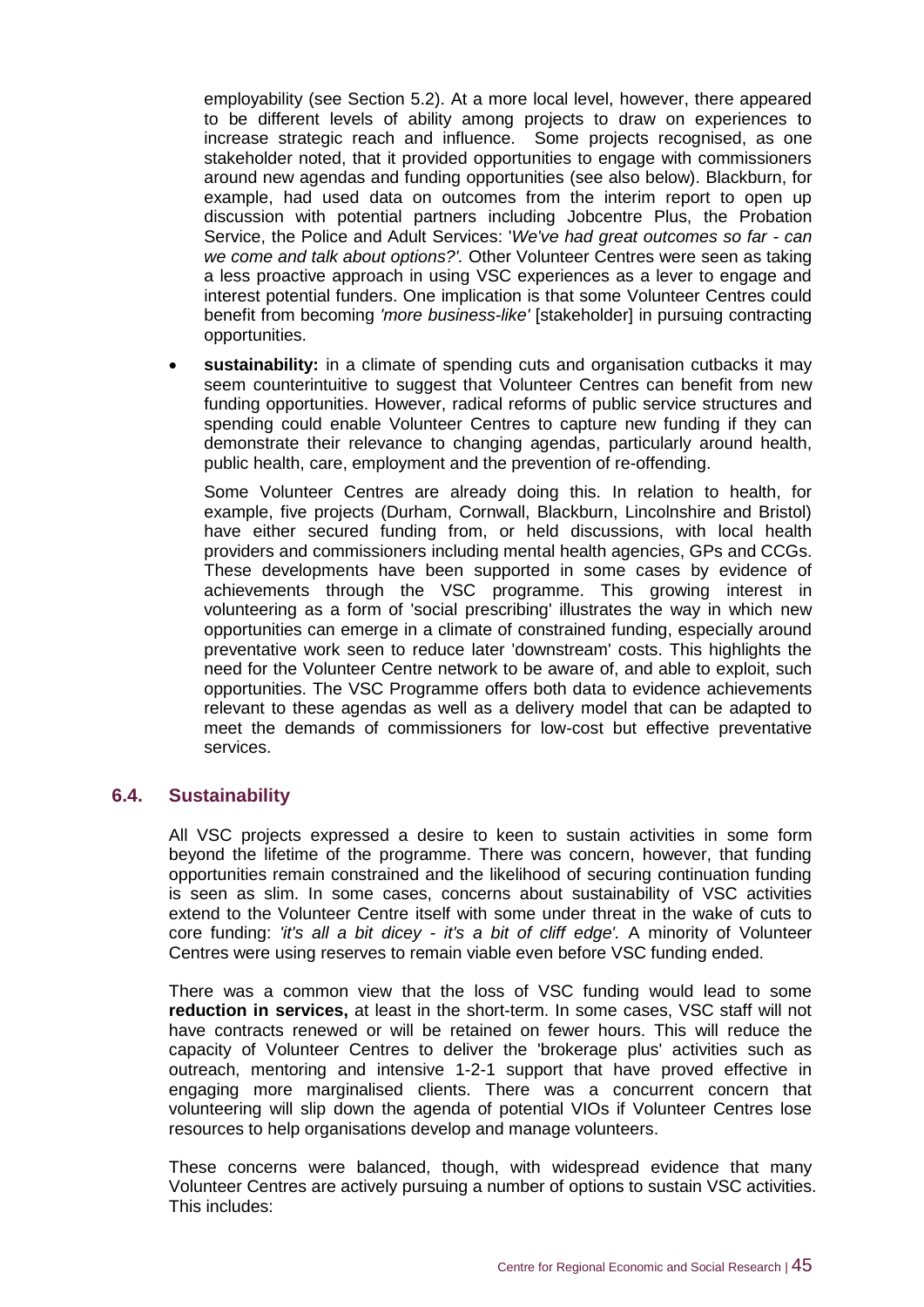- **using core funding:** some Volunteer Centres are likely to use core funding to sustain at least some VSC work.
- **securing, or exploring opportunities for, new contracts:**
	- some projects have successfully secured funding from local commissioners to run volunteering programmes. Durham is funded by the local CCG to run a project with four GP surgeries to engage patients with long-term health conditions in volunteering. Bristol have also developed links with the Probation service to provide mentoring services to ex-offenders on a *'spot purchasing basis'.*
	- Blackburn has entered discussions with local statutory providers to open up a Volunteer Academy. This would see the Volunteer centre offer a core training programme similar to the VSC model to provide volunteers and support to participating VIOs. Blackburn hope to secure external funding for the Academy with match provided by VIOs.
	- Durham is looking to set up a consortium with a number of VIOs they already work with to secure future contracts around health and community agendas. Durham would provide volunteers for preventative services such as reducing readmission programmes that could be run by, or at the venues of, consortium partners. Some of the links with VIOs have come about through, or been strengthened by, partnership through the VSC project.
- **accessing capacity-building funding**: Volunteer Centres are being encouraged to apply for BIG Assist funding which supports infrastructure organisations to develop capacity. Durham have already secured funding through this programme to undertake a feasibility study. This will identify quality assurance thresholds they need to meet to win future contracts from local commissioners.
- **ensuring activities become self-sustaining:** projects identified a series of ways in which VSC activities could be self-sustaining:
	- Exeter expressed a hope that forums set up to enable VIOs to share good practice and learning could continue beyond the lifetime of the programme without Volunteer Centre support: '*In these times if they value it they will have to sustain it themselves'.*
	- Blackburn have asked larger VIOs if they will provide peer support to volunteer managers in smaller VIOs once the project ends and some have responded enthusiastically to this.
	- Camden observed they could provide VIOs with role profiles and practical advice on recruiting and managing volunteer co-ordinators, albeit without the full training and supported currently provided by the Volunteer Centre.
- **generating income:** Bristol have already been paid by one organisation (Freeways) to help set up a mentoring project and are looking at further options for *'selling the model'* of the mentoring programme.

Cutting across accounts was a sense that at least some VSC projects were seeking to **position themselves strategically** in anticipation of future contracts. The most proactive Volunteer Centres were strengthening links with existing partners, approaching commissioners to explore funding opportunities and ensuring that quality assurance procedures were in place. This meant they could *'hit the ground running'*, as one project observed, once tenders were issued. It was noticeable that expectations of future funding centred more on winning contracts than grants compared with expectations around sustainability when interviewed for the interim report in summer 2012. This suggests that projects have become more strategic, nimble and innovative in their approach to sustainability. VSC experiences appear to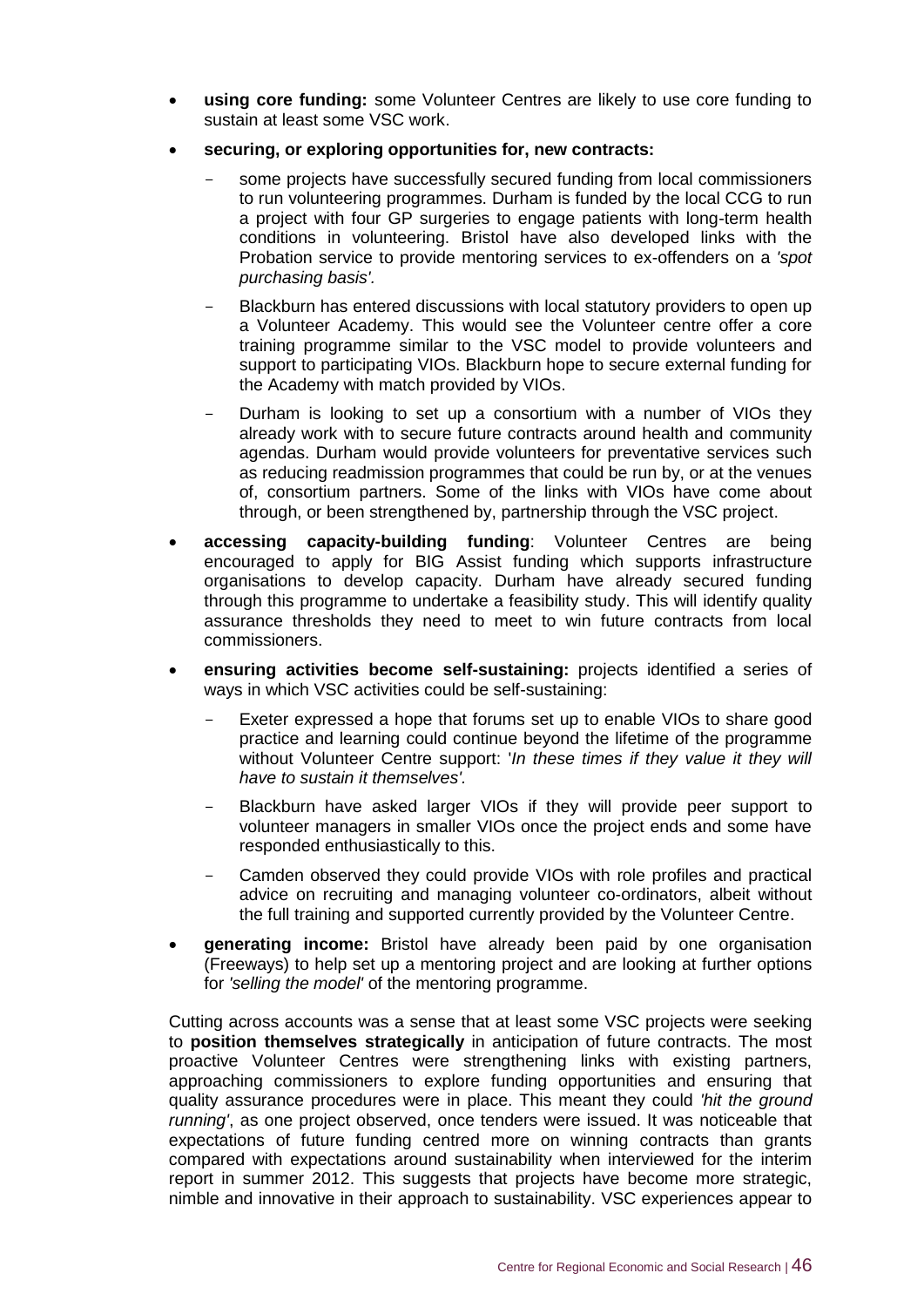have contributed to this change, as evidenced by projects drawing on data or learning to support current discussions and bids.

At a wider level, NCVO are also looking to secure funding for a **successor programme**. The precise funding stream to be targeted and the design of any future programme has yet to be determined. Nonetheless, there is a feeling that the experience of delivering VSC leaves NCVO well-placed to secure future funding, not least because of the evidence generated by the evaluation. NCVO are also currently in talks with BIG to discuss options for using Volunteer Centres to provide training and quality assurance to organisations delivering volunteering projects with BIG funding. This illustrates how VSC provides a valuable platform from which to make the strategic case for Volunteer Centres as a unique local repository of knowledge, skills and expertise to support organisations that promote volunteering.

Overall, it is clear that Volunteer Centres face a challenge in sustaining VSC activities beyond the lifetime of the programme. There are grounds for optimism, however, that activities will continue in some form given the strong commitment of Volunteer Centres and NCVO to ensuring the programme has some legacy. The new expertise and relationships developed through VSC should, at the very least, leave Volunteer Centres better positioned to secure new funding to work with more vulnerable individuals. This seems vital given the evidence presented in this evaluation of the range and durability of benefits that volunteering can bring to this group.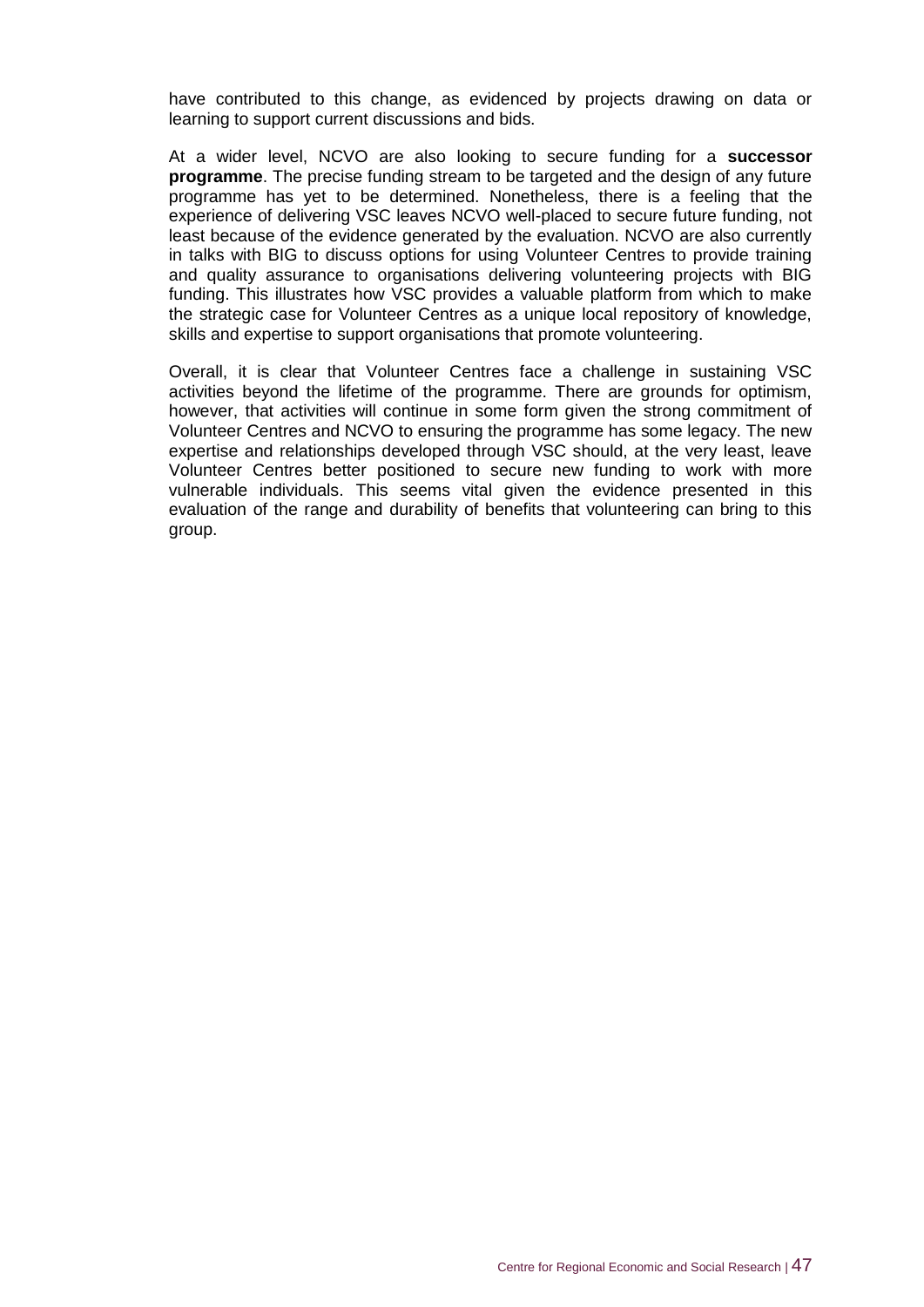# <span id="page-55-0"></span>**Appendix 1: Individual project definition s of people**  A1 **who are 'disadvantaged in the labour market'**

| Name of<br><b>Partner</b>      | Number of individuals participating in the project from groups defined as disadvantaged<br>in the labour market as defined within each individual project                                                                                                                                                                                                                                                                                                                                                                                                                                                                                                                          |  |  |  |
|--------------------------------|------------------------------------------------------------------------------------------------------------------------------------------------------------------------------------------------------------------------------------------------------------------------------------------------------------------------------------------------------------------------------------------------------------------------------------------------------------------------------------------------------------------------------------------------------------------------------------------------------------------------------------------------------------------------------------|--|--|--|
| Volunteering<br><b>Bristol</b> | Defined as individuals who are unemployed and also have the following barriers to<br>entering volunteering:<br>mental health problems<br>$\bullet$<br>a history of homelessness<br>$\bullet$<br>recovering alcoholics<br>$\bullet$<br>drug misuse.<br>$\bullet$                                                                                                                                                                                                                                                                                                                                                                                                                    |  |  |  |
| Volunteer<br>Centre<br>Camden  | Defined as individuals who have been unemployed for more than 6 months. This will<br>include (but not be exclusive to):<br>individuals living in social housing<br>$\bullet$<br>Asian women<br>$\bullet$<br>young people.<br>$\bullet$                                                                                                                                                                                                                                                                                                                                                                                                                                             |  |  |  |
| Volunteer<br>Cornwall          | Mainly a geographical definition – Whilst working with anyone within the following estates:<br>Hayle - Pathway Fields<br>$\bullet$<br>Pool - East Pool Park<br>$\bullet$<br>Truro - Malpas and Trelander<br>$\bullet$<br>Newquay - Mayfield<br>$\bullet$<br>Bodmin - Kinsman and Treningle<br>$\bullet$<br>Liskeard - Castle Park.<br>$\bullet$<br>Volunteer Cornwall will be particularly targeting:<br>unemployed people within workless households<br>$\bullet$<br>single parents<br>$\bullet$<br>people who are aged over 55<br>$\bullet$<br>people who suffer physical or mental ill health.<br>$\bullet$<br>As these groups of people are disadvantaged in the labour market |  |  |  |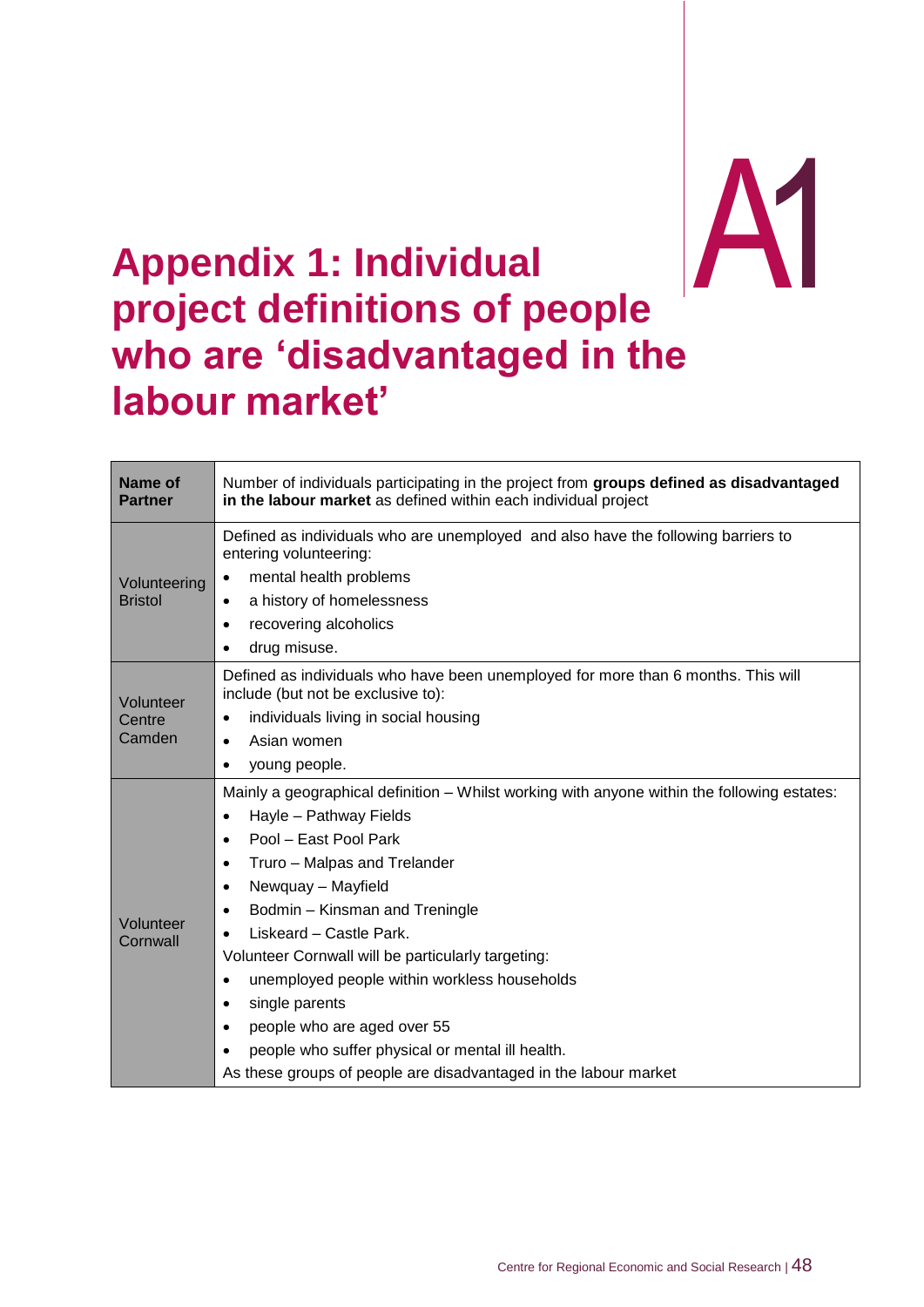| Exeter<br>Council for<br>Voluntary<br>Service                              | Beneficiaries will be anyone over 18 that clearly have current barriers or additional<br>complexities preventing them from accessing employment, including:<br>lived experience of mental health issues<br>$\bullet$<br>previous offending<br>٠<br>single parents<br>$\bullet$<br>carers, etc.<br>Within Exeter and Ilfracombe, the project will specifically work within:<br><b>Ilfracombe</b><br><b>Ilfracombe Central</b><br>$\bullet$<br><b>Ilfracombe East</b><br>$\bullet$<br><b>Ilfracombe West</b><br>$\bullet$<br>Combe Martin.<br>$\bullet$<br>Exeter<br><b>Newtown</b><br>$\bullet$<br>Whipton & Beacon Heath<br>٠<br>Wonford<br>$\bullet$<br>Exwick & St.Davids.<br>These are all super-output areas – those with highest data sets within the indices of<br>deprivation |
|----------------------------------------------------------------------------|--------------------------------------------------------------------------------------------------------------------------------------------------------------------------------------------------------------------------------------------------------------------------------------------------------------------------------------------------------------------------------------------------------------------------------------------------------------------------------------------------------------------------------------------------------------------------------------------------------------------------------------------------------------------------------------------------------------------------------------------------------------------------------------|
| Volunteer<br>Centre<br>Dacorum                                             | Defined as individuals who are unemployed, who may also be from one of the target<br>groups below:<br>people with professional skills<br>٠<br>people with disabilities<br>$\bullet$<br>those lacking in confidence/ communication skills<br>$\bullet$<br>people with mental health problems<br>$\bullet$<br>refugees and asylum seekers with permission to work.<br>٠                                                                                                                                                                                                                                                                                                                                                                                                                |
| Voluntary<br>Action<br>Islington                                           | VAI will target unemployed individuals living in Islington who fall into the categories below:<br>young people<br>٠<br>single parents<br>$\bullet$<br>people with a disability<br>$\bullet$<br>people with special needs<br>٠<br>the long-term unemployed.<br>$\bullet$                                                                                                                                                                                                                                                                                                                                                                                                                                                                                                              |
| Volunteer<br>Centre<br>Liverpool                                           | Volunteer Centre Liverpool are working with the unemployed with a focus on North<br>Liverpool.                                                                                                                                                                                                                                                                                                                                                                                                                                                                                                                                                                                                                                                                                       |
| Nottingham<br>Community<br>and<br>Voluntary<br>Service                     | This project will work with individuals who are volunteering to improve their employability,<br>who are currently unemployed.                                                                                                                                                                                                                                                                                                                                                                                                                                                                                                                                                                                                                                                        |
| Oxfordshire<br>Community<br>and<br>Voluntary<br>Action<br><b>Blackburn</b> | The project will focus on individuals who are unemployed and who face other and multiple<br>barriers to employment including:<br>ethnic minorities<br>$\bullet$<br>disabilities - physical, learning<br>$\bullet$<br>mental health difficulties<br>$\bullet$<br>criminal convictions.<br>$\bullet$<br>There may also be other specific groups, such as carers, ex-army forces and recent<br>graduates that we may want to explore making links with.<br>Individuals who have been unemployed for more than 6 months. Many of these individuals                                                                                                                                                                                                                                       |
| with Darwen                                                                | will also be                                                                                                                                                                                                                                                                                                                                                                                                                                                                                                                                                                                                                                                                                                                                                                         |